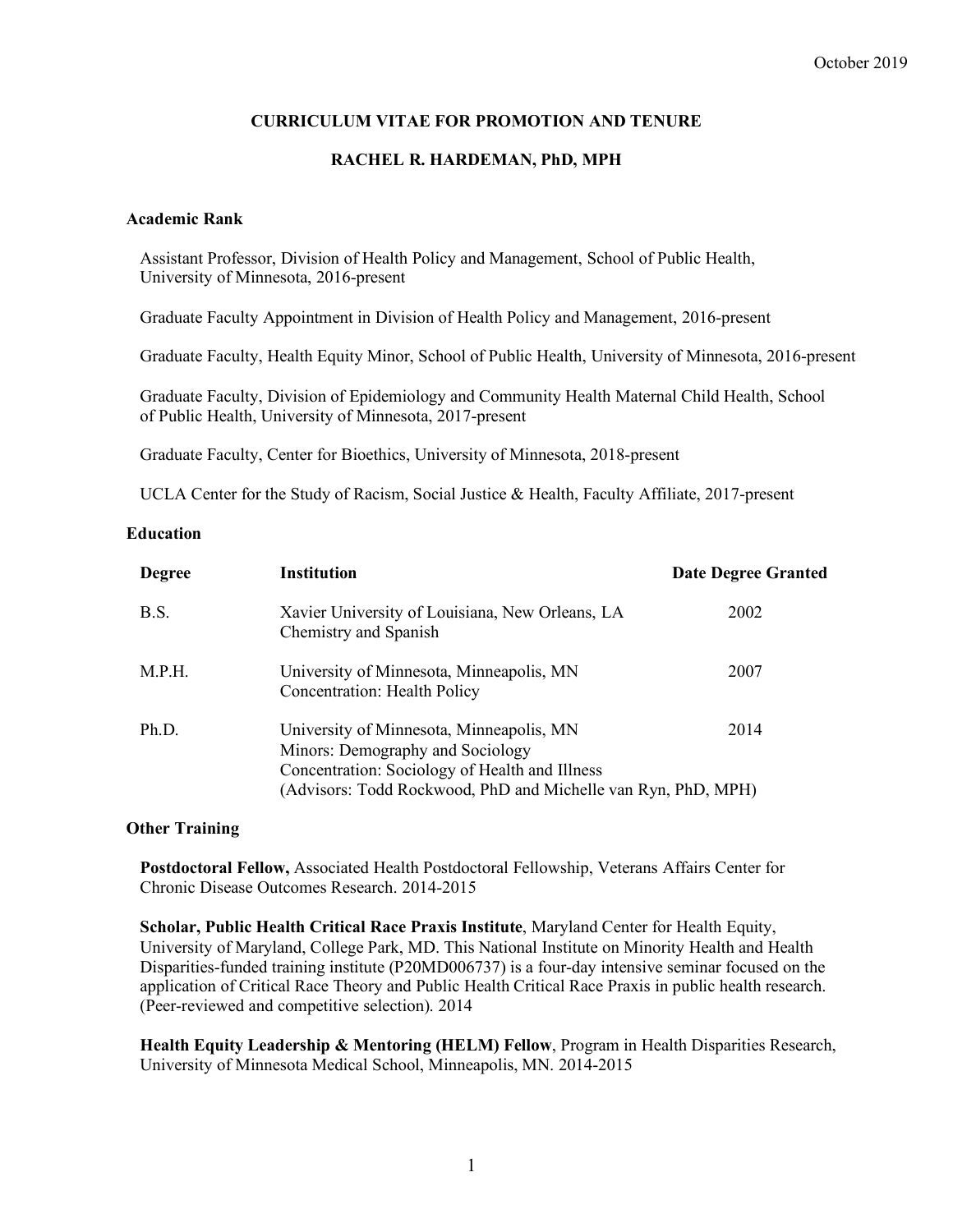# **Employment**

| University of Minnesota, Twin Cities Campus<br>Assistant Professor, Division of Health Policy and Management                                                                                                                                                                                              | 2016-present                  |
|-----------------------------------------------------------------------------------------------------------------------------------------------------------------------------------------------------------------------------------------------------------------------------------------------------------|-------------------------------|
| Mayo Clinic<br>Research Collaborator, Division of Health Care Policy & Research                                                                                                                                                                                                                           | 2016-present                  |
| Institute for Equity and Inclusion Sciences, Portland, OH<br><b>Consultant and Advisor</b>                                                                                                                                                                                                                | 2014-present                  |
| Mayo Clinic<br>Assistant Professor, Division of Health Care Policy & Research                                                                                                                                                                                                                             | 2015-2016                     |
| VA Associated Health, Minneapolis Veteran's Affairs<br>Postdoctoral Fellow, Center for Chronic Disease Outcomes Research                                                                                                                                                                                  | 2014-2015                     |
| University of Minnesota, Department of Medicine<br><b>Research Associate</b>                                                                                                                                                                                                                              | 2014-2015                     |
| Wilder Research, St. Paul MN<br><b>Research Associate</b>                                                                                                                                                                                                                                                 | 2008-2012                     |
| University of Minnesota<br>School of Nursing, School of Medicine, and School of Public Health<br><b>Research Assistant</b>                                                                                                                                                                                | 2007-2013                     |
| <b>Research Experience</b>                                                                                                                                                                                                                                                                                |                               |
| Graduate Research Assistant for Mark Yeazel, MD, MPH<br>University of Minnesota, School of Medicine<br>Department of Family Medicine and Community Health                                                                                                                                                 | June 2013-September 2013      |
| Graduate Research Assistant for Katy B. Kozhimmanil, PhD, MPA<br>University of Minnesota, School of Public Health                                                                                                                                                                                         | April 2012-August 2012        |
| Graduate Research Assistant for Carolyn Porta, PhD, MPH, RN<br>University of Minnesota, School of Nursing                                                                                                                                                                                                 | September 2011-June 2012      |
| Graduate Research Assistant for Michelle van Ryn, PhD<br>University of Minnesota, School of Medicine<br>Department of Family Medicine and Community Health<br>Research Program on Equity and Quality in Patient Encounters (EQUIP)<br>Improving interactions and outcomes for both patients and providers | January 2011-June 2013        |
| Graduate Research Assistant for Ryan Allen, MS, PhD<br>University of Minnesota Humphrey Institute for Public Affairs                                                                                                                                                                                      | September 2007-September 2008 |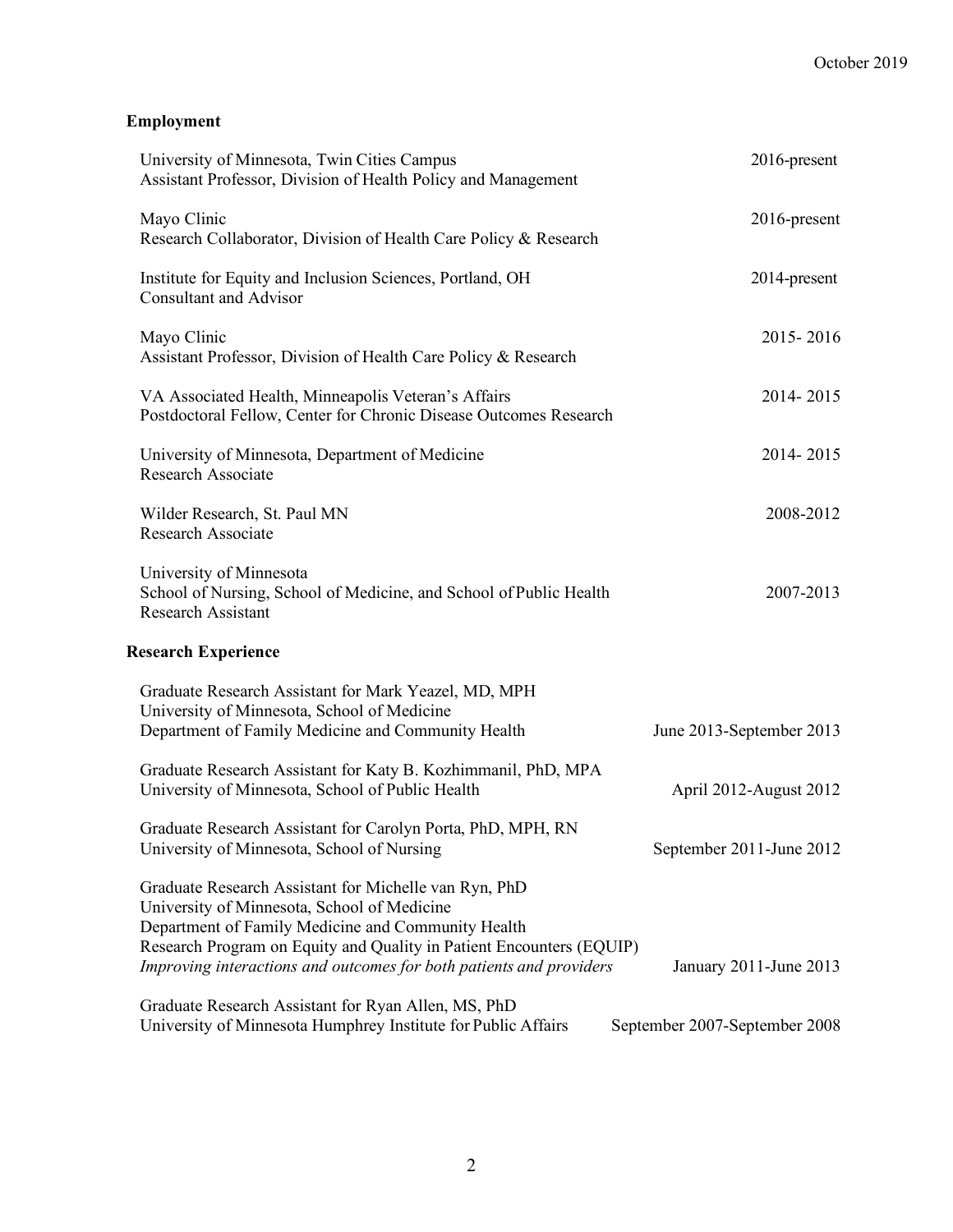Graduate Research Assistant for Carolyn Porta, MPH, RN, PhD University of Minnesota, School of Nursing and José Pagán, PhD University of North Texas Health Sciences Center School of Public Health September 2006-June 2010

# **Current Membership in Professional Organizations/Societies**

| Interdisciplinary Association of Population Health Sciences | 2018-present    |
|-------------------------------------------------------------|-----------------|
| American Academy on Communication in Health Care            | 2015-present    |
| Delta Omega Public Health Honor Society, Pi Chapter         | $2013$ -present |
| American Sociological Association                           | 2011-present    |
| <b>Midwest Sociological Society</b>                         | 2011-present    |
| AcademyHealth                                               | 2007-present    |
| American Public Health Association                          | 2007-present    |
| Minnesota Public Health Association                         | 2005-present    |
| Delta Sigma Theta Sorority Inc.                             | $2001$ -present |

# **HONORS AND AWARDS FOR RESEARCH/CREATIVE WORK, TEACHING, PUBLIC ENGAGEMENT, AND SERVICE**

# *University of Minnesota*

# **Awards**

Josie R. Johnson Human Rights and Social Justice Award, 2019

"Thank a Teacher", University of Minnesota Center for Educational Innovation, 2017

Health Disparities Career Enhancement Program Awardee, Minnesota Center for Cancer Collaborations (MC3), 2011-2012

Graduate and Professional Scholarly Excellence in Equity and Diversity (SEED) Award Recipient, 2011

Best Abstract Award for Medical Student Well-being: *Where do African American Women Stand in Relation to their Caucasian Counterparts?*

The Deborah Powell Center for Women's Health, A National Center of Excellence, 8<sup>th</sup> Annual Women's Health Research Conference, 2010

Public Health Administration and Policy Community Service Award, 2007

#### **Fellowships**

University of Minnesota Doctoral Dissertation Fellowship, 2012-2013

William Randolph Hearst Fellowship, 2008-2010

Agency for Healthcare Research and Quality Pre-doctoral Trainee, 2007-2009

#### *External Sources*

#### **Awards**

NIH Health Disparities Loan Repayment Program, funded by National Institute on Minority Health and Health Disparities (NIMHD), National Institutes of Health (NIH), 2018-2020

John A. Benson Jr., Professionalism Article Prize, American Board of Internal Medicine Foundation, 2017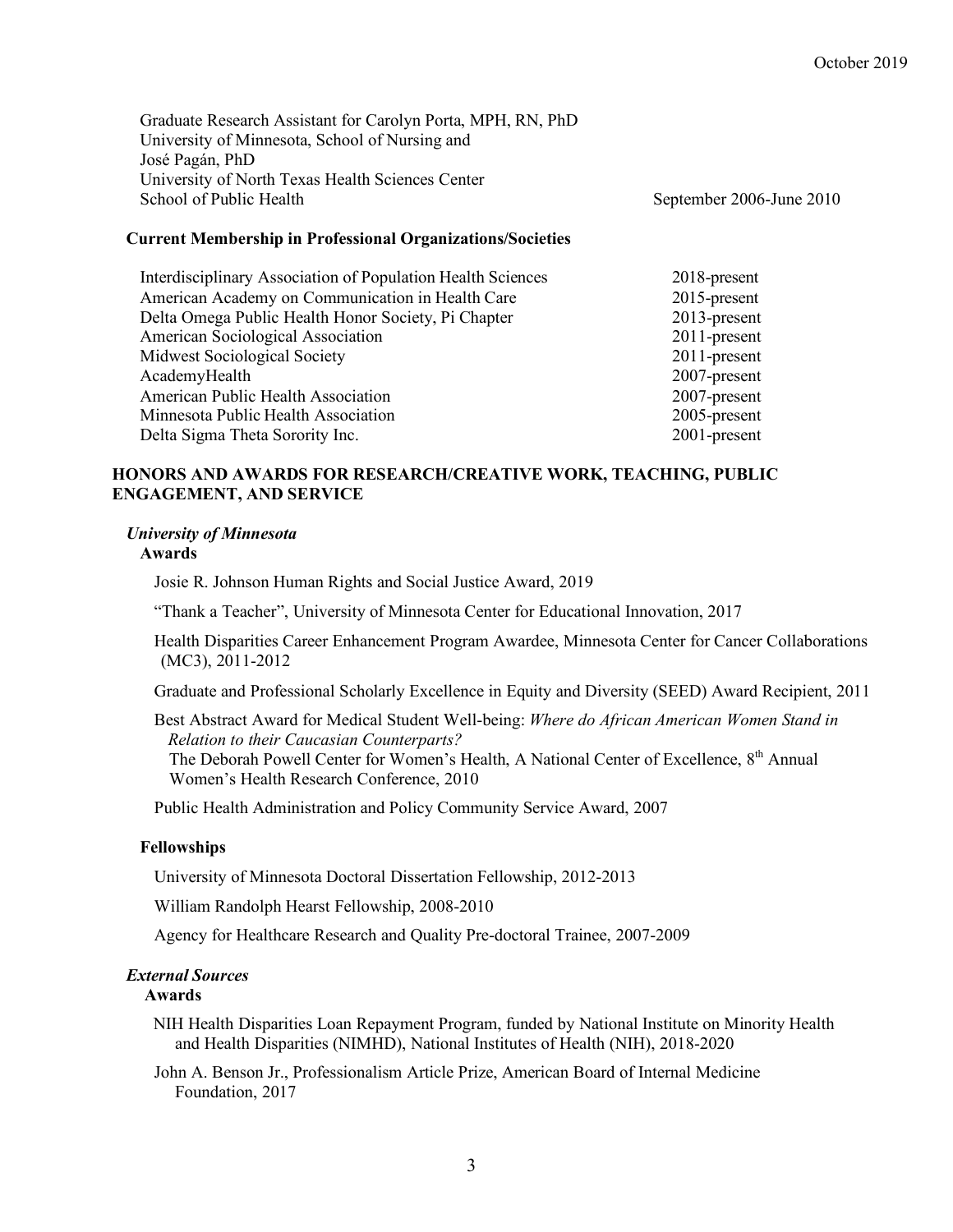NIH Health Disparities Loan Repayment Program, funded by National Institute on Minority Health and Health Disparities (NIMHD), 2016-2018

Best Research Paper, Association for Medical Education Conference (AMEE), Barcelona, Spain, 2016

Health Affairs Most Read Blog Post of 2015: *Having a doula would make it better*. How Medicaid coverage for doula care could improve birth outcomes, reduce health care costs, and improve equity, 2015

Forum Best Oral Abstract for 2014, AACH Research and Teaching Forum Presentation: *Student and School Predictors of Attitudes towards Empathic and Patient-centered Care among 4th Year Medical Students*, 2014

AcademyHealth Disparities Interest Group Scholarship, 2012

AcademyHealth Minority Scholars Award Recipient, 2010

#### **Fellowships**

Interdisciplinary Research Leaders Fellow, Robert Wood Johnson Foundation, 2016-2019

Aspen Institute Ideas Festival Fellow, 2017

Harvard University School of Public Health, Yerby Postdoctoral Fellowship (Declined), 2013

Otto Bremer Graduate Fellowship on Human Rights & Philanthropy, 2006-2007

United Negro College Fund (UNCF) Graduate Fellowship, 2006-2007

#### **RESEARCH, SCHOLARSHIP, AND CREATIVE WORK**

#### **Grants and Contracts**

#### *Received at the University of Minnesota*

#### **Grants Currently Funded** *External Sources: Federal/National/Statewide*

| Role:                     | <b>Faculty Consultant</b>                                       |
|---------------------------|-----------------------------------------------------------------|
|                           | Name of PI: Steve Ruggles, PhD (UMN CLA History and Population) |
| Source:                   | National Institutes of Health (NIH)                             |
| Type:                     | T32 Training Grant                                              |
| Title:                    | Minnesota Population Center T32 Training Grant                  |
| Dates:                    | 01/2019-12/2024                                                 |
| Direct Costs: \$1,500,000 |                                                                 |

| Role:                  | <b>Principal Investigator</b>             |
|------------------------|-------------------------------------------|
| Source:                | Society of Family Planning (SFP)          |
| Type:                  | Changemakers in Family Planning           |
| Title:                 | Confronting Racism in Reproductive Health |
| Dates:                 | 09/2019-12/2020                           |
| Direct Costs: \$80,000 |                                           |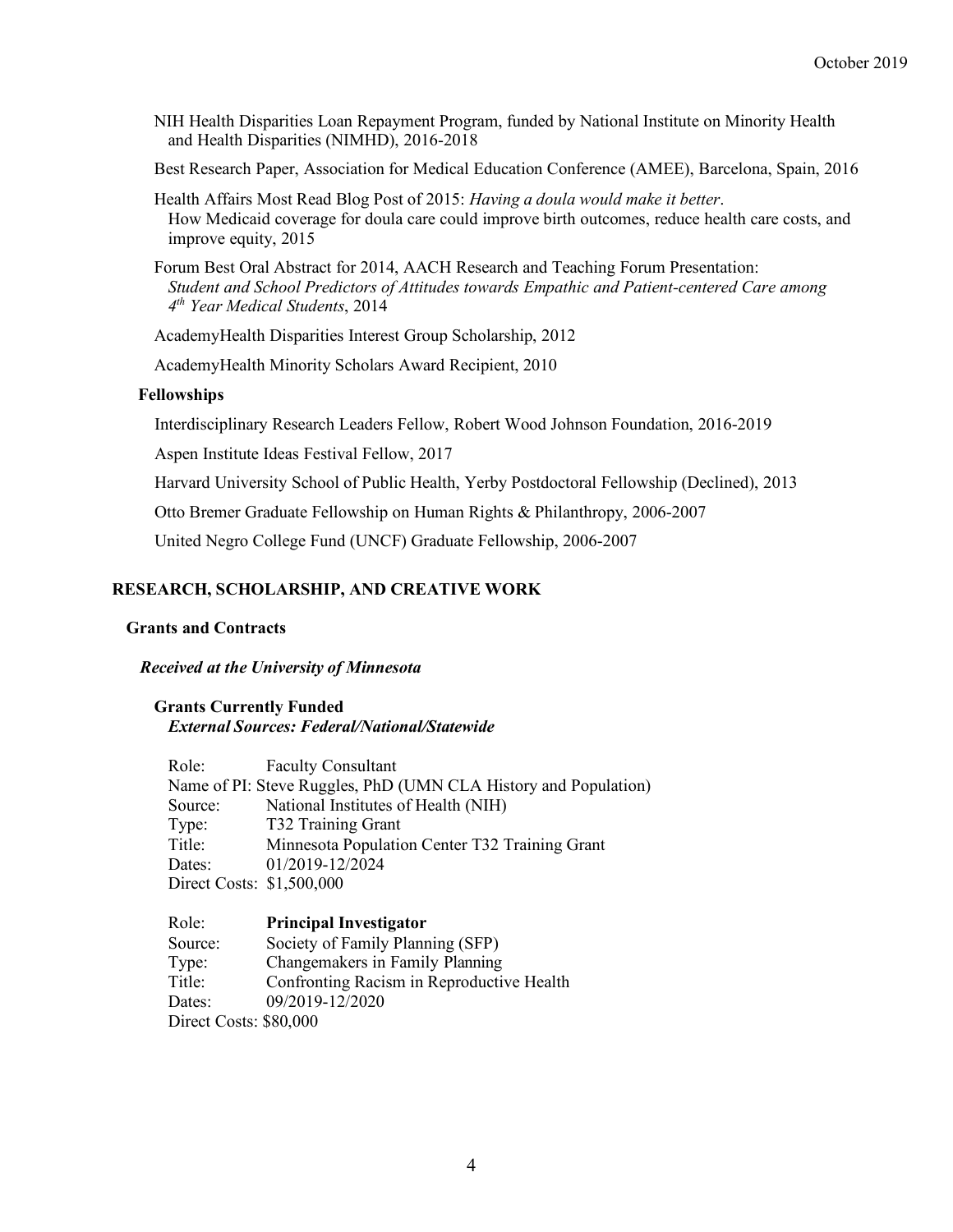| Role:                               | Co-Investigator                                                                                                                                                                           |
|-------------------------------------|-------------------------------------------------------------------------------------------------------------------------------------------------------------------------------------------|
|                                     | Name of PI: Amanda Nickel, MPH (Children's Hospital of MN)                                                                                                                                |
| Source:                             | Children's Hospital 2018 Neonatal Grant Program                                                                                                                                           |
| Title:                              | Structural Racism and Income Equality: Associations with Adverse Birth Outcomes                                                                                                           |
| Dates:                              | 01/2019-06/2020                                                                                                                                                                           |
| Direct Costs: \$50,000              |                                                                                                                                                                                           |
| Role:                               | <b>Faculty Consultant</b>                                                                                                                                                                 |
|                                     | Name of PI: Dave Van Riper, MS Minnesota Population Center                                                                                                                                |
| Source:                             | National Institutes of Health (NIH)                                                                                                                                                       |
| Type:                               | R <sub>0</sub> 1                                                                                                                                                                          |
| Title:                              | Integrated Public Use Microdata Series (IPUMS) National Historical Geographic<br>Information System (NHGIS) National Spatiotemporal Population Research Infrastructure<br>09/2018-06/2023 |
| Dates:<br>Direct Costs: \$1,500,000 |                                                                                                                                                                                           |
|                                     |                                                                                                                                                                                           |
| Role:                               | <b>Principal Investigator</b>                                                                                                                                                             |
| Source:                             | Minnesota Academy of Family Physicians (MAFP)                                                                                                                                             |
| Title:                              | Exploring Health Impacts for Black Women in a Community with High Incidence<br>of Police Violence                                                                                         |
| Date:                               | 1/2018-12/2019                                                                                                                                                                            |
| Direct Costs: \$3,000               |                                                                                                                                                                                           |
| Role:                               | Co-Investigator                                                                                                                                                                           |
|                                     | Name of PI: Katy Kozhimannil, PhD (UM SPH)                                                                                                                                                |
| Source:                             | Health Resources and Services Administration, PHS                                                                                                                                         |
| Title:                              | Disparities in Preventive Care by Race and Ethnicity among Rural Adults                                                                                                                   |
| Dates:                              | 08/2018-12/2019                                                                                                                                                                           |
| Direct Costs: \$350,000             |                                                                                                                                                                                           |
| Role:                               | <b>Multiple Principal Investigator</b>                                                                                                                                                    |
|                                     | Multiple PIs: Rachel Hardeman, Katy Kozhimannil (SPH UMN), Rebecca Polston (CPM)                                                                                                          |
| Source:                             | Robert Wood Johnson Foundation, Interdisciplinary Research Leaders                                                                                                                        |
| Title:                              | Improving Equity in Birth Outcomes, a Community-based, Culturally Centered Approach                                                                                                       |
| Date:                               | 9/2016-8/2019                                                                                                                                                                             |
| Direct Costs: \$350,000             |                                                                                                                                                                                           |
|                                     | http://spokesman-recorder.com/2017/06/28/midwives-color-may-improve-health-outcomes/                                                                                                      |
|                                     | http://mspmag.com/health-and-fitness/studying-the-success-of-a-north-minneapolis-birth-center/                                                                                            |
|                                     | https://www.theguardian.com/society/2019/jul/24/black-midwives-photo-essay                                                                                                                |
| Role:                               | <b>Principal Investigator</b>                                                                                                                                                             |
| Source:                             | Robert Wood Johnson Foundation, Interdisciplinary Research Leaders                                                                                                                        |
| Title:                              | Improving Equity in Birth Outcomes, a Community-based, Culturally Centered Approach                                                                                                       |
| Date:                               | 9/2016-8/2019                                                                                                                                                                             |
| Direct Costs: \$75,000              |                                                                                                                                                                                           |
| Role:                               | <b>Principal Investigator</b>                                                                                                                                                             |
| Source:                             | National Institutes of Health (NIH), National Heart Lung Blood Institute (NHLBI)                                                                                                          |
| Title:                              | Diversity Supplement (IRS) The Impact of Residency Factors on Racial, Size &                                                                                                              |
|                                     | <b>LGBT Bias in Physician Trainees</b>                                                                                                                                                    |
| Date:                               | 6/2016-8/2019                                                                                                                                                                             |
| Direct Costs: \$300,000             |                                                                                                                                                                                           |
|                                     |                                                                                                                                                                                           |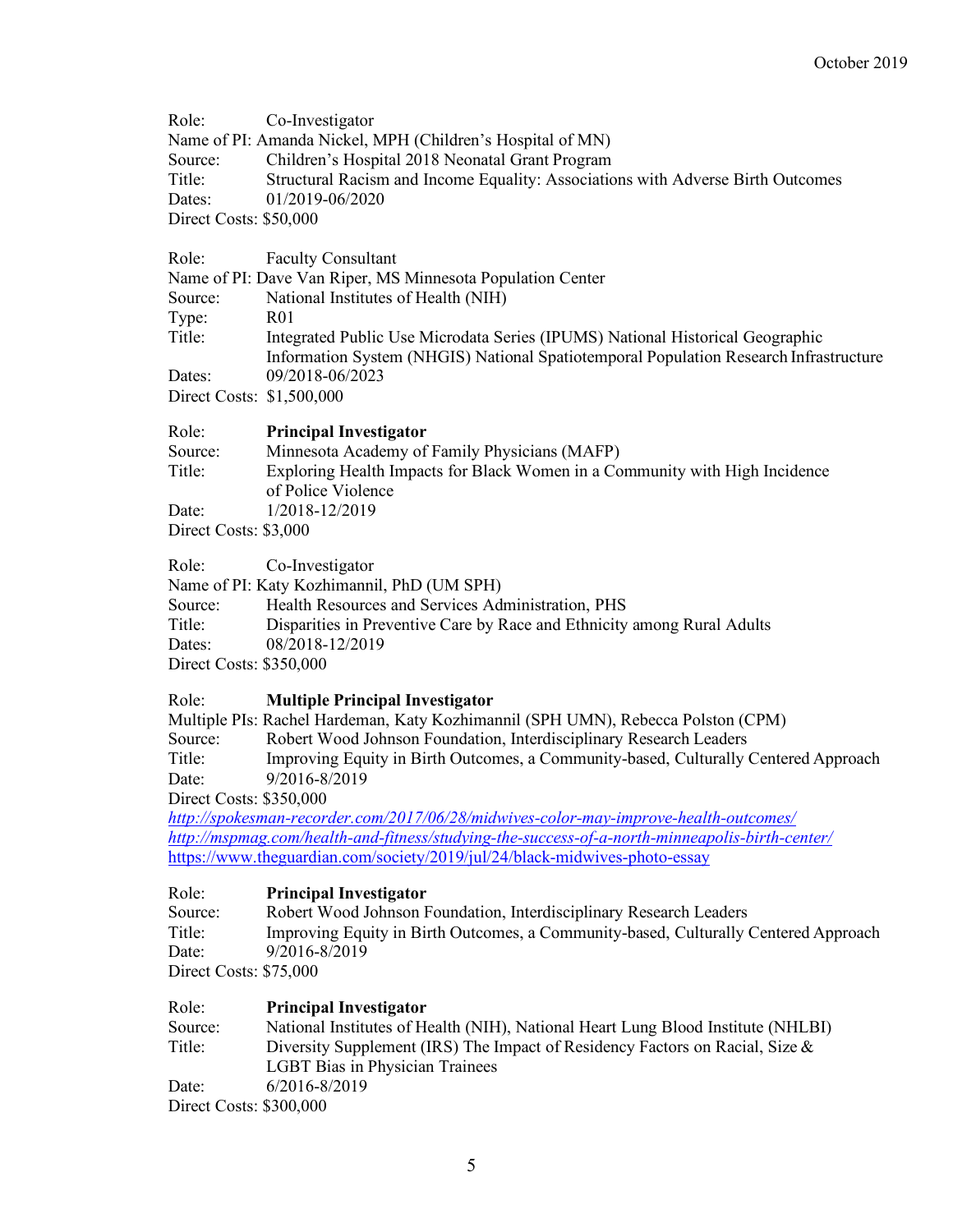Role: Co-Investigator Name of PI: Michelle van Ryn, PhD, MPH (Mayo Clinic) Source: National Institutes of Health (NIH), National Heart Lung Blood Institute (NHLBI) Title: The Impact of Residency Factors on Racial, Size & LGBT Bias in Physician Trainees Date: 01/2015-10/2019 Direct Costs: \$1,827,040

# **Grants Currently Funded**

# *Internal Source: University of Minnesota*

| Role:                   | <b>Faculty Mentor</b>                                                                                                        |
|-------------------------|------------------------------------------------------------------------------------------------------------------------------|
|                         | Name of PI: J'Mag Karbeah (Doctoral Student)                                                                                 |
| Source:                 | University of Minnesota Graduate School                                                                                      |
| Type:                   | Interdisciplinary Doctoral Fellowship                                                                                        |
| Title:                  | Lifecourse Implications of Policing in Early Adolescence                                                                     |
| Dates:                  | 08/01/2019-08/31/2020                                                                                                        |
| Direct Costs: \$25,000  |                                                                                                                              |
| Role:                   | Co-Faculty Principal Investigator (with Co-Faculty PI Eva Enns, SPH UMN)                                                     |
|                         | Name of PI: Tongtan (Bert) Chantarat (Doctoral Student)                                                                      |
| Source:                 | Midwest Center for Occupational Safety and Health                                                                            |
| Type:                   | Pilot Projects Research Training Program                                                                                     |
| Title:                  | Predicting Trends in Hypertension among Black and White Healthcare Workers:<br>The critical assessment of an upstream factor |
| Dates:                  | 07/01/2019-06/30/2020                                                                                                        |
| Direct Costs: \$20,000  |                                                                                                                              |
| Role:                   | Co-Investigator                                                                                                              |
|                         | Name of PI: Alicia Kunin-Baston (Family Medicine & Community Health, UMN)                                                    |
| Source:                 | Clinical Translational Sciences Institute (CTSI)                                                                             |
| Type:                   | CTSI Child Health Collaborative Grant                                                                                        |
| Title:                  | The Effects of Racism and Discrimination on Children's Health and Development:                                               |
|                         | Implications for screening and intervention                                                                                  |
| Dates:                  | 02/15/2019-02/14/2020                                                                                                        |
| Direct Costs: \$200,000 |                                                                                                                              |
|                         |                                                                                                                              |

Role: Co-Investigator

|                         | Name of PI: Rebecca Shlafer (University of Minnesota, Department of Pediatrics)        |
|-------------------------|----------------------------------------------------------------------------------------|
| Source:                 | Grand Challenges, University of Minnesota Office of the Provost                        |
| Title:                  | Identifying and Addressing Disparities in the Criminal Justice and Health Care Systems |
| Dates:                  | 01/2018-12/2019                                                                        |
| Direct Costs: \$569,000 |                                                                                        |
|                         |                                                                                        |

| Role:<br><b>Principal Investigator</b> |  |
|----------------------------------------|--|
|----------------------------------------|--|

| Source: | Grant-in-Aid of Research, Artistry, and Scholarship, University of Minnesota           |
|---------|----------------------------------------------------------------------------------------|
|         | Office of the Vice President for Research                                              |
| Title:  | Police Violence and Reproductive Justice: Exploring the health impacts for Black       |
|         | Women living in a community where a high-profile event of police violence has occurred |
| Dates:  | 06/2018-12/2019                                                                        |

Direct Costs: \$70,000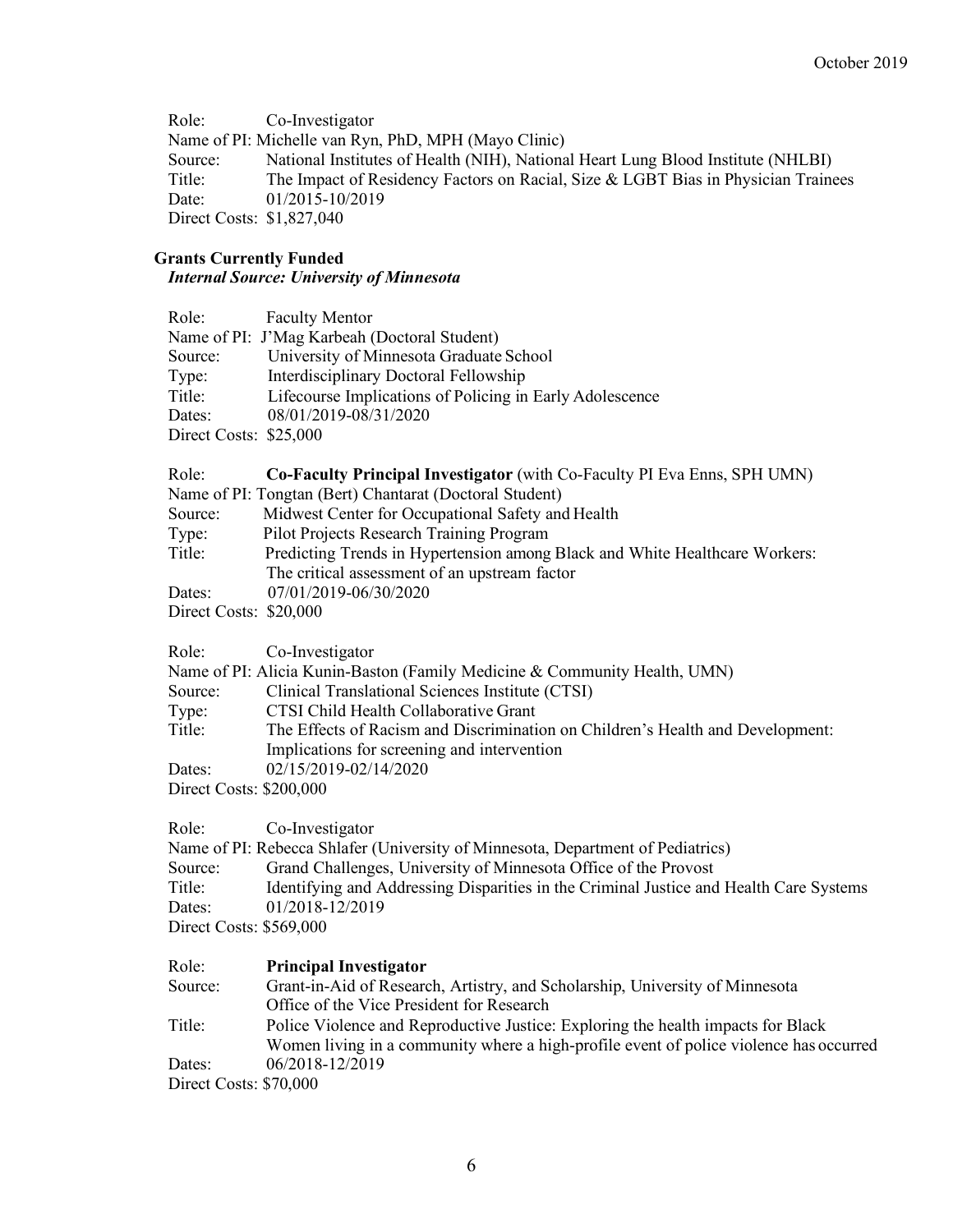#### **Contracts Currently Funded** *External Sources: Federal/National/Statewide*

| Role: | <b>Co-Principal Investigator</b> |  |
|-------|----------------------------------|--|
|       |                                  |  |

Co-PI: Nneka Sederstrom, PhD (Children's Hospitals and Clinics of Minnesota) Source: Children's Hospital of MN Title: The Color of Medicine Type: Consultancy/Contract Date: 11/2017-12/2019 Direct Costs: \$90,000

# Role: **PI of Interprofessional Education (IPE)**

Name of PI: Elliott Main, MD

| Source:                 | Stanford University and the California Maternal Quality Care Collaborative    |
|-------------------------|-------------------------------------------------------------------------------|
| Title:                  | California Birth Equity Collaborative Interprofessional Education Development |
| Type:                   | Consultancy/Contract                                                          |
| Date:                   | 07/01/2019-05/31/2020                                                         |
| Direct Costs: \$100,000 |                                                                               |
|                         |                                                                               |

# **Grants Previously Funded and Concluded**

*External Sources: Federal/National/Statewide*

Role: Co-Investigator Name of PI: Sean Phelan, PhD, MPH (Mayo Clinic) Source: National Institutes of Health (NIH), National Heart Lung Blood Institute (NHLBI) Title: Predictors of Change in Prosocial Attitudes during Medical Education Date: 02/2017-01/2019 Direct Costs: \$238,500

Role: Co-Investigator

Name of PI: Sean Phelan PhD, MPH (Mayo Clinic)

Source: Office of Health Disparities Research, Mayo Clinic Title: The Impact of Parent Weight and Race on Decision-Making in Pediatric Diabetes Care Date: 1/2016-12/2016

Direct Costs: \$35,000

Role: Co-Investigator

Name of PI: Michelle van Ryn, PhD, MPH (Mayo Clinic)

Source: National Institutes of Health (NIH), National Heart Lung Blood Institute (NHLBI) Title: Contributions to Racial Bias in Medical Student Judgment and Decision-Making Date: 9/2009-9/2014 Direct Costs: \$2,215,886

# Role: **Principal Investigator**

Source: National Institutes of Health (NIH), National Heart Lung Blood Institute (NHLBI) Graduate Research Supplement to Support Diversity in Health Related Research Grant Title: Contributions to Racial Bias in Medical Student Judgment and Decision-Making Date: 8/2011-11/2013 Direct Costs: \$113,465

**Grants Previously Funded and Concluded** *Internal Source: University of Minnesota*

Role: **Principal Investigator**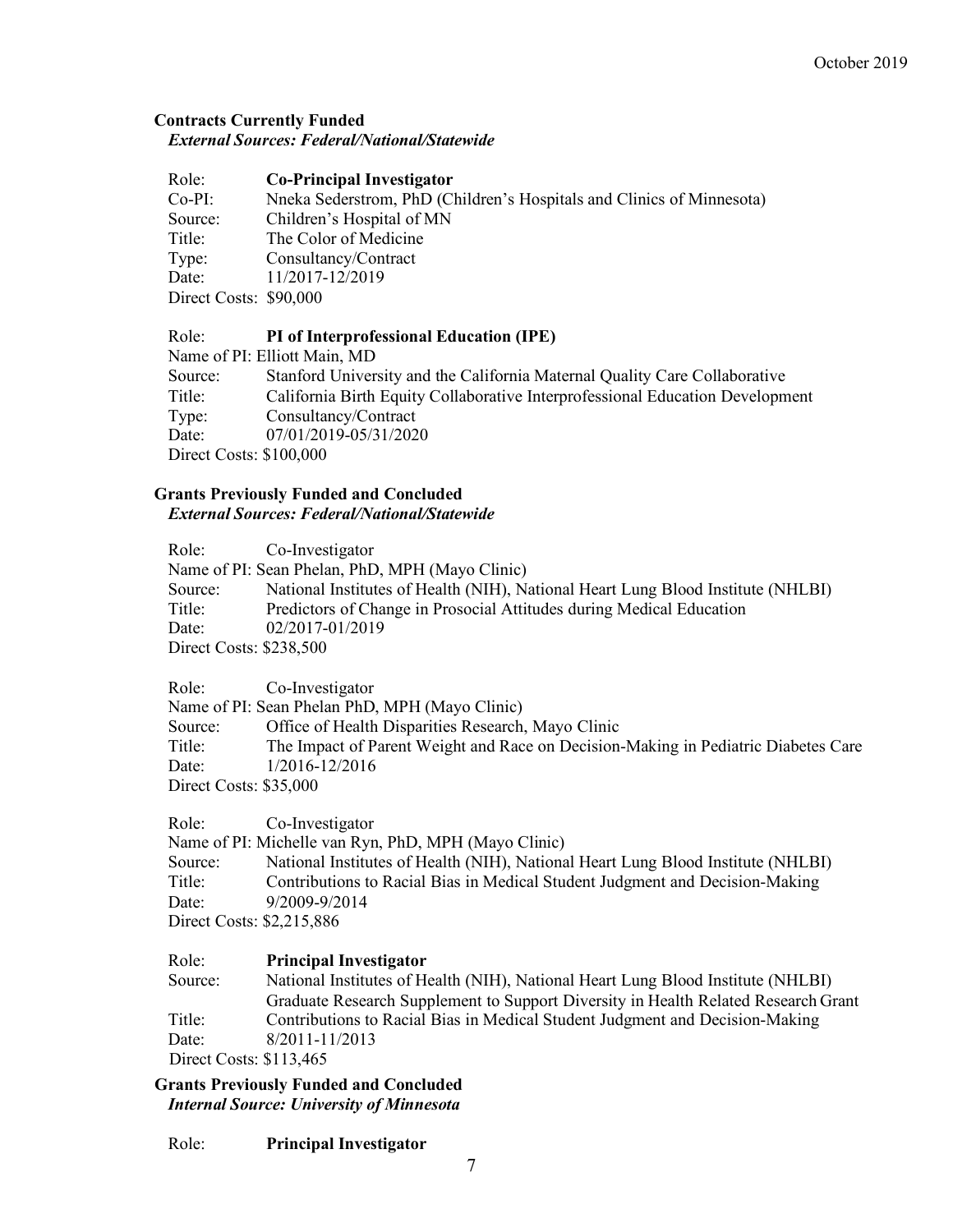| Source:               | Minnesota Population Center                                           |
|-----------------------|-----------------------------------------------------------------------|
| Title:                | Exploring the Association between Structural Racism and Preterm Birth |
| Dates:                | 06/2018-08/2018                                                       |
| Direct Costs: \$5,000 |                                                                       |

#### Role: **Principal Investigator**

Source: Institute for Diversity, Equity and Advocacy Multicultural Research Award, U of M, Office of the Vice President and Vice Provost for Equity & Diversity Title: #TinyBlackLivesMatter: An Exploration of the Association between Structural Racism and Inequitable Birth Outcomes Date: 06/2017-12/2017 Direct Costs: \$7,000

#### Role: **Co-Principal Investigator**

| Name of PI: Brooke Cunningham, PhD, MD (Family Medicine & Community Health) |                                                                    |  |
|-----------------------------------------------------------------------------|--------------------------------------------------------------------|--|
| Source:                                                                     | University of Minnesota, Office of the Vice President for Research |  |
| Title:                                                                      | Come Step In It: Real Talk About Race                              |  |
| Date:                                                                       | $1/2016 - 12/2016$                                                 |  |
| Direct Costs: \$35,000                                                      |                                                                    |  |

| Role:                  | <b>Principal Investigator</b>                                                   |
|------------------------|---------------------------------------------------------------------------------|
| Source:                | University of Minnesota Clinical and Translational Science Institute Grant      |
| Title:                 | 2014 University of Minnesota Clinical Translational Sciences Institute Training |
|                        | and Research Development Program Grant awardee                                  |
| Date:                  | $10/2014 - 10/2016$                                                             |
| Direct Costs: \$36,000 |                                                                                 |

Role: Co-Investigator

Name of PI: Katy Kozhimannil, PhD, MPH (UMN SPH)

Source: University of Minnesota Clinical and Translational Science Institute Grant Title: 2014 CTSI Community Health Collaborative Grant Date:  $7/2014 - 12/2015$ Direct Costs: \$64,963

| Role:                  | <b>Principal Investigator/Dissertation Fellow</b>                               |
|------------------------|---------------------------------------------------------------------------------|
| Source:                | University of Minnesota Graduate School                                         |
| Title:                 | Reconstructing Research: Exploring the Intersections of Race, Gender and SES in |
|                        | <b>Medical Education</b>                                                        |
| Date:                  | $5/2012 - 6/2013$                                                               |
| Direct Costs: \$22,500 |                                                                                 |

#### **Grants Submitted and Under Review (decision pending)** *External Source: Federal/National/Statewide*

| Role:                   | Co-Investigator                                                         |
|-------------------------|-------------------------------------------------------------------------|
| Source:                 | <b>Arnold Ventures</b>                                                  |
| Title:                  | Mass Probation and Health: Understanding Supervision's Impact on Adults |
| Dates:                  | 01/2020-12/2022                                                         |
| Direct Costs: \$457,931 |                                                                         |

#### **Grants Submitted and Under Review (decision pending)** *Internal Source: University of Minnesota*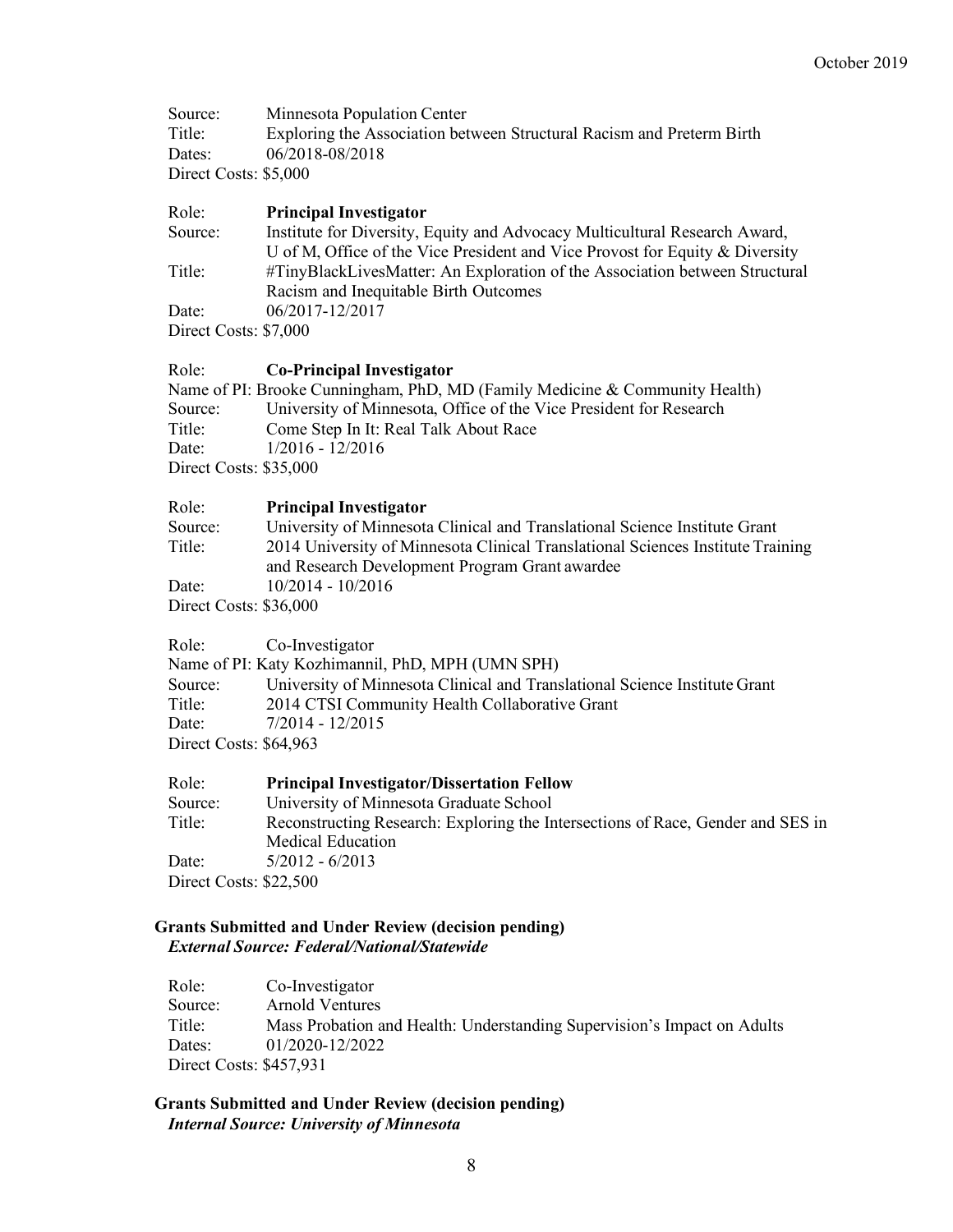Role: Co-Investigator Source: University of Minnesota Medical School Type: Academic Investment Education Program Title: Initiative for Health Equity Education, Training, and Faculty Development Dates: 09/2019-12/2020 Direct Costs: \$80,000

#### **Grant Development (in Progress or Preparation)** *External Sources: Federal/National/Statewide*

| Role:                                    | <b>Co-Principal Investigator</b>                                          |
|------------------------------------------|---------------------------------------------------------------------------|
|                                          | Name Co-PI: Dara Mendez (University of Pittsburgh)                        |
| Source:                                  | NIH, National Institute on Minority Health and Health Disparities (NIMHD) |
| Type:                                    | R01                                                                       |
| Title:                                   | Developing Measures of Structural Racism                                  |
| Date of Planned Submission: October 2019 |                                                                           |

# Role: **Principal Investigator**

| Source:                                  | NIH, NHLBI                                                      |  |
|------------------------------------------|-----------------------------------------------------------------|--|
| Type:                                    | R21                                                             |  |
| Title:                                   | OB/GYN Bias, Disrupting the Narratives that Lead to Biased Care |  |
| Date of Planned Submission: October 2019 |                                                                 |  |

Role: Co-Investigator

|         | Name of PI: Atheendar Venkataramani, MD, PhD (University of Pennsylvania School of Medicine) |
|---------|----------------------------------------------------------------------------------------------|
| Source: | NIH, Eunice Kennedy Shriver National Institute of Child Health and Human                     |
|         | Development (NICHD)                                                                          |
| Type:   | R01                                                                                          |
| Title:  | Estimating the Causal Effect of Exposure to Police Killings of Unarmed Black                 |
|         | Americans on Birth Outcomes among Black Infants Exposed In Utero.                            |
|         | Date of Planned Submission: October 2019                                                     |
|         |                                                                                              |

| Role:                                    | <b>Principal Investigator</b>                                           |
|------------------------------------------|-------------------------------------------------------------------------|
| Source:                                  | NIH, National Institute on Minority Health and Health Disparities NIMHD |
| Type:                                    | R <sub>01</sub>                                                         |
| Title:                                   | Community Trauma and Pathways to Reproductive Health Outcomes           |
| Date of Planned Submission: October 2019 |                                                                         |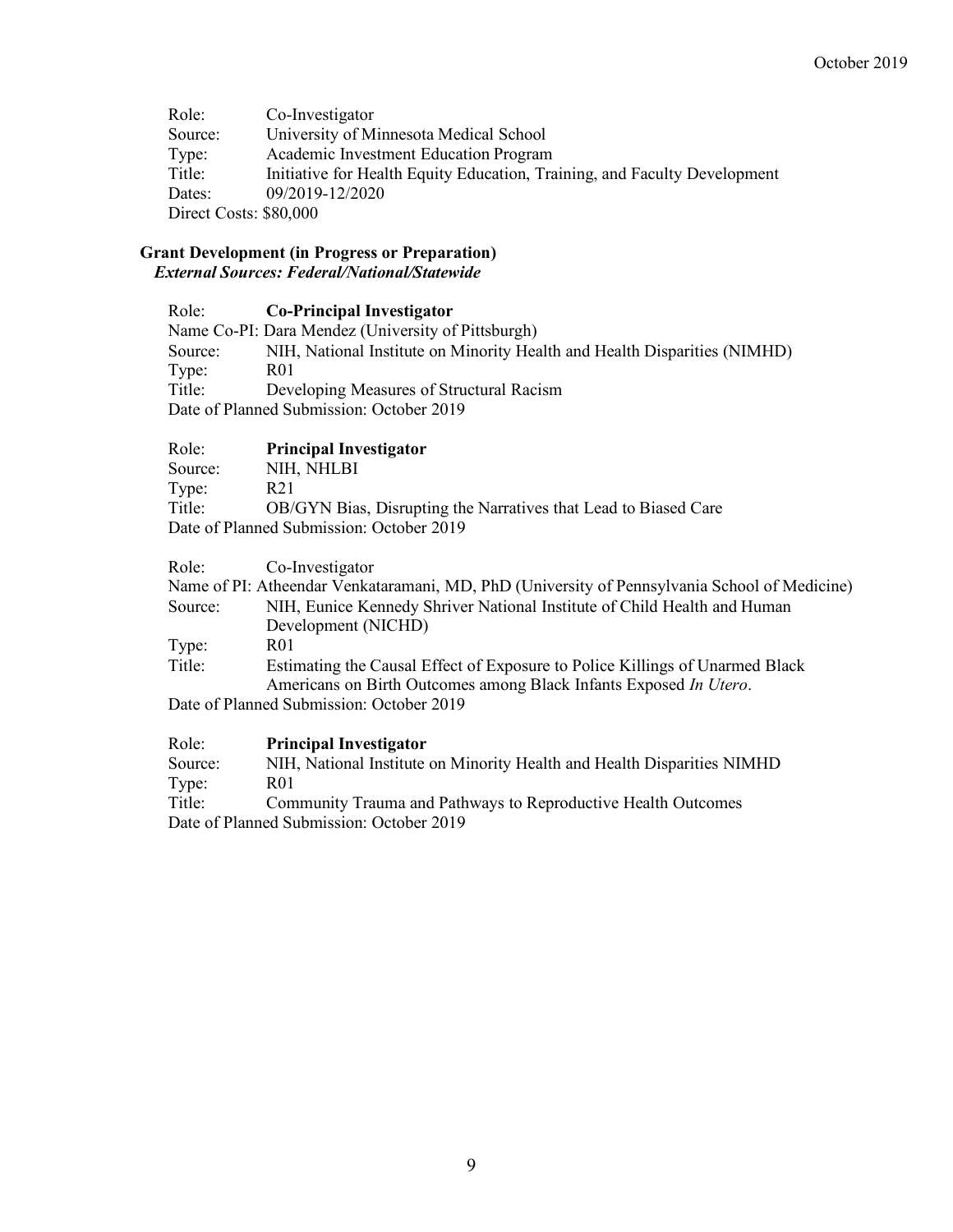# **Grants Submitted and Not Funded** *External Source: Federal/National/Statewide*

| Role:<br>Name of PI:<br>Source:<br>Title:<br>Direct Costs:<br>Date Submitted: March 2019 | Co-Investigator<br>Michelle Ko, MD (Center for Poverty Research, UC Davis)<br>Greenwall Foundation<br>Achieving Diversity in Medicine: The Ethics of Medical School Admissions<br>\$100,000                         |
|------------------------------------------------------------------------------------------|---------------------------------------------------------------------------------------------------------------------------------------------------------------------------------------------------------------------|
| Role:<br>Name Co-PI:                                                                     | <b>Co-Principal Investigator</b><br>Julie Nielson, PhD (NorthPoint Health and Wellness)                                                                                                                             |
| Source:<br>Title:                                                                        | <b>Blue Cross Blue Shield Foundation</b><br>Collective Community Investment: An exploration of the economic and social impact<br>of the Penn-Plymouth Partnership (P3) on health and wellbeing in North Minneapolis |
| Submitted:<br>Direct Costs:                                                              | March 2019<br>\$200,000                                                                                                                                                                                             |
| Role:<br>Name of PI:<br>Source:                                                          | Co-Investigator<br>Jerica Berge, PhD (Family Medicine & Community Health, UMN)<br>NIH, NHLBI Clinical Ancillary Studies<br>R <sub>0</sub> 1                                                                         |
| Type:<br>Title:                                                                          | Discrimination and Harassment Experienced by Racially/Ethnically Diverse<br>Adults and Children during the Shifting Sociopolitical Climate and Longitudinal<br>Associations with Mental and Physical Health         |
| Re-Submitted:<br>Direct Costs:                                                           | November 2018; Original Submission March 2018 (see below)<br>\$900,000                                                                                                                                              |
| <b>Score Received: 40</b>                                                                |                                                                                                                                                                                                                     |
| Role:                                                                                    | Co-Investigator                                                                                                                                                                                                     |
| Name of PI:<br>Source:<br>Type:                                                          | Jerica Berge, PhD (Family Medicine & Community Health, UMN)<br>NIH, NHLBI Clinical Ancillary Studies<br>R <sub>01</sub>                                                                                             |
| Title:                                                                                   | Discrimination and Harassment Experienced by Racially/Ethnically Diverse<br>Adults and Children during the Shifting Sociopolitical Climate and Longitudinal<br>Associations with Mental and Physical Health         |
| Direct Costs:<br><b>Score Received: 32</b>                                               | Date Submitted: Original Submission March 2018; Re-Submitted November 2018 (see above)<br>\$900,000                                                                                                                 |
| Role:<br>Name of PI:<br>Source:                                                          | Co-Investigator<br>Atheendar Venkataramani, MD, PhD (University of Pennsylvania School of Medicine)<br>NIH, Eunice Kennedy Shriver National Institute of Child Health and Human<br>Development (NICHD)              |
| Type:<br>Title:                                                                          | R <sub>01</sub><br>Estimating the Causal Effect of Exposure to Police Killings of Unarmed Black                                                                                                                     |
| Date Submitted: January 2019<br>Direct Costs:                                            | Americans on Birth Outcomes among Black Infants Exposed In Utero.<br>\$900,000                                                                                                                                      |

*Score received:* 40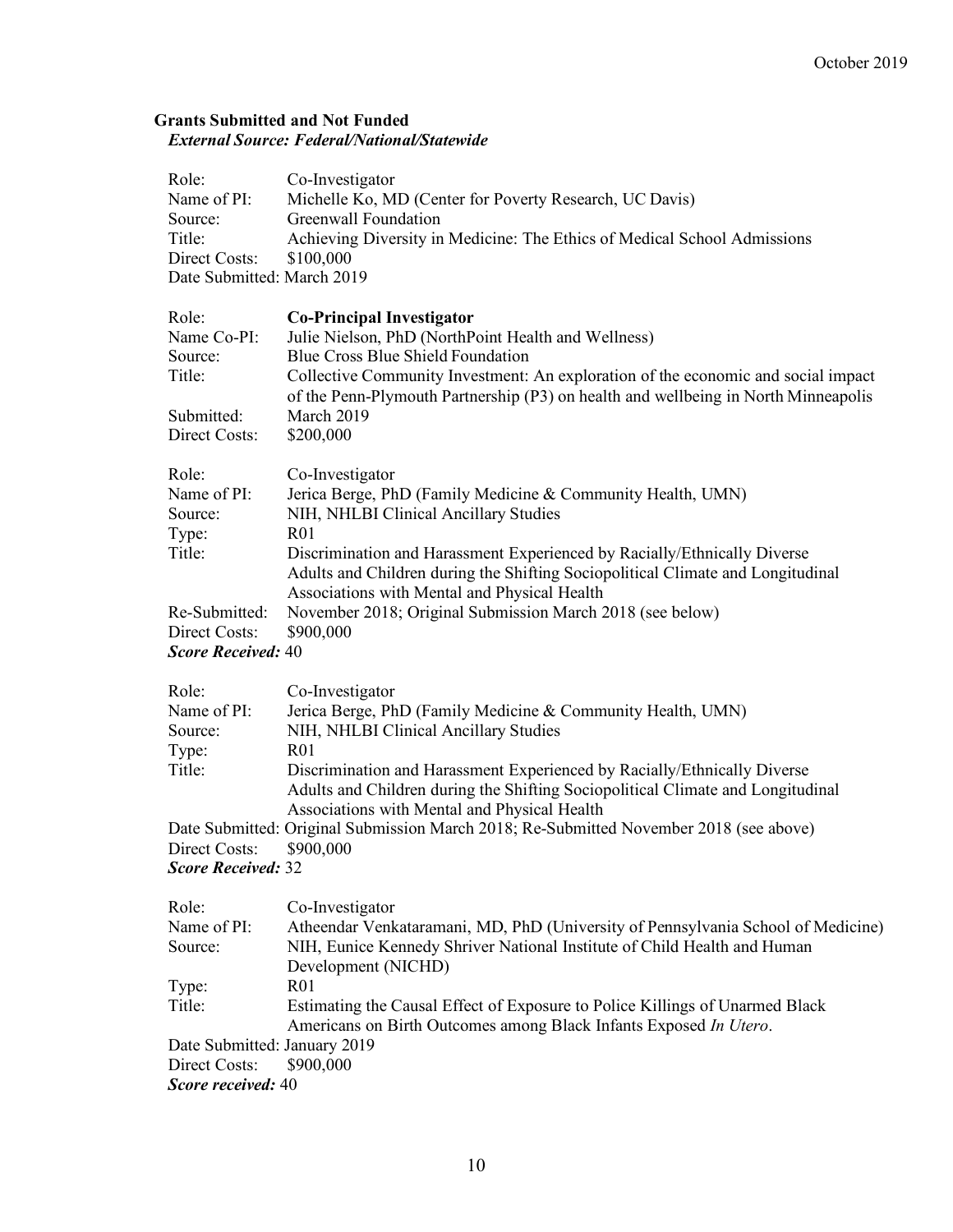| Role:                       | <b>Principal Investigator</b>                                                                      |
|-----------------------------|----------------------------------------------------------------------------------------------------|
| Source:                     | NIH, National Institute on Minority Health and Health Disparities NIMHD                            |
| Type:                       | R <sub>01</sub>                                                                                    |
| Title:                      | Community Trauma and Pathways to Reproductive Health Outcomes                                      |
| Re-Submitted:               | December 2018; Original Submission June 2018 (see below)                                           |
| Direct Costs:               | \$1,872,040                                                                                        |
| Role:                       | <b>Co-Principal Investigator</b>                                                                   |
|                             | Name of Co-PI: Maeve Wallace, PhD (Tulane University)                                              |
| Source:                     | NIH, National Institute on Minority Health and Health Disparities NIMHD                            |
| Type:                       | R <sub>01</sub>                                                                                    |
| Title:                      | Community Trauma and Pathways to Reproductive Health Outcomes                                      |
|                             | Date Submitted: June 2018; Re-Submitted December 2018 (see above)                                  |
| Direct Costs:               | \$1,672,040                                                                                        |
| Role:                       | Co-Investigator                                                                                    |
| Name of PI:                 | Ifeyinwah Asiodu                                                                                   |
| Source:                     | <b>International Board of Lactation Consultant Examiners</b>                                       |
| Title:                      | Motivations for Entering the Lactation Profession: Perspectives from People of                     |
|                             | Color                                                                                              |
| Date Submitted: August 2017 |                                                                                                    |
| Direct Cost:                | \$100,000                                                                                          |
| Role:                       | Co-Investigator                                                                                    |
| Name of PI:                 | Marla Eisenberg ScD, MPH (Department of Pediatrics, UMN)                                           |
| Source:                     | Department of Health and Human Services, Office of the Secretary, Office of<br>the Minority Health |
| Title:                      | Health Equity Action, Research and Training Data Center (HEART-DC)                                 |
| Date Submitted: Spring 2017 |                                                                                                    |
| Direct Cost:                | \$2,000,000                                                                                        |
|                             |                                                                                                    |

# **Grants Submitted and Not Funded**

# *Internal Source: University of Minnesota*

| Role:         | <b>Principal Investigator</b>                                                   |
|---------------|---------------------------------------------------------------------------------|
| Source:       | Center for Urban and Regional Affairs (CURA) The Fesler-Lampert Chair in        |
|               | Urban and Regional Affairs                                                      |
| Title:        | Developing Measures of Structural Racism through a Community-based approach     |
| Submitted:    | March 2019                                                                      |
| Direct Costs: | \$50,000                                                                        |
| Role:         | <b>Co-Principal Investigator</b>                                                |
|               | Name of Co-PI: Jerica Berge, PhD (Family Medicine & Community Health, UMN)      |
| Source:       | Academic Health Center, University of Minnesota                                 |
| Type:         | <b>AHC FRD Grant</b>                                                            |
| Title:        | Discrimination and Harassment Experienced by Racially/Ethnically Diverse        |
|               | Adults and Children during the Shifting Sociopolitical Climate and Longitudinal |
|               | Associations with Mental and Physical Health                                    |
| Submitted:    | December 2018                                                                   |
| Direct Costs: | \$300,000                                                                       |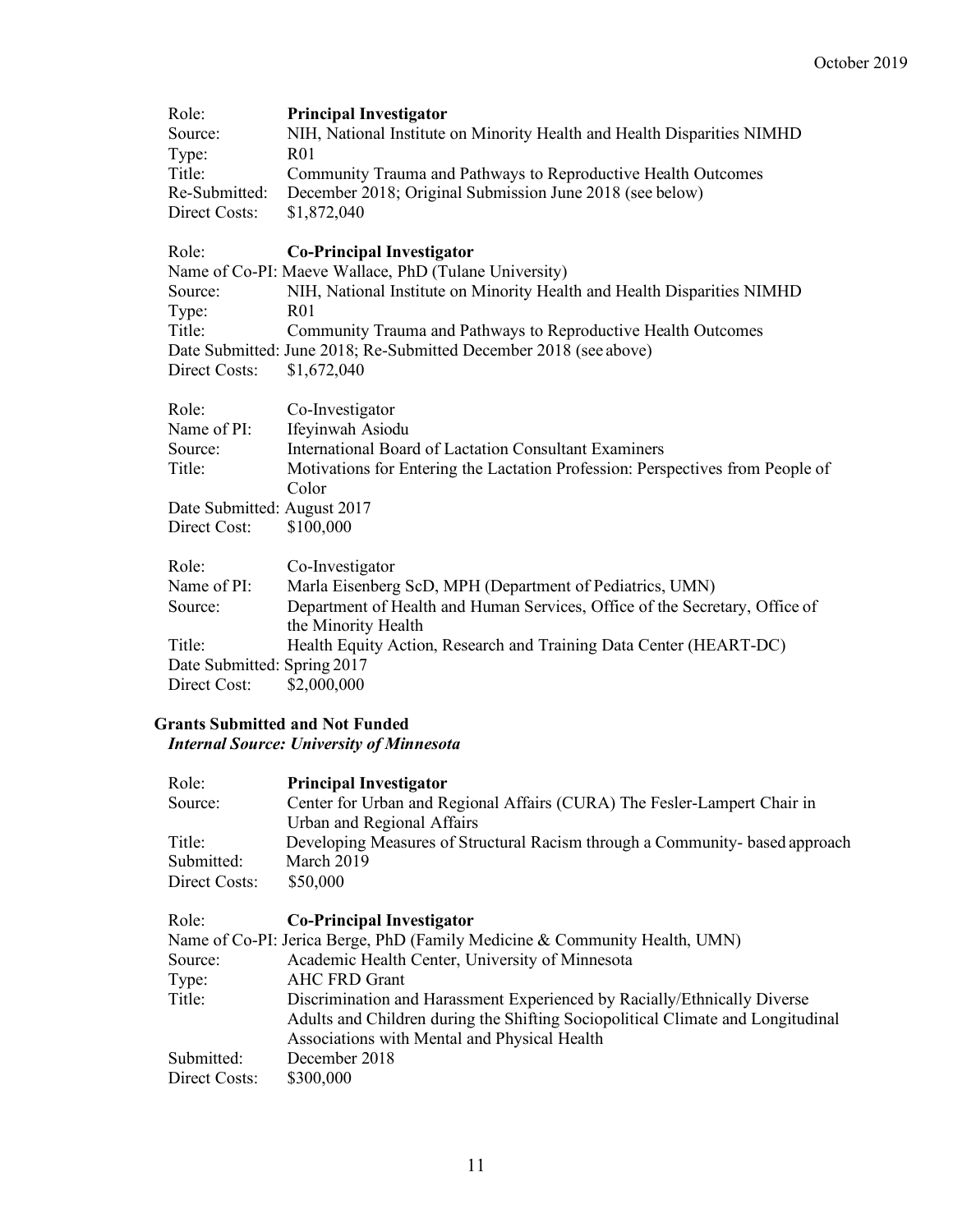| Role:       | <b>Principal Investigator</b>                                              |
|-------------|----------------------------------------------------------------------------|
| Source:     | University of Minnesota, Clinical Translational Sciences Institute (CTSI)  |
| Title:      | Racism Not Race: Exploring the Impact of Structural Racism on              |
|             | Reproductive Health Outcomes                                               |
| Submitted:  | August 2018 Direct Costs:<br>\$50,000                                      |
| Role:       | <b>Co-Principal Investigator</b>                                           |
| Name Co-PI: | Julie Nielson, PhD (NorthPoint Health and Wellness)                        |
|             | Source: UMN Office of the Provost                                          |
| Title:      | Collective Community Investment: An Exploration of the Economic and Social |
|             | Impact of the Penn-Plymouth Partnership (P3) on Health and Wellbeing in    |
|             | North Minneapolis                                                          |
| Submitted:  | June 2018 Direct                                                           |
| Costs:      | \$325,000                                                                  |
|             |                                                                            |

#### **Publications**

#### *Text Book in Preparation*

Alang S, **Hardeman RR**, Warren J. *Structural Racism and Health Inequities*. **Contract with Springer executed and signed,** January 2018

# *Refereed/Peer Reviewed Journal Articles*

*Underlined text indicates student co-authors.*

- \*1. Dyer L. **Hardeman R**, Wallace M, Theall K. Mass Incarceration and Public Health: The Association between Black Jail Incarceration and Adverse Birth Outcomes among Black Women in Louisiana. Resubmitted and Under Review: *BMC Pregnancy (Role: Offered feedback on and assisted with analyses and interpretation of findings assisted with writing manuscript)*
- \*2. Henning-Smith C, Hernandez A, **Hardeman R,** Ramirez M, Kozhimannil KB. Rural Lives Lost: Rural Counties with Majority Black or Indigenous Populations Suffer Highest Rates of Premature Death. Forthcoming/In Press: *Health Affairs (Role: Assisted with conceptualization of manuscript, interpretation of findings and drafting manuscript)*
- \*3. Cerdeña J, Rehman T, **Hardeman R.** Why Bias Matters in Medicine: Qualitative Insights from Anonymous, Online Reports. Forthcoming/In Press: *Journal of the National Medical Association (Role: Senior author, assisted student authors with analyses and interpretation of findings and drafting of manuscript)*
- \*4. Blewett LA, **Hardeman RR,** Winkelman TNA, Hest R. Patient Perspectives on the Cultural Competence of Health Care Providers in the United States, 2017. Forthcoming/In Press: *JAMA Open Network (Role: Led interpretation of findings and assisted with writing manuscript)*
- \*5. Onyeador, IN, Wittlin NM, Burke SE, Dovidio JF, Perry S, **Hardeman RR**, Dyrbye L, Herrin J, Phelan S, van Ryn M. The Distinct Value of Incremental Interracial Contact for Reducing Racial Bias among Physicians: A CHANGES Study Report. Forthcoming/In Press: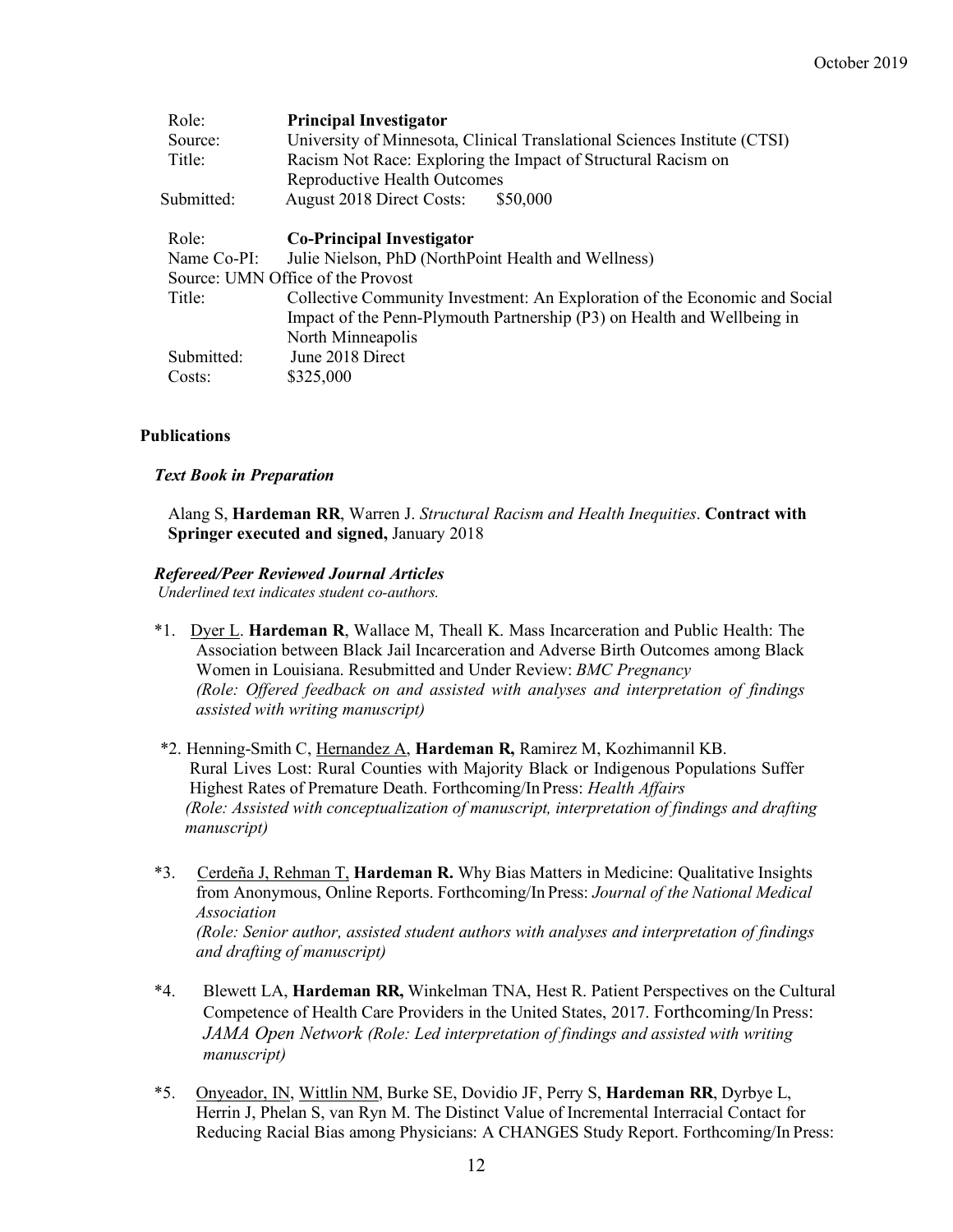*Psychological Science (Role: Assisted in interpretation of findings, assisted with analyses and writing of manuscript)*

- \*6. **Hardeman R**, Karbeah J, Kozhimannil K. Applying a Critical Race Lens to Relationship Centered Care in Pregnancy and Childbirth: An Antidote to Structural Racism. Forthcoming/In Press: *Birth (Role: Led conceptualization and writing of manuscript)*
- \*7. Dyrbye, L., Herrin, J., West, C. P., Wittlin, N. M., Dovidio, J. F., **Hardeman, R**., ... & van Ryn, M. (2019). Association of Racial Bias With Burnout Among Resident Physicians. JAMA network open, 2(7), e197457-e197457. *(Role: Assisted in interpretation of results, assisted with analyses and writing of manuscript)*  https://www.washingtonpost.com/health/burned-out-doctors-may-be-more-prone-to-racialbias/2019/07/26/4bb45d94-af28-11e9-a0c9-6d2d7818f3da\_story.html
- \*8. **Hardeman R**, Karbeah J, Almanza J, Kozhimannil KB. Roots Community Birth Center: A Culturally-centered Care Model for Improving Value and Equity in Childbirth.

Forthcoming/In Press. *Healthcare*: *The Journal of Delivery Science and Innovation (Role: Led conceptualization and drafting of manuscript)*  https://www.mprnews.org/story/2019/08/21/maternitydisparities https://www.mprnews.org/story/2019/08/19/for-black-mothers-and-babies-prejudice-is-astubborn-health-risk

- \*9. Alsan M, Wanamaker M, **Hardeman RR**. The Tuskegee Study of Untreated Syphilis: Implications for Health Professionals. Forthcoming/In Press. *Journal General Internal Medicine (Role: Senior-author, assisted with shaping and conceptualizing ideas and writing and revising the manuscript)*
- \*10. Phelan SM, Burke SE, Cunningham BA, Perry SP, **Hardeman RR,** Dovidio JF, Herrin J, Dyrbye L, White RO, Yeazel MO, Harden K, van Ryn M. Racism in Medical Education: Its Effect on Student Decision to Practice in Under-Served or Minority Communities. Forthcoming/In Press: *Academic Medicine. (Role: Assisted in the interpretation of results and writing manuscript.)*
- \*11. Shlafer R, **Hardeman R,** Carlson E. Reproductive Justice for Incarcerated Women and Advocacy for their Infants and Young. *Infant Mental Health Journal.* Journal 2019 July 19*. (Role: Co-lead writing of manuscript.)*
- \*12. Attanasio L, **Hardeman R.** Declined Care and Discrimination during the Childbirth Hospitalization. *Social Science & Medicine*. 2019: 232(270-77) *(Role: Senior author, assisted with review of analyses and shaping and conceptualizing article*)
- \*13. Karbeah J, **Hardeman R,** Almanza J, Kozhimannil K. Identifying the Key Elements of Racially Concordant Care in a Free-Standing Birth Center. *Journal of Midwifery & Women's Health*. DOI:10.1111/jmwh.13018. 2019. [Epub ahead of print]. *(Role: Offered guidance and mentorship to student first author, assisted student with analyses, interpretation and writing of manuscript)*
- \*14. Knapp C, Howell B, Wang E, Shlafer R, **Hardeman R,** Winkleman T. Health Insurance Gains Among Individuals Recently on Probation Three Years After Implementation of the Affordable Care Act. July 2019, Volume 34, Issue 7, pp 1086–1088. *Journal of General Internal Medicine*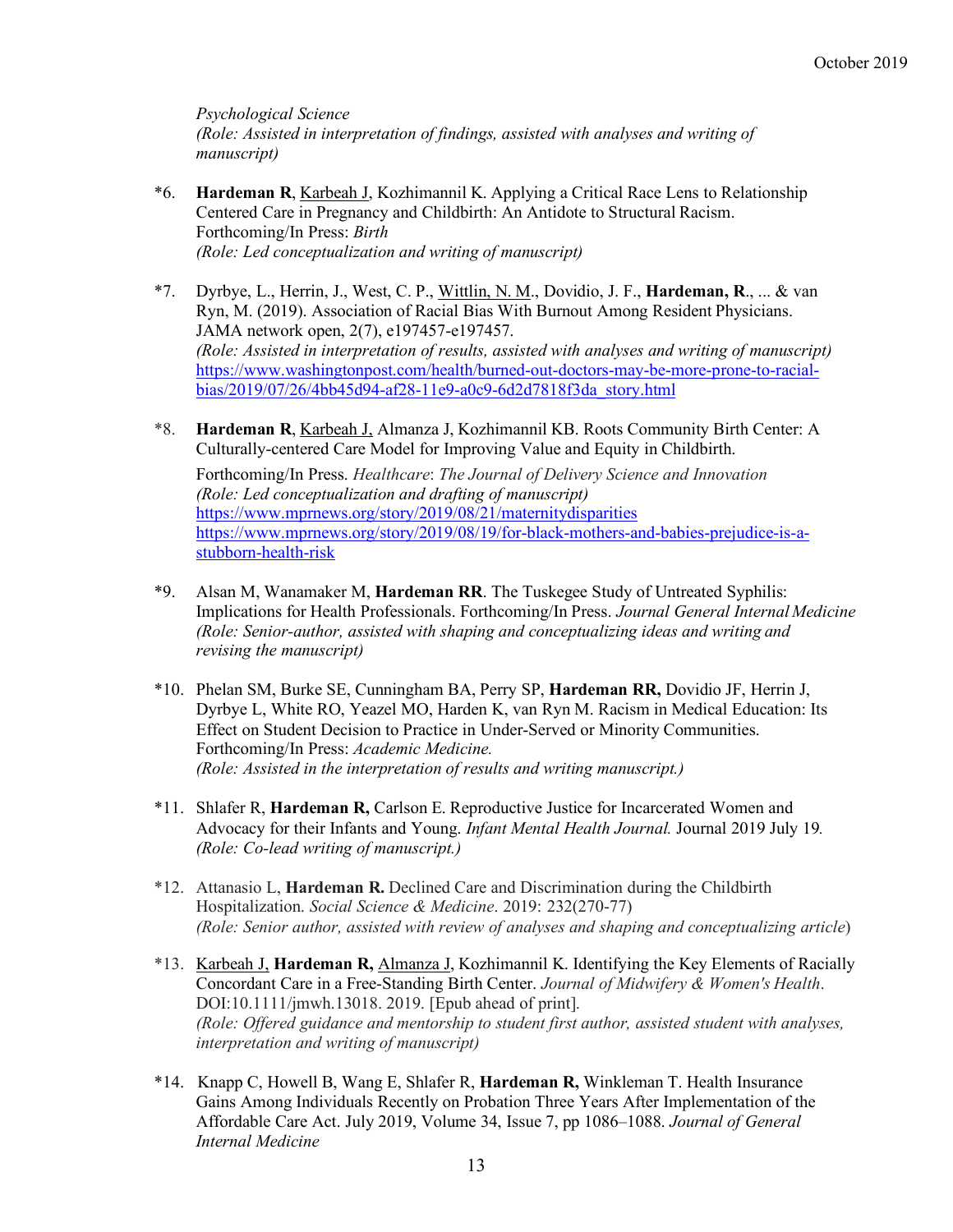*(Role: Offered feedback, editing and writing of manuscript.)*

- \*15. Almanza J, Karbeah J, Kozhimannil K, **Hardeman R.** The Experience and Motivations of Midwives of Color in Minnesota: Nothing for Us Without Us. *Journal of Midwifery & Women's Health*. 2019. doi**:**10.1111/jmwh.13021 [Epub ahead of print].  *(Role: Senior-author, guided the analyses and drafting of article, etc.)*
- \*16. Dyrbye, LN, Burke SE, **Hardeman RR,** Herrin J, Wittlin NM, Yeazel M, Dovidio JF, Cunningham B, White RO, Phelan SM, Satele DV, Shanafelt TD, van Ryn M. Association of Clinical Specialty with Symptoms of Burnout and Career Choice Regret among U.S. Resident Physicians. *JAMA. 2018;320(11):1114-1130 (Role: Assisted with analyses and interpretation of findings and contributed to writing manuscript.)*
- \*17. Groos M, Wallace M, **Hardeman R**, Theall K. Measuring Inequity: A Systematic Review of Methods Used to Quantify Structural Racism. *Journal of Health Disparities Research and Practice* 11.2 (2018):13. *(Role: Assisted with conceptualization of manuscript, interpretation of findings and drafting manuscript.)*
- \*18. Phelan S, Lynch B, Blake K, Hartigan D, **Hardeman RR,** Wilson P, Branda M, Rutten L. The Impact of Patient Obesity on Patient-Centered Communication: Differences by Gender. May 11, 2018. *Obesity Science & Practice. (Role: Assisted with writing and critical revisions of manuscript.)*

\*19. Burgess D, **Hardeman RR**, Burke SE, Cunningham BA, Dovidio JF, Nelson DB, Perry SP, Phelan S, Yeazel M, van Ryn M. Political Orientation Affects Outcomes Related to Care of Marginalized Groups: Results from the Medical Student CHANGES Study. 2018. 44 (1): 113-146. *Journal of Health Politics, Policy and Law. (Role: Assisted with development of research questions and analyses, co-led writing and critical revisions of manuscript.)*

- \*20. Dyrbye LN, Wittlin NM, **Hardeman RR**, Yeazel M, Herrin J, Dovidio JF, Burke SE, Cunningham B, Phealn SM, Shanafelt TD, van Ryn M. A Prognostic Index for Developing Depression in US Medical Students Derived from A National, Four Year Longitudinal Study. 94.2 (2019): 217-226, *Academic Medicine. (Role: Assisted with writing manuscript, particularly in my content area of expertise around race, medicine and well-being.)*
- \*21. **Hardeman RR**, Burgess DB, Murphy K, Satin DJ, Nielesen J, Potter TM, Karbeah J, Zulu-Gillespie M, Apolinario-Wilcoxon A, Reif C, Cunningham B. Developing a Medical School Curriculum on Racism: Multidisciplinary, Multiracial Conversations Informed by Public Health Critical Race Praxis (PHCRP). *Ethnicity & Disease* 28. Supp 1 (2018): 271-278. (Special issue on Health and Critical Race Theory) *(Role: Conceptualized and wrote manuscript, conducted qualitative analyses.)*
- \*22. **Hardeman RR,** Murphy K, Karbeah J, Kozhimannil K. Naming Institutionalized Racism in the Public Health Literature: A Systematic Literature Review. Published Online April 3. *Public Health Reports.* doi: 10.1177/0033354918760574 *(Role: Supported student in study design, led writing and preparation of manuscript for publication.)*
- \*23. Attanasio L, **Hardeman RR**, Kjerulff K, Kozhimannil KB. Prenatal Attitudes toward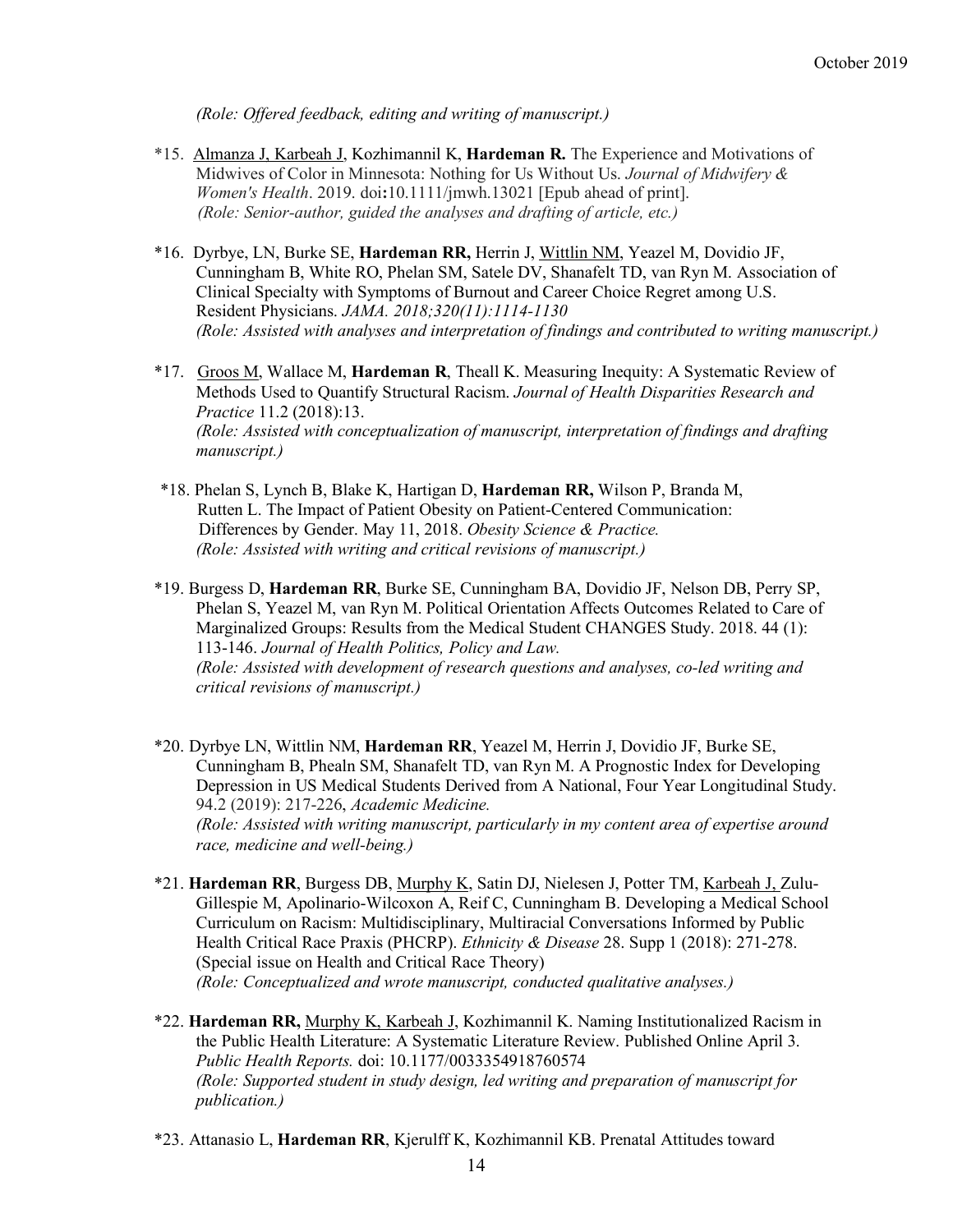Vaginal Delivery and Actual Delivery Mode: Variation by Race/Ethnicity and Socioeconomic Status. *Birth*. 2017 Dec;44(4):306-314 doi: 10.1111/birt.12305 *(Role: Assisted in conceptualization of research questions and analyses, contributed to writing and revisions of manuscript.)*

- \*24. Kozhimannil KB, **Hardeman RR,** Henning-Smith C. Maternity Care Access, Quality, and Outcomes: A Systems-Level Perspective on Research, Clinical, and Policy Needs. *Seminars in Perinatology.* 2017 Oct:41(6):367-374. *(Role: Assisted in conceptualization and writing of manuscript.)*
- \*25. Phelan SP, Burke S, **Hardeman RR,** White R, Przedworski J, Yeazel M, Van Ryn M. Medical School Experiences Associated with Changes in Implicit and Explicit Attitudes Towards Sexual Minorities Among Graduating Medical Students. *Journal of General Internal Medicine.* Published online August 1, 2017*. (Role: Assisted with research questions and analyses, provided critical revisions of manuscript.)*
- \*26. Burke SE, Dovidio JF, Perry SP, Burgess DJ, **Hardeman RR,** Phelan SM, Cunningham BA, Yeazel MW, Przedworski JM, van Ryn M. Informal Training Experiences and Explicit Bias against African Americans among Medical Students. *Social Psychology Quarterly*. Published online March 1, 2017. http://journals.sagepub.com/doi/full/10.1177/0190272516668166 *(Role: Assisted with research questions and analyses, provided critical revisions of manuscript.)*
- \*27. Alang S, McAlpine D, McCreedy E, **Hardeman RR**. Police Brutality and Racial Health Inequities: Specifying Pathways and Setting the Agenda for Public Health Scholars. *American Journal of Public Health.* 107, no. 5 (2017): 662-665. Media coverage: Spokesman Recorder and TC Daily Planet. *(Role: Assisted with research questions and provided critical revisions of manuscript.)*
- \*28. Burke S, Dovidio J, LaFrance M, Przedworski J, Perry S, Phelan S, Burgess D, **Hardeman R**, Yeazel M, van Ryn M. Beyond Generalized Sexual Prejudice: Need for Closure Predicts Negative Attitudes Toward Bisexual People Relative to Gay/Lesbian People. *Journal of Experimental Social Psychology*. 2017 Jul;71:145-150. doi: 10.1016/*j*.jesp.2017.02.003. Epub 2017 Feb 24.

*(Role: Assisted with research questions and provided critical revisions of manuscript.)*

- \*29. **Hardeman RR,** Predzworski J, Burke S, Perry SP, Burgess DJ, Phelan S, Dovidio JF, van Ryn M. The Medical School Diversity Climate as a Predictor of Depression in a National Sample of Medical Students: A Report from the Medical Student CHANGE Study. *Journal of the National Medical Association* 108.4 (2017): 225-235. Media Coverage: ASPPH: http://www.aspph.org/minnesota-study-shows-negative-diversity climate-raises-depressionrisk-in-medical-school-students/ *(Role: Led study design, data analysis, data interpretation, and drafted manuscript.)*
- \*30. **Hardeman RR,** Medina E, Kozhimannil KB**.** Structural Racism and Supporting Black Lives—The Role of Health Professionals. *New England Journal of Medicine* (2016): 375:2113-2115. Media coverage: KSTP TV (Minneapolis ABC Affiliate), MinnPost *(Role: Conceptualized topic, wrote manuscript.)*
- \*31. Burgess DJ, Burke SE, Cunningham BA, Dovidio JF, **Hardeman RR**, Nelson DB, Perry SP, Phelan SM, Yeazel MW, Hou Y, van Ryn M**.** Medical Students' Learning Orientation Regarding Interracial Interactions Affects Preparedness to Care for Minority Patients: A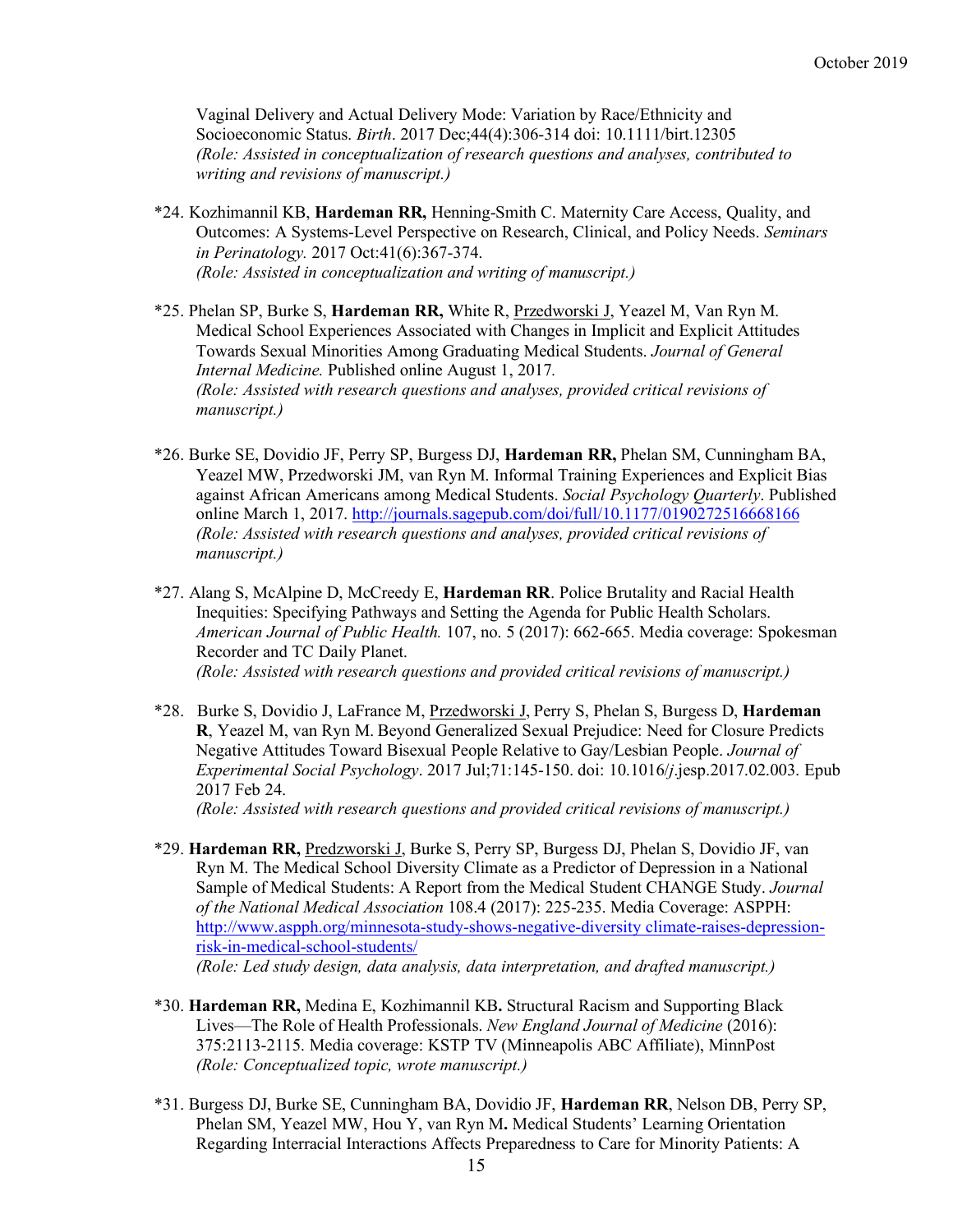Report from Medical Student CHANGES. *BMC Medical Education* 16, no. 1 (2016): 254. *(Role: Helped conceptualize topic, conceptualized research design, interpreted findings, helped write manuscript.)*

- \*32. **Hardeman RR,** Kozhimannil KB**.** Motivations for Entering the Doula Profession: Perspectives from Women of Color. *Journal of Midwifery and Womens Health,* 2016 Nov 14 [Epub ahead of print]. doi: 10.1111/jmwh.12497. Media coverage: Spokesman Recorder: http://spokesman-recorder.com/2017/06/28/midwives-color-may-improve-health-outcomes/ and ASPPH: http://www.aspph.org/minnesota-study-shows-doula-support-improves-birthoutcomes-by-enhancing-resilience-among-women-of-color/ *(Role: Conceptualized topic and research design, obtained and analyzed data, wrote manuscript.)*
- \*33. Kozhimannil KB, **Hardeman RR,** Vogelsang CA, Prasad S. Disrupting the Pathways of Social Determinants of Health: Doula Support during Pregnancy and Childbirth. *Journal of the American Board of Family Medicine,* 2016; 29(3)308-317  *(Role: Helped conceptualize topic and research design, assisted with research questions, obtained and analyzed data, helped write manuscript.)*
- \*34. Kozhimannil KB, **Hardeman RR,** Alarid-Escudero F, Vogelsang CA, Blauer-Peterson C, Howell EA. Modeling the Cost Effectiveness of Doula Care Associated with Reductions in Preterm Birth and Cesarean Delivery. *Birth,* 2016;43(1):20-7. Media coverage: National Public Radio, Minneapolis Star Tribune, Minnesota Public Radio, KSTP TV (Minneapolis ABC Affiliate), WCCO TV (Minneapolis CBS Affiliate), MinnPost. *(Role: Helped conceptualize topic, conceptualized research design, obtained and analyzed data, wrote manuscript.)*
- \*35. Kozhimannil KB**, Hardeman RR.** Coverage for Doula Services: How State Medicaid Programs can Address Concerns about Maternity Care Costs and Quality. *Birth*. 2016; 43(2)97-99. *(Role: Helped conceptualize topic, assisted in writing and edits.)*
- \*36. Perry SP, **Hardeman RR**, Burke S, Cunningham B, van Ryn M. The Impact of Everyday Discrimination and Racial Identity Centrality on African American Medical Student Well-Being: A Report from the Medical Student CHANGE Study. *Journal of Racial and Ethnic Disparities in Health* 2016;3(3):519-526. doi:10. 1007/ s40615-015-0170-3. Epub 2015 Oct 20. *(Role: Helped conceptualize topic, conducted literature review, wrote manuscript.)*
- \*36. **Hardeman RR,** Perry S, Phelan SM, Przedworski J, Burgess DJ, van Ryn M. Racial Identity and Mental Well-being: The Experience of African American Medical Students, a Report from the Medical Student CHANGE Study. *Journal of Racial and Ethnic Health Disparities*  2016;3(2):250-258. doi: 10.1007/s40615-015-0136-5. Epub 2015 Jun 20. *(Role: Led study design, data analysis, data interpretation, and drafted manuscript.)*
- \*38. Phelan S, Puhl R, Burke S, **Hardeman R**, Dovidio JF, Nelson D, Przedworski J, Burgess D, Perry S, Yeazel M, van Ryn M. The Mixed Impact of Medical School on Medical Students' Implicit and Explicit Weight Bias. *Medical Education* 2015;49(10):983-992. doi: 10.1111/medu.12770. *(Role: assisted with manuscript write-up and edits.)*
- \*39. van Ryn M, **Hardeman RR**, Phelan SM, Burgess DJ, Dovidio J. Herrin J, Burke S, Nelson D, Perry S, Yeazel M, Przedworski J. Medical School Experiences Associated with Change in Implicit Racial Bias among 3547 Medical Students: a Medical Student CHANGES Study Report. *Journal of General Internal Medicine* 2015;30(12):1748-1756. doi: 10.1007/s11606 015-3447-7. Epub 2015 Jul 1.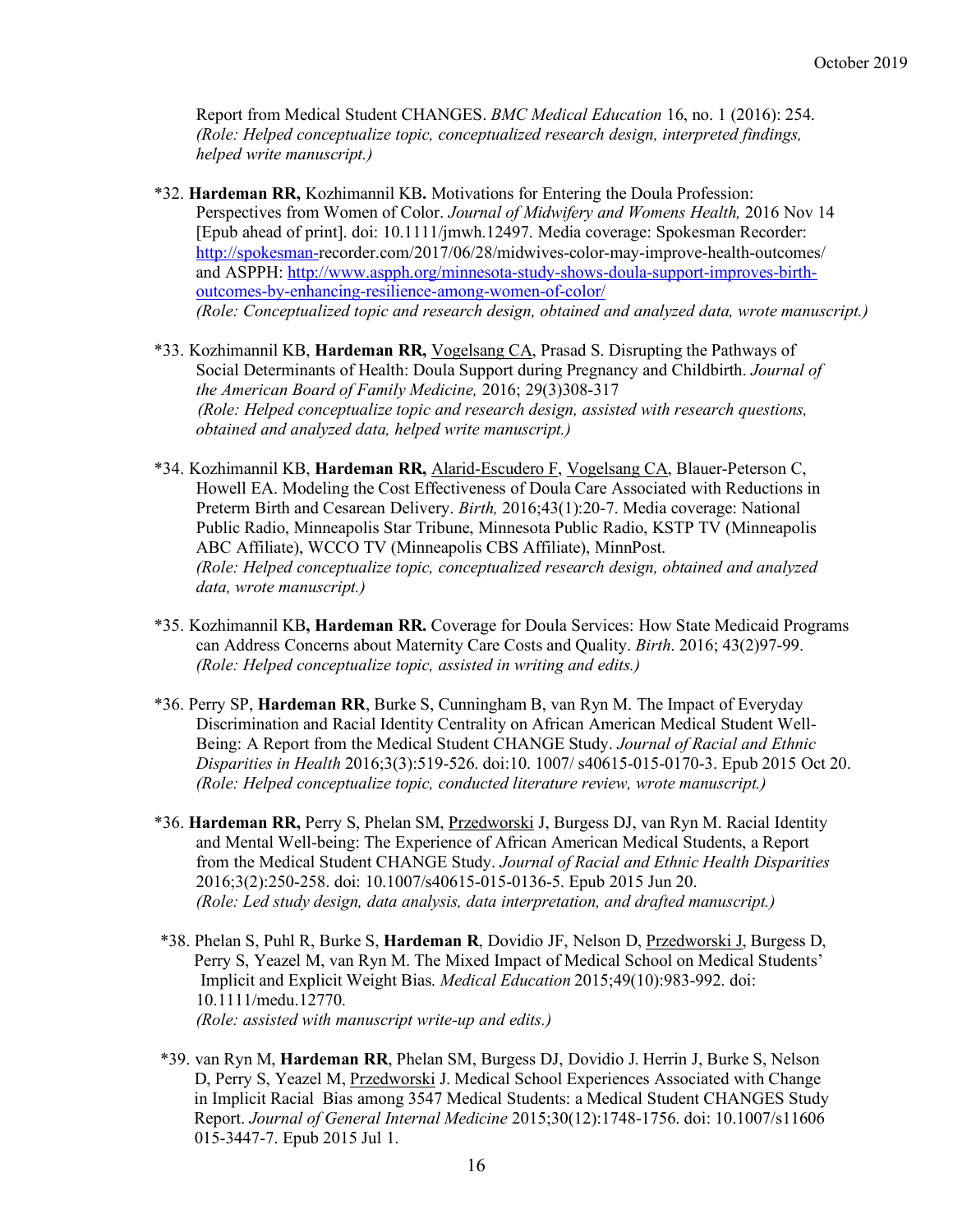*(Role: Helped conceptualize topic, conceptualized research design, obtained and analyzed data, wrote sections of manuscript.)*

- \*40. Phelan S, Burgess D, Burke S, Przedworski J, Dovidio J, **Hardeman R**, Morris M, vanRyn M. Beliefs about the Causes of Obesity in a National Sample of  $4<sup>th</sup>$ Year Medical Students. *Patient Education and Counseling* 2015;98(11):1336 1449. doi: 10.1016/j.pec.2015.06.017. ePub 2015 Jun 27. *(Role: assisted with research questions, obtained and analyzed data, helped write manuscript.)*
- \*41. Phelan SM, Burgess D, Puhl RM, Dyrbye L, Dovidio JF, Yeazel M, Ridgeway J, Nelson D, Przedworski J, Burke S, **Hardeman R**, van Ryn M. The Adverse Effect of Weight Stigma on the Well-being of Medical Students with Overweight or Obesity: Findings from a National Survey. *Journal of General Internal Medicine* 2015. 30(9):1251-1258. doi: 10.1007/s11606-015-3266-x.  *(Role: Assisted with research questions and provided critical revisions of manuscript.)*
- *42.* **Hardeman RR,** Przedworski J, Burke S, Burgess D, Phelan S, Dovidio J, Nelson D, Rockwood T, van Ryn M. Mental Well-being in First Year Medical Students: A Comparison by Race and Gender. *Journal of Racial and Ethnic Health Disparities* 2015;2(3):403-413. doi: 10.1007/s40615-015-0087-x. *(Role: Led study design, data analysis, data interpretation, and drafted manuscript.)*
- *43.* **Hardeman RR,** Burgess D, Phelan S, Yeazel M, Nelson D, van Ryn M. Medical student Sociodemographic Characteristics and Attitudes towards Patient Centered Care: Do Race, Socioeconomic Status and Gender Matter? *Patient Education and Counseling* 2015;98(3): 350-355. doi: 10.1016/j.pec.2014.11.013. ePub 2014 Nov 18. *(Role: Led study design, data analysis, data interpretation, and drafted manuscript.)*
- *44.* Phelan SM, **Hardeman RR**. Health Professionals' Pain Management Decisions are Influenced by their Role (Nurse or Physician) and by Patient Gender, Age, and Ethnicity. *Evidence-Based Nursing* 2015;18(2):58. doi: 10.1136/eb-2014-101917. Epub 2014 Aug 13. *(Role: Assisted with research questions and provided critical revisions of manuscript.)*
- 45. Phelan S, Dovidio JF, Puhl RM, Burgess DJ, Nelson DB, Yeazel MW, **Hardeman RR**, Perry S, van Ryn M. Implicit and explicit Weight Bias in a National Sample of 4732 Medical Students: The Medical Student CHANGES Study. *Obesity* 2014; 22(4):1201-1208. doi: 10.1002/oby.20687. Epub 2014 Jan 9. *(Role: Provided critical revisions of manuscript.)*
- *46.* Przedworski J, Dovidio J, **Hardeman RR,** Phelan S, Burgess D, Burke S, Nelson D, van Ryn *M.* A Comparison of the Mental Health and Well-being of Sexual Minority and Heterosexual First-year Medical Students: A Report from the Medical Student CHANGES Study. *Academic Medicine* 2015;90(5):652-659. doi: 10-1097/ACM.0000000000000658. *(Role: Helped develop research questions for the study, helped conduct empirical analyses and data interpretation, and provided critical revisions of manuscript.)*
- 47. Burke SE, Dovidio J, Przedworski JF, **Hardeman RR**, Perry SP, Phelan SM, Nelson DB, Burgess DJ, Yeazel MW, van Ryn M. Do Contact and Empathy Mitigate Bias Against Gay and Lesbian People among Heterosexual First-year Medical Students? A Report from the Medical Student CHANGE Study. *Academic Medicine* 2015;90(5):645-651. doi: 1097.ACM.0000000000000661.

*(Role: Assisted with research questions, conceptualized research design, provided critical revisions of manuscript.)*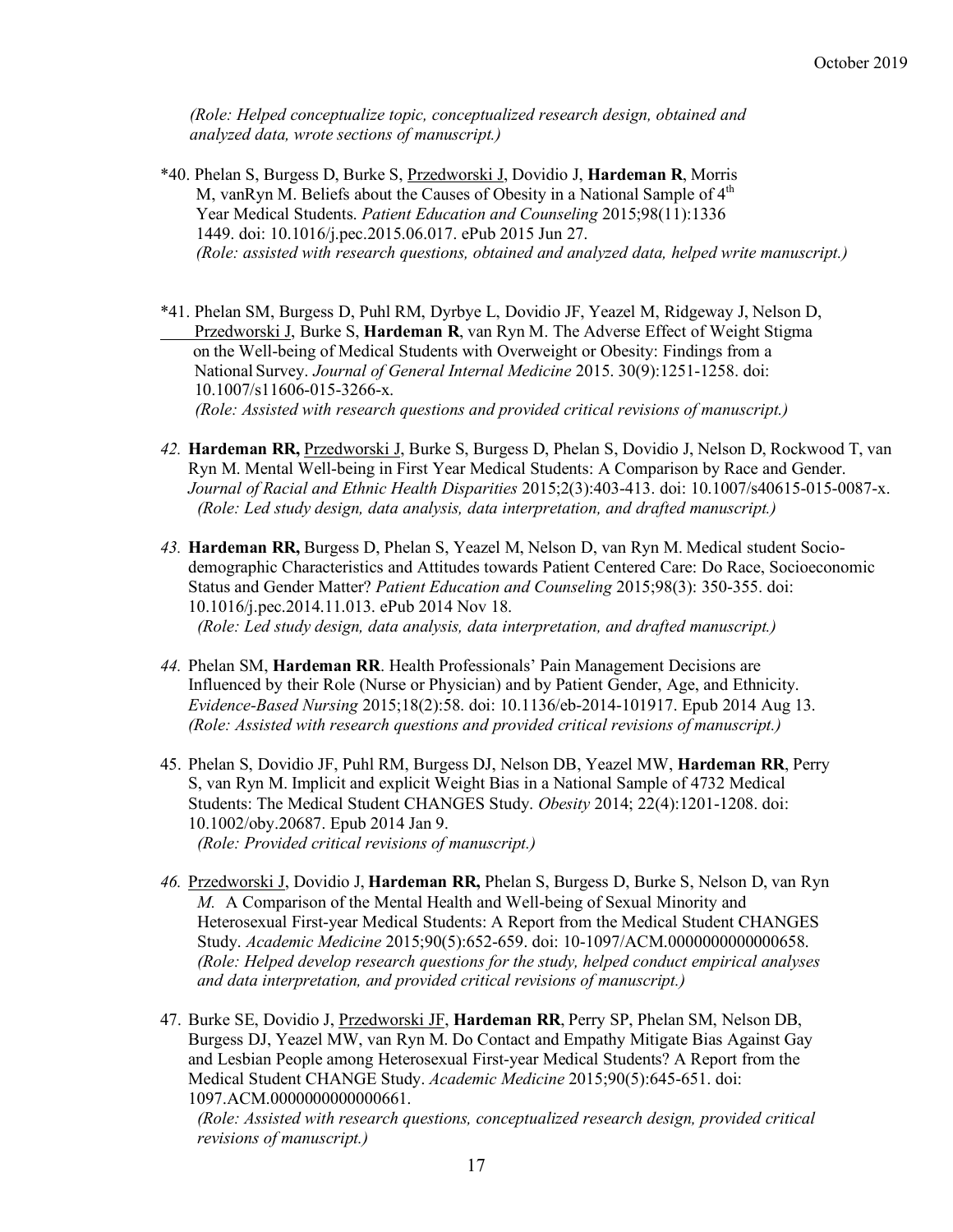- 48. Garcia C, Zhang L, Holt K, **Hardeman RR**. Latina Adolescent Sleep and Mood: An Ecological momentary assessment pilot study. *Journal of Child and Adolescent Psychiatric Nursing* 2014;27(3):132-141. doi: 10.1111/jcap.12082. *(Role: Assisted with research questions and provided critical revisions of manuscript.)*
- 49. van Ryn M, **Hardeman R**, Phelan S, Burke S, Przedworski J, Allen M**,** Burgess D, Ridgeway J, White R, Dovidio J. Psychological Predictors of Attitudes toward Physician Empathy in Clinical Encounters Among  $47321<sup>st</sup>$  year Medical Students: A Report from the CHANGES Study. *Patient Education and Counseling* 2014;96(3): 367-375. doi: 10.1016/jpec.2014.06.009. Epub 2014 Jul 10. *(Role: Helped conceptualize topic, conceptualized research design, analyzed data, wrote manuscript.)*
- 50. Garcia C, **Hardeman RR**, Kwon G, Lando-King E, Zhang L, Genis T, Brady SS, Kinder E. Teenagers and Texting: Use of a Youth Ecological Momentary Assessment System in Trajectory Health Research with Latina Adolescents. *Journal of Medical Internet Research Mhealth Uhealth* 2014;2(1):e3. doi: 10.2196/mhealth.2576. *(Role: Helped conceptualize topic, conceptualized research design, analyzed data, wrote*

*manuscript.)*

51. Kozhimannil KB, **Hardeman R**, Attanasio L, Blauer-Peterson C, O'Brien M. Doula Care and Birth Outcomes: The Potential for Improving Care and Reducing Costs for Diverse, Low-Income Women. *American Journal of Public Health*. 2013;103(4): e113–e121. Legislation: Minnesota Senate File 699; Press coverage: Huffington Post, KSTP TV (Minneapolis - ABC affiliate), Star Tribune, MinnPost, Health Talk, Medscape, AJPH Blog, Daily Beast.

*(Role: Helped conceptualize topic and research design, assisted with research questions, provided input on data analysis, helped write manuscript.)*

- 52. Kozhimannil KB, Attanasio LB, **Hardeman RR**, O'Brien M. Doula Care Supports Nearuniversal Breastfeeding Initiation among Diverse, Low-income Women. *Journal of Midwifery & Women's Health*, 2013; 58(4):378-382. Press coverage: Minneapolis Star Tribune, Childbirth Collective. *(Role: Provided critical review and input on drafts of manuscript, assisted with data analysis.)*
- 53. Henning-Smith C, Shippee TP, McAlpine D, **Hardeman RR,** Farah F. Stigma, Discrimination, or Symptomatology Differences in Self-reported Mental Health Between USborn and Somali-born Black Americans. *American Journal of Public Health* 2013;103(5):861- 87. doi: 10.2105/AJPH.2012.301184. Epub 2013 Mar 14. *(Role: Provided critical review and input on drafts of manuscript.)*
- 54. **Hardeman RR**, Garcia C, Pagan JA. Where Would You Rather Live If You Were Insured? Assessing Community Uninsurance Spillover Effects on the Insured. *Journal of Immigrant and Minority Health* 2012;14(4):706-714. doi: 10.1007/s10903-011-9531-0. *(Role: Co-led study design, data analysis, data interpretation, and drafted manuscript.)*
- 55. Garcia C, Pagan**,** JA, **Hardeman RR**. Context Matters: Where Would You Be the Least Worse Off in the US if You were Uninsured? *Health Policy* 2010;94(1):76-83. doi: 10.1016/j.healthpol.2009.08.010. Epub 2009 Sep 17. *(Role: Co-led study design, conducted data analysis, data interpretation, and assisted in drafting manuscript.)*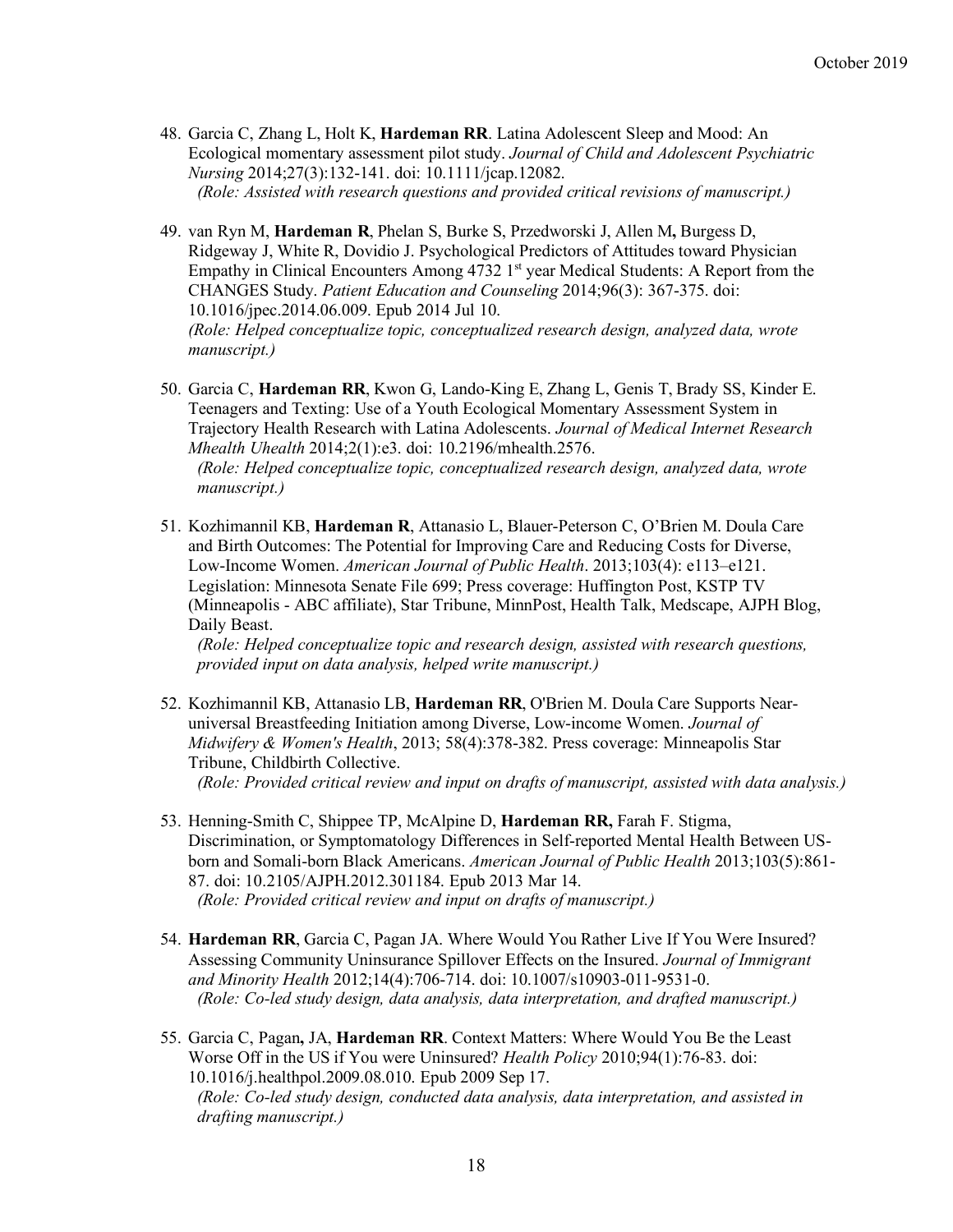# *Letters, Introductions, and Interviews in Refereed/Peer Reviewed Journals*

- \*1. McLemore M, Asiodu I, Crear-Perry J, Davis DA, Drew M, **Hardeman** R, Mendez D, Roberts L, Scott KA. Race, Research and Women's Health: Best Practice Guidelines for Investigators. *Obstetrics & Gynecology.* Forthcoming/In Press
- \*2. **Hardeman R,** Medina E, Kozhimannil K. Race vs. Burden in Understanding Health Equity, a Response to Kindig's Population Health Equity Rate and Burden, Race and Class. *JAMA.* May 23/30
- \*3. Alang S, **Hardeman R**, McAlpine D, McCreedy E, Alang, et al. respond*. American Journal of Public Health.* August 2017. Vol 107, No 8.
- \*4. Kozhimannil KB, Henning-Smith C, **Hardeman RR**. Reducing Maternal Health Disparities: The Rural Context. Letter to the Editors of the *American Journal of Obstetrics and Gynecology*, February 2017 Volume 216, Issue 2, Pages 193–194. 2016 Sep 22. doi: 10.1016/j.ajog.2016.09.090. [Epub ahead of print].

#### *Refereed/Peer Reviewed Journal Articles Submitted and Under Review (decision pending)*

- \*1. Smith L, **Hardeman R**. Effect of Summer Heat Waves on the Probability of Preterm Birth. Submitted and Under Review: *Maternal and Child Health Journal (Role: Senior author, offered feedback on analyses and interpretation of findings and assisted with drafting manuscript)*
- \*2. **Hardeman R,** Karbeah J, Almanza J, Kozhimannil K., Polston R. We are the Ones We've Been Waiting for: Birth equity research for and by a Black, Indigenous and People of Color (BIPoc) Research Team. Submitted and Under Review: *Midwifery Matters (Role: Led analysis and drafting of manuscript)*
- \*3. Greenwood B, **Hardeman R**, Sojourner A, Huang L. Physician-Patient Racial Concordance and Disparities in Birth Outcomes for Newborns. Submitted and Under Review: *PNAS (Role: Led conceptualization of manuscript, assisted with interpretation of analyses and writing of manuscript)*
- \*4. **Hardeman RR**, Chantarat T, Karbeah J., Smith L, Van Riper D, Mendez D. Association between Police Contact and Preterm Birth Inequity in Minnesota. Submitted and Under Review: *Journal of Racial and Ethnic Health Disparities (Role: Led conceptualization, analyses and drafting of manuscript)*
- \*5. **Hardeman R**, Karbeah J, Chantarat T, Attanasio L. Who Switches Provider during Prenatal Care? Submitted and Under Review: *Medical Care (Role: Led conceptualization, analyses and drafting of manuscript)*
- \*6. Sidebottom A, Vacquier M, LaRusso E, Erickson D, **Hardeman R.** Perinatal Depression Screening Practices in a Large Health System: Identifying Current State and Assessing Opportunities to Provide More Equitable Care. Submitted and Under Review: *ACOG Green Journal (Role: Senior author, assisted with conceptualization of introduction and discussion and drafting all sections of manuscript as well as interpretation of finidngs)*
- \*7. Alang S, McAlpine D, **Hardeman R**. Police Brutality, Race and Medical Mistrust. Submitted and Under Review: *Medical Care*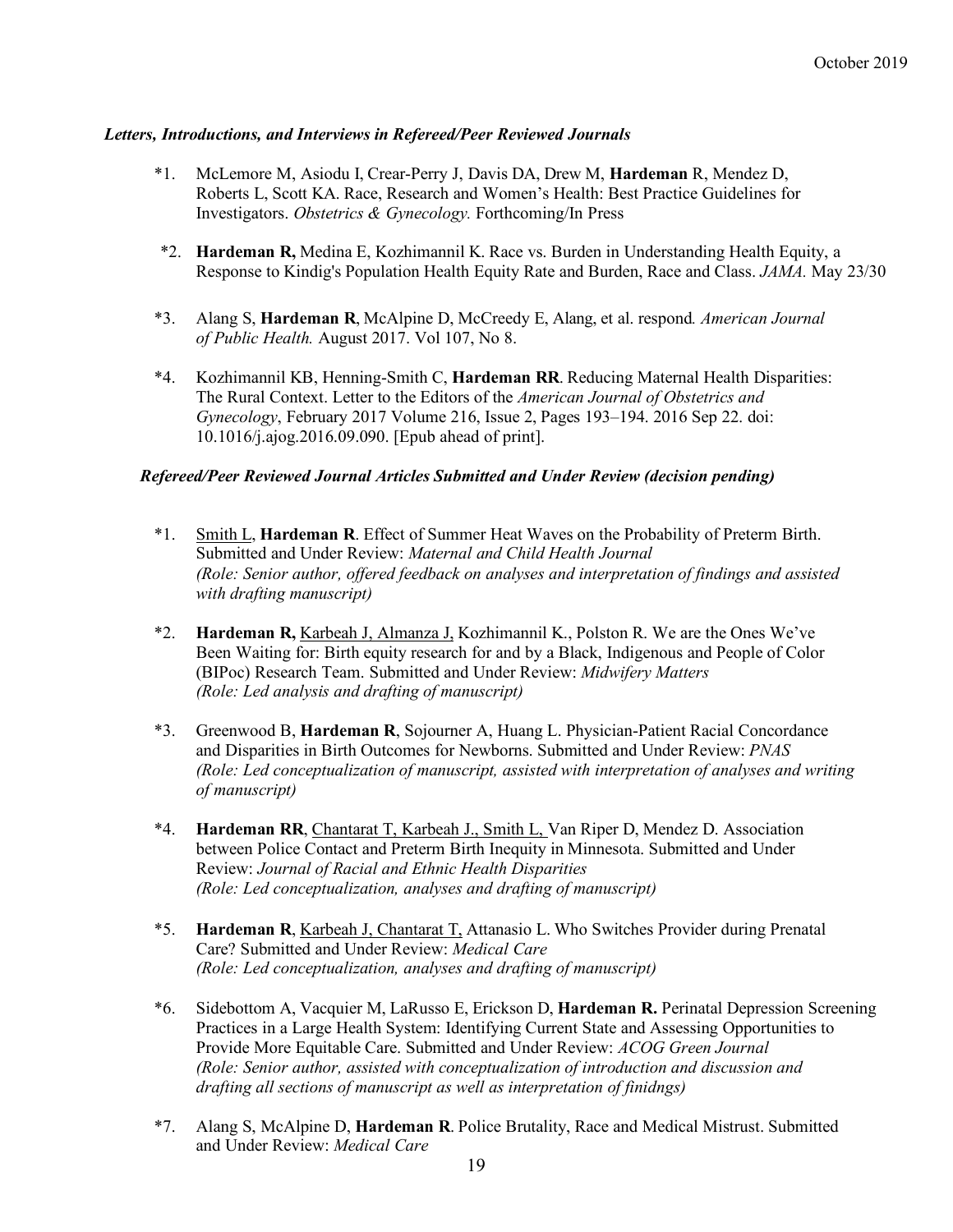*(Role: Assisted with conceptualization of study, interpretation of findings and drafting manuscript)*

\*8. **Hardeman RR**, Phelan S, Cunningham B. Empathy Decline in Medical School, The Role of the Hidden and Informal Curricula about Race. Submitted and Under Review: *Social Science & Medicine*

*(Role: Led conceptualization, analysis and writing of manuscript)*

- \*9. **Hardeman, RR** & Karbeah J. Systemic Racism and the White Racial Frame: A Commentary on Next Steps for Conceptualization and Measurement. Submitted and Under Review: *Ethnicity & Disease (Role: Led conceptualization and writing of manuscript)*
- \*10. Curwick K, **Hardeman R**, McCullough M. Medicaid Work Requirements Employ Institutional Racism. Submitted and Under Review: *Ethnicity & Disease (Role: Guided student first author in conceptualization and drafting of manuscript)*

#### *Refereed/Peer Reviewed Journal Articles Previously Submitted, Revised and Resubmission Under Review (decision pending)*

- \*1. Chantarat T, **Hardeman RR**, Van Riper D. Structural Racism and Infant Birth Weight among US and Foreign-born Blacks in Minnesota. Resubmitted and Under Review: *Ethnicity & Health (Role: Guided student first author in conceptualization and drafting of manuscript)*
- \*2. Lewis V, **Hardeman R,** Ralph Northam. Illustrates the Insidious Role of Racism in Medicine. Resubmitted and Under Review: *Health Affairs (Role: Assisted in drafting the manuscript)*
- \*3. Cunningham BA. **Hardeman RR**, Carlson S, Miner M, Allen ML. Not Blank Slates: Medical Student Preparation to Engage with Curricula on Racism. Resubmitted and Under Review: *Family Medicine*. *(Role: Assisted in interpretation of results, assisted with analyses and writing of manuscript)*

#### *Refereed/Peer Reviewed Journal Articles Previously Submitted and Under Revision for Resubmission*

\*1. **Hardeman RR**, Chantarat T, van Riper D, Wallace M. Racism not Race: Exploring the Association between Structural Racism and Preterm Birth*.* Revise & Resubmit: *Journal of Healthcare for the Poor and Underserved (Role: Led drafting of manuscript, conceptualization and analyses)*

#### *Refereed/Peer Reviewed Journal Articles in Progress or Preparation*

- \*1. Chantarat T**, Hardeman R.** Decomposing Black-White Disparity in Infant MortalityRates. Submission expected to *Maternal Child Health*
- \*2. Chantarat T, **Hardeman** R, Enns E. Addressing Racial Disparity in Sudden Infant Death Syndrome Using Microsimulation: The Role of Breastfeeding. Submission expected to *Birth*
- \*3. **Hardeman R**, Karbeah J, Kozhimmanil K. From a Place of Love. Submission expected to: *Social Science & Medicine*
- \*4. Mendez D, T, Chambers B, Chapple-McGruder, **Hardeman R**, Schiff M. Redlining and birth outcomes in Pennsylvania. Submission expected to: *American Journal of Public Health*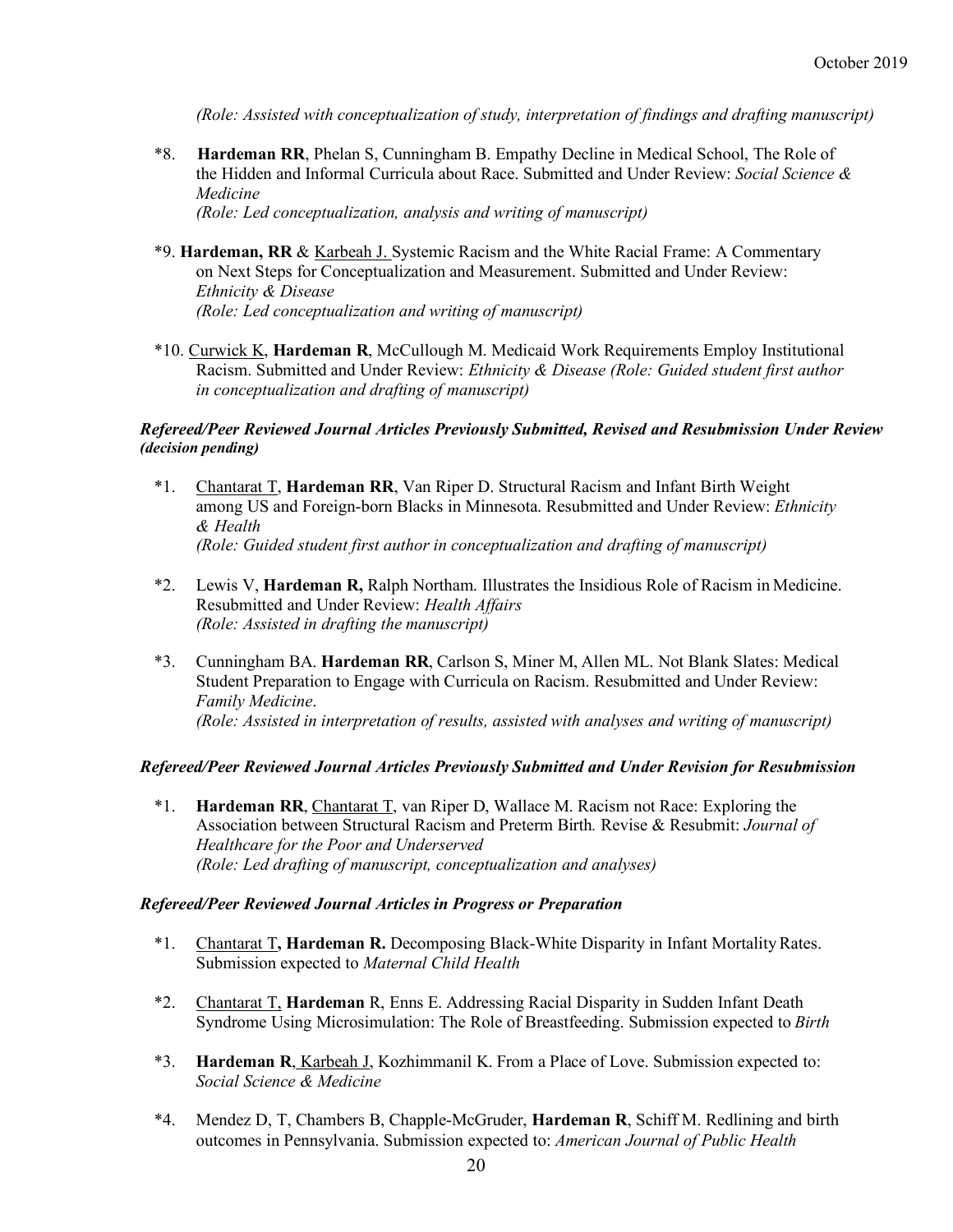- \*5. Almanza J, **Hardeman R,** Mahoney J, McDaniel D, Cornell A, Kozhimannil K. Reducing Racial and Ethnic Disparities in Perinatal Health: The Necessity of Community in Leading Meaningful Change. Submission expected to: *ACOG Green Journal*
- \*6. **Hardeman RR,** Chantarat T, Karbeah J, Attanasio L, Herrin J. OBGYN Provider Bias. Submission expected to: *Birth*
- \*7. Alang S, McAlpine D, McCreedy E, **Hardeman R**. A Systematic Review of Police Brutality and Health. Submission expected to: *American Journal of Public Health*
- \*8. **Hardeman R,** Wallace M. Police Violence and Adverse Birth outcomes: Before and After the Killing of Freddie Gray. Submission expected to: *American Journal of Public Health*
- \*9. **Hardeman R,** Almanza J, Karbeah J, Kozhimannil K. The Impact of Culturally Centered Care on Birthing Persons Experiences of Autonomy and Respect. Submission expected to: *Women's Health Issues*
- \*10. **Hardeman R,** Karbeah J, Almanza J, Kozhimannil K, Polston R. Achieving Birth Equity: Lessons at the intersections of culturally-centered maternity care and community organizing. Submission expected to: *Journal of Midwifery & Women's Health*

#### *Non-Refereed Journal Articles, Essays, or Book Chapters*

#### **Book Chapters**

- \*1. **Hardeman RR** & Medina E. Book Chapter: *Racism, Discrimination, Bias and Critical Race Theory - Contributions to Health Inequities and Outcomes.* Published in: "Reducing Health Disparities Among Racially and Ethnically Diverse Adolescents – A Practical Guide". Editors: Lisa Barkley (Editor), Maria Veronica Svetaz (Editor), Veenod L. Chulani (Editor). Springer International Publishing. November 2018.
- 2. Garcia C, Kwon G, **Hardeman RR**, Genis T, Brady S, Klimes B. Book Chapter: *R U Up 4 It? Collecting Data via Texting: Development and Testing of the Youth Ecological Momentary Assessment System (YEMAS)*. Published in: Duin AH, Nater E, Anklesaria F (Ed.), "Cultivating Change in the Academy: 50 Stories from the Digital Frontlines". Minneapolis, MN: University of Minnesota. 2012.

#### **Book Chapters in Press**

\*1. Kozhimannil KB, **Hardeman R**, Polston R. Book Chapter*: 5. Improving Racial Equity in Birth Outcomes: A Community-based Culturally-centered Approach.in Interdisciplinary Community-Engaged Research for Health*. University of Cincinnati Press. Community-Academic Partnerships for Early Childhood Health. 2019.

#### **Book Chapters in Preparation**

- \*1. Karbeah J, **Hardeman R,** Alang S. Book Chapter: *A Mother's Hope*: *Communicating the Harms of Police Violence through a Reproductive Justice Lens.* Expected to be published in "Communicating Policing in America: Critical and Intersectional Approaches".
- \*2. Cunningham B & **Hardeman R.** Book Chapter**:** *Race and Health Care*. Expected to be published in "Social-Cultural Factors in Healthcare".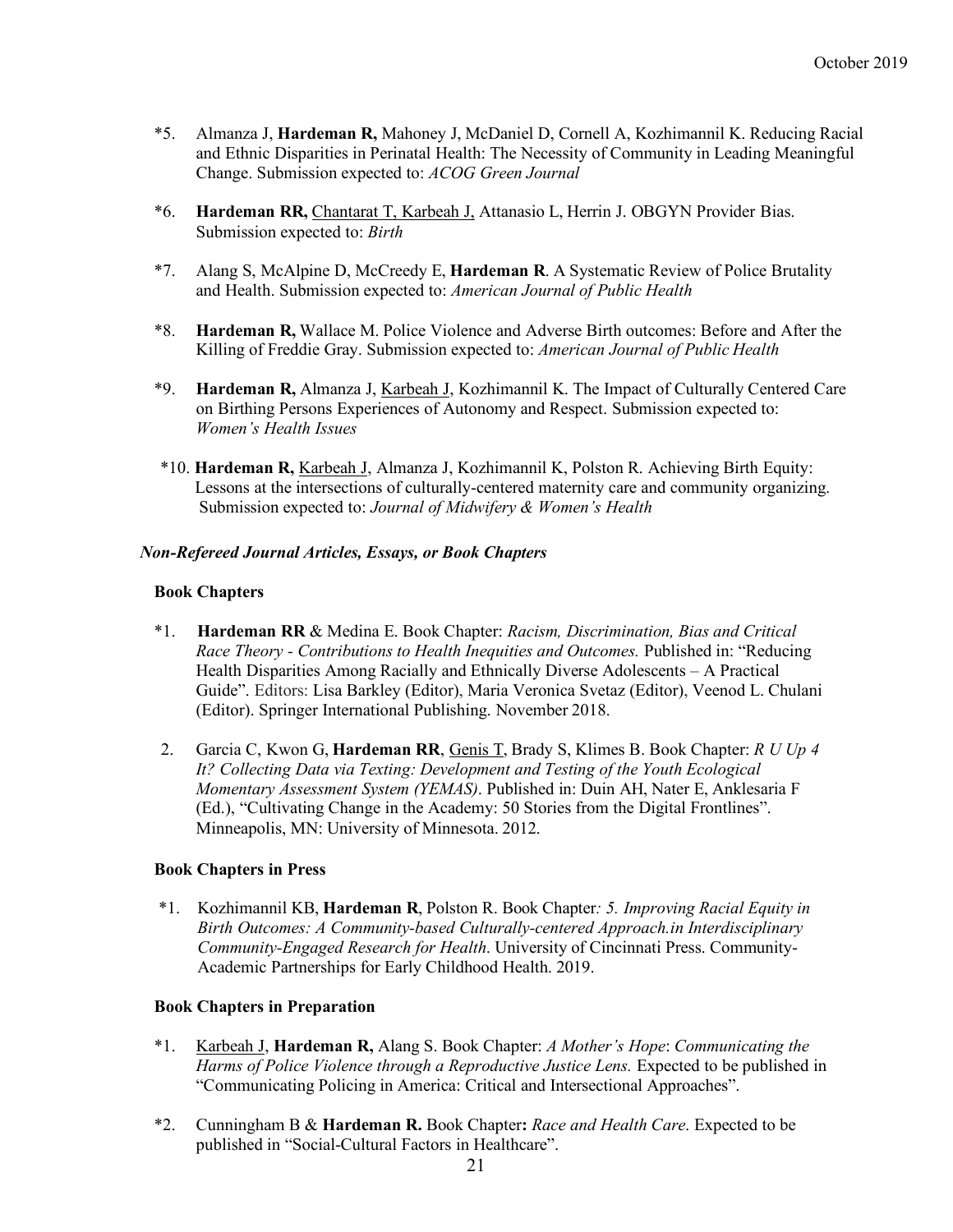# *Non-Refereed/Peer-Reviewed Reports and Policy Briefs*

- \*1. Kozhimannil KB, Almanza J, **Hardeman R**. Racial and Ethnic Diversity in the Nursing Workforce: a Focus on Maternity Care. *George Washington University Policy Brief.* Forthcoming/In Press
- \*2. Henning-Smith C, Hernandez A, Ramirez M, **Hardeman R,** Kozhimannil K. Dying Too Soon: County-level Disparities in Premature Death by Rurality, Race, and Ethnicity. University of Minnesota Rural Health Research Center Policy Brief, March 2019

# *Non-Refereed Commentaries, Papers and Reports*

- \*1. Kozhimannil KB, **Hardeman RR**. Black Maternal Mortality on *The Incidental Economist HealthCareTriage: https://theincidentaleconomist.com/wordpress/healthcare-triage-blackmaternal-mortality/* 2018.
- \*2. Kozhimannil KB, **Hardeman RR,** Polston R. *Improving Equity in Birth Outcomes, a Communitybased, Culturally-centered Approach*. American Journal of Managed Care Blog on http://www.ajmc.com/contributor/katy-b-kozhimannil-phd-mpa. 2017-2018.
- 3. Kozhimannil KB, **Hardeman RR**, Almanza J. *Doula Support During Pregnancy Holds Promise for Improving Equity and Value in Maternity Care*. Minnesota Physician. April 2016.
- 4. Kozhimannil KB, Vogelsang CA, **Hardeman RR**. *Medicaid Coverage of Doula Services in Minnesota: Preliminary Findings from the First Year*. Interim Report to the Minnesota Department of Human Services. July 2015.
- 5. Kozhimannil KB, **Hardeman RR.** *"Having a Doula Would Make it Better" How Medicaid Coverage for Doula Care could Improve Birth Outcomes Reduce Health Care Costs, and Improve Equity.* Health Affairs Blog. 2015. **Awarded as one of Health Affairs Most Read Blog Posts of 2015\***
- 6. **Hardeman RR,** Medina E. *Fairly Healthy*. Column in a bimonthly newsletter, *The Connection*; published by the Program in Health Disparities Research, University of MN. Most recent column *Doula Care, Birth Outcomes and Cost Savings.* Available at: http://www.healthdisparities.umn.edu/about/events-announcements/newsletter/index.htm
- 7. **Hardeman RR** and Decker Gerrard M. *Community Health Workers in the Midwest: Understanding and Developing The Workforce. Findings From a Study Of Community Health Workers' Role, Professional Development, and Cancer Information Needs Conducted For The American Cancer Society.* St. Paul, MN: Wilder Research. June 2012.
- 8. **Hardeman RR.** *How Do We Know if Clinics are Delivering Patient and Family Centered Care? Results of a Pilot Test of the Patient and Family Centered Care (PFCC) Index*. August 2011.
- 9. **Hardeman RR**, Owen G, Gerrard M and Aliazaga N. *A Tool for Integrating Mental Health into Primary Care for Pediatric Populations. Development and Initial Testing of the Mental Health Integration Assessment Tool.* June 2010.
- 10. Gerrard M, **Hardeman R**, Jim J. *Minnesota's Health Care Home Initiative Integrating Best Practices into Collaborative Learning Method.* June 2009.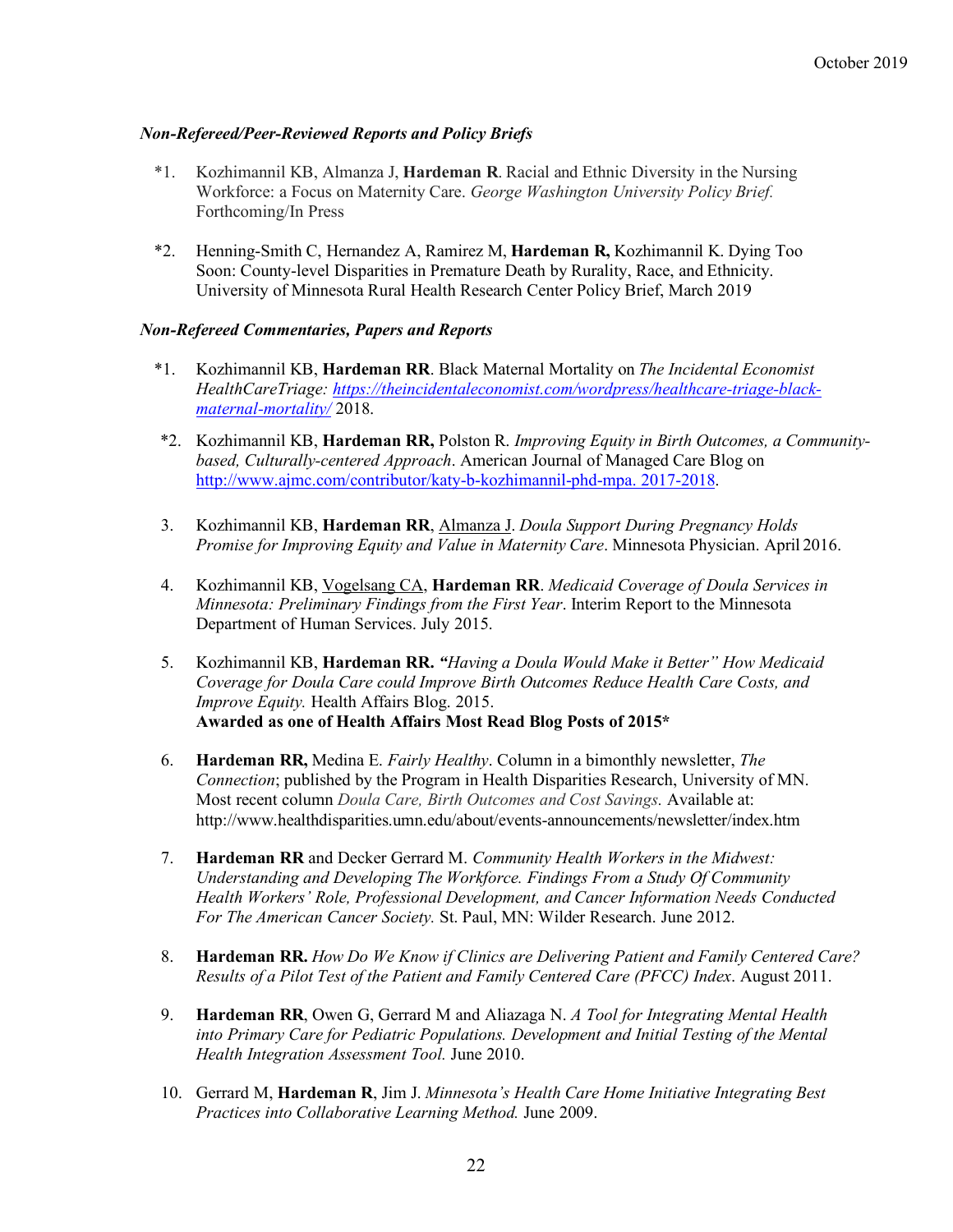- 11. Gerrard M, **Hardeman R,** Heinemen J, Pitmann B. *Collaborating to Create Medical Homes for Children with Special Health Care Needs in Minnesota.* March 2009.
- 12. Garcia C, **Hardeman R** and Pagan J. *Latina Mother's Perceptions of the Minnesota Healthcare System: Examining the Spillover Effects of Uninsurance on Healthcare Quality, Access and Cost*. CURA Reporter. Fall/Winter 2008.
- 13. Allen M, Svetaz V, **Hardeman R**, Resnick M. *What Research Tells Us About Latino Parenting Practices and their Relationship to Youth Sexual Behavior? The National Campaign to Prevent Teen and Unplanned Pregnancy*. February 2008.

#### **Presentations, Posters and Exhibits**

#### *Invited Presentations at Professional Meetings, Conferences, etc. (past 5 years)*

#### **Invited Speaker Engagements (including Keynote)**

- \*1. Congresswoman Ilhan Omar, Congresswoman Karen Bass, **Hardeman R,** Garrett W, Fashaw C. The State of Black Mental Health. Minneapolis, MN. August 2019.
- \*2. Congresswoman Ilhan Omar, Congresswoman Ayanna Pressley, **Hardeman R,**  Polston R, Kim H, Adawae, A. Black Maternal Health Disparities. University of Minnesota, August 2019. http://www.startribune.com/racial-disparities-in-maternaldeaths-called-staggering/558740632/
- \*3. **Hardeman R.** *The Future of Health Equity.* Commencement Keynote Address. Heritage Academy Minneapolis, MN. June 2019.
- \*4. **Hardeman R.** *Dismantling Structural Racism in Clinical Practice.* Invited Speaker: University of Washington Medical School Grand Rounds. Seattle, WA. June 2019.
- \*5. **Hardeman R.** *Dismantling Structural Racism and Supporting Black Lives*. Invited Speaker: University of Washington Medical School CLIME Symposium. Seattle, WA. June 2019.
- \*6. **Hardeman R.** *Session III: Disparities and Social Determinants of Maternal Mortality Maternal Mortality in the United States: Future Research Directions*. National Institute of Health, National Institute of Child and Human Development (NICHD) Invited Talk at the NICHD workshop, "Maternal Mortality in the United States: Future Research Directions"**.** Washington DC. May 2019.
- \*7. **Hardeman R.** *Structural Racism and Public Health Equity.* Affiliate Chief Executives Group (ACEC) for Planned Parenthood Federation (PPFA). Phoenix, AZ. November 2018.
- \*8. **Hardeman R.** *Police Violence—A Public Health Issue.* Youth Violence Prevention Multi-Jurisdictional Meeting. Minneapolis, MN. September 2018.
- \*9. **Hardeman R.** *Structural Factors and Inequities in Maternal and Infant Health*. UMN Pediatric Grand Rounds. Minneapolis, MN. May 2018.
- \*10. **Hardeman R.** *Dismantling Structural Racism—Our Role.* Keynote address: Office of Equity and Diversity, UMN Breakfast: Minneapolis, MN. November 2017.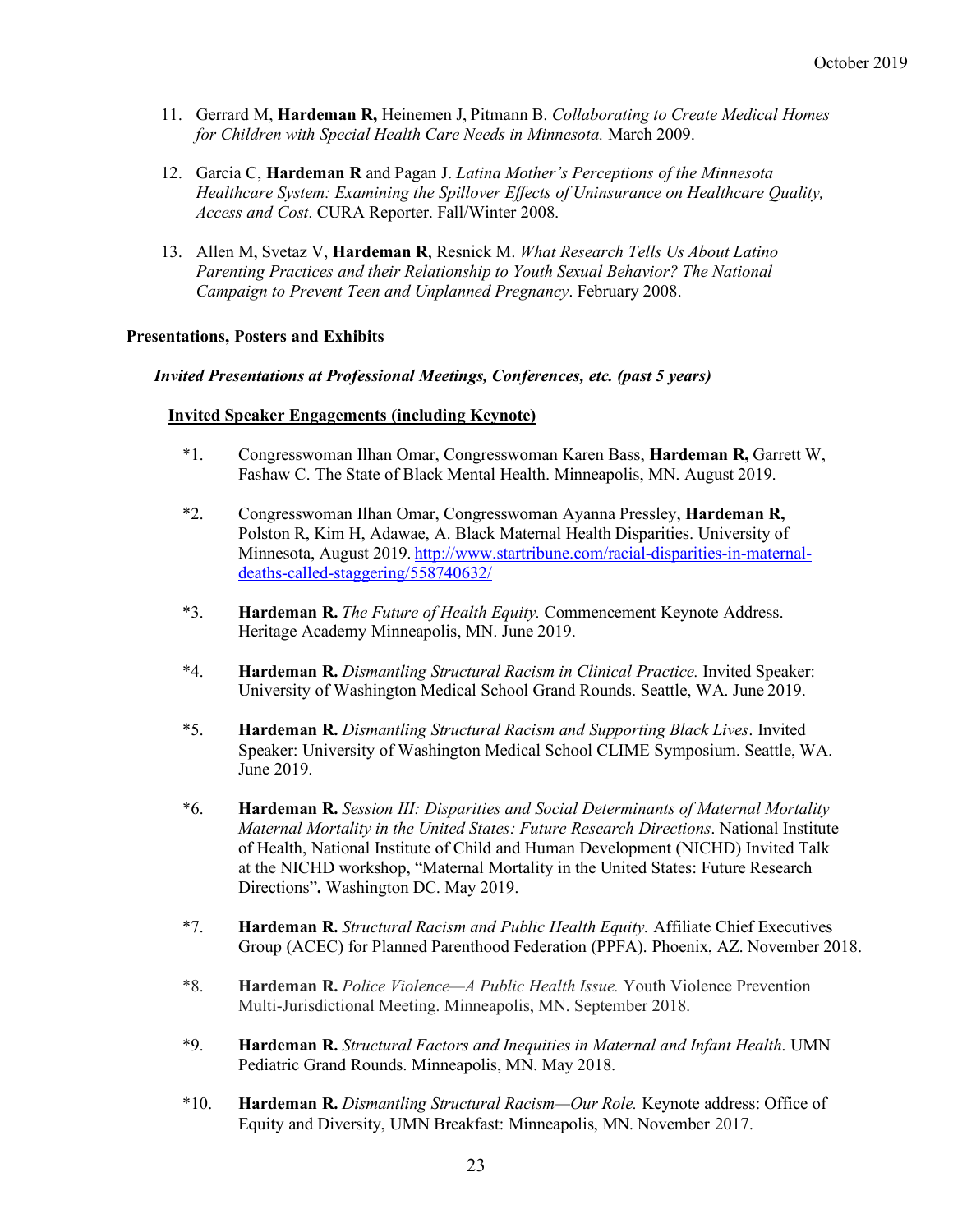- \*11. **Hardeman R.** Invited Speaker the Research in Medical Education (RIME) Plenary session on *Racism and Bias in Medicine*. Learn Serve Lead Annual Meeting. Association of American Medical Colleges (AAMC) Boston, MA. November 2017.
- \*12. **Hardeman R.** *Racism in Medicine.* Park Nicollet Ethics Grand Rounds. Minneapolis, MN. October 2017.
- \*13. **Hardeman R.** *Exploring Police Brutality and Black Health.* Minneapolis Urban League Forum on Police Brutality. Minneapolis, MN. July 2017.
- \*14. **Hardeman R**. UMN Medical School OBGYN Grand Rounds. *#TinyBlackLivesMatter: Dismantling Structural Racism and Supporting Black Lives*. Minneapolis, MN. June 2017.
- \*15. **Hardeman R.** *Social Factors and Birth Outcomes*. Birth Equity Community Council of Ramsey County. St. Paul, MN. April 2017.
- \*16. **Hardeman RR**. *#TinyBlackLivesMatter Exploring Ways to Disrupt the Pathway Between Racism and Adverse Birth Outcomes*. UMN SPH Research Day. Minneapolis, MN. April 2017.
- \*17. **Hardeman R.** *Our Changed and Changing Society*. Minnesota Public Health Association Breakfast. Public Health Matters Policy Forum Series. New Brighton, MN. March 2017.
- \*18. **Hardeman R.** *Stories of Black Motherhood: The Impact of Racism on Birth*. UMN School of Nursing, Program in Midwifery. Minneapolis, MN. March 2017.
- \*19. **Hardeman RR.** *Health Inequities and Public Health*. UMN Undergraduate Public Health Program. Minneapolis, MN. March 2017.
- \*20. **Hardeman R**. *Improving Equity in Birth Outcomes, a Community-based, Culturally Centered Approach.* UMN, SPH Division of Health Policy & Management Seminar. Minneapolis, MN. March 2017.
- \*21. Yeazel M, **Hardeman RR**, Burke S. *Who are the Fourth Year Medical Students Who Want to Enter Academic Medicine?* Society for Teachers of Family Medicine (STFM) Conference. San Diego, CA. May 2017.
- \*22. **Hardeman, RR**. *Racism and Health.* UMN School of Public Health, EpiCH Seminar Series. Minneapolis, MN. November 2016.
- \*23. **Hardeman RR.** *Racism and Health Equity*. ColoradoTrust Health Equity Learning Series. Denver, CO. November 2016.
- \*24. **Hardeman RR.** *Racial Inequities in Child Birth Outcomes: Birthing While Black and other stories of Black Motherhood***.** Optimal Outcomes in Women's Health: Pregnancy & Birth, Minneapolis MN. October 2016
- \*25. **Hardeman RR.** *Perceptions of Medical School Diversity Climate and Depressive Symptoms Among Medical Students: A Report from the Medial Student CHANGE Study.* An International Association for Medical Education (AMEE). Barcelona Spain. August 2016.
- \*26. **Hardeman RR.** *Exploring the Association Between a Racialized Informal and Hidden*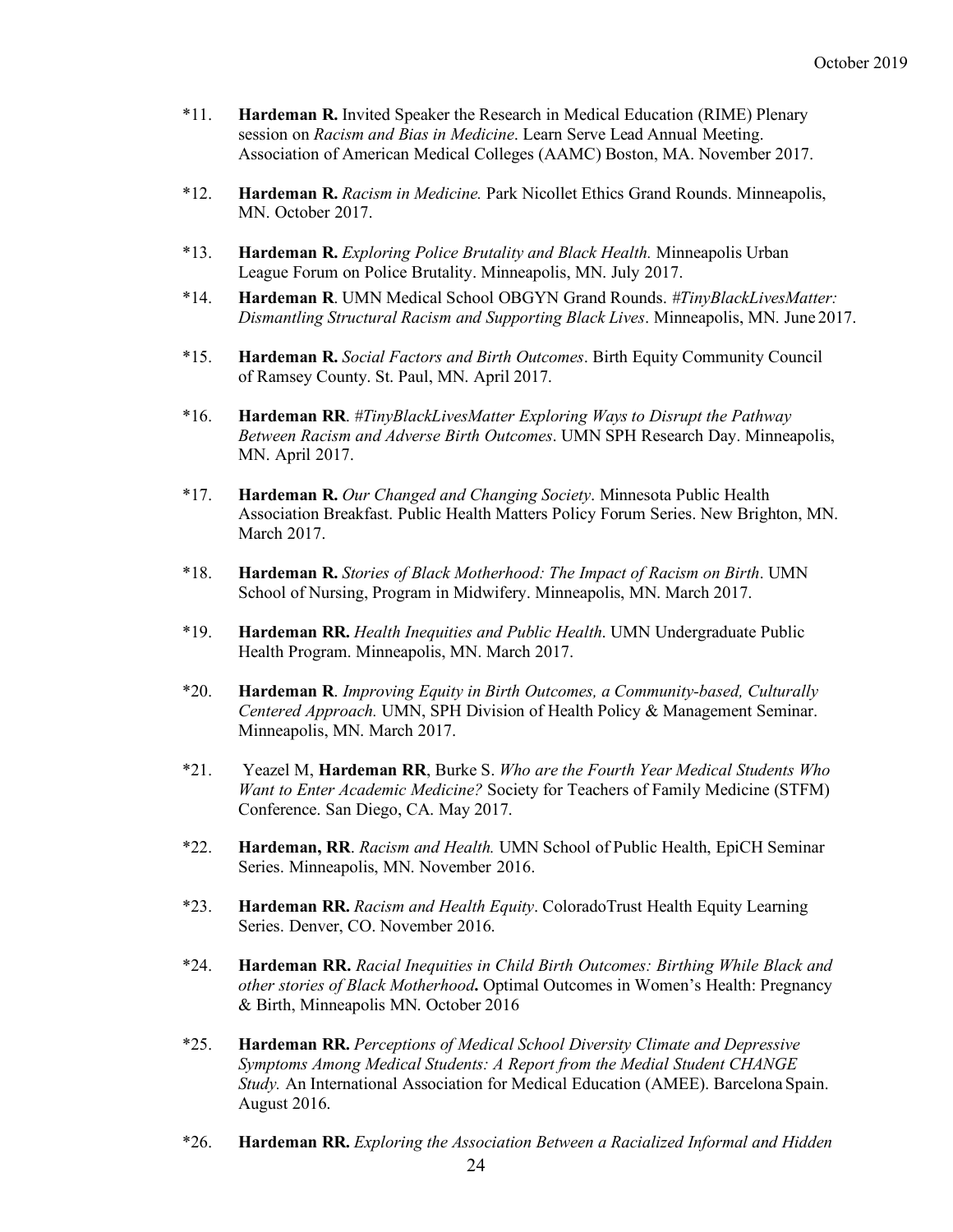*Curricula and its Impact on Empathy*. A Report from the Medical Student CHANGE Study. An International Association for Medical Education (AMEE), Barcelona Spain. August 2016.

- \*27. **Hardeman RR.** *Exploring the Association between a Racialized Informal and Hidden Curricula and its Impact on Empathy*. A Report from the Medical StudentCHANGE Study. The European Association for Communication in Healthcare, 14th International Conference on Communication in Healthcare. Heidelberg, Germany. August 2016.
- \*28. **Hardeman RR.** *Diversity, Equity, and Culture Change in Research and Practice*. AcademyHealth Annual Research Meeting Special Session Program. Boston, MA. June 2016.
- \*29. **Hardeman RR. Chair**: *Exploring the Healthcare Provider Contribution to Health Inequities.* AcademyHealth Annual Research Meeting. Boston, MA. June 2016.
- \*30. **Hardeman RR** and Cunningham B. *Addressing Racial Injustice/Institutional Racism in Public Health and Health Care.* 2016 the Minnesota Public Health Association and Minnesota Community Health Worker Conference "Health Equity: Many Voices, Shared Vision". Minneapolis, Minnesota. June 2016.
- 31. Kozhimannil KB, **Hardeman RR**, Thareldson K. *Reducing Racial/Ethnic Disparities in Rural Maternity Care.* National Rural Health Association (NRHA) Health Equity Conference. Minneapolis, MN. May 2016.
- 32. **Hardeman RR.** *The Value of Measuring and Using Data on the Social Determinates of Health*. Minnesota Community Measurement 2015 Annual Seminar, "Motivating Through Measurement." Minneapolis, MN. September 2015.
- 33. Kozhimannil KB, **Hardeman RR**, Vogelsang C, Blauer C, Howell E. *Policy Options for Improving Value in Childbirth: Doula Care during Pregnancy and Preterm Birth*. Child Health Services Research Interest Group, AcademyHealth Annual Research Meeting 2015. Minneapolis, MN. June 2015.
- 34. **Hardeman RR.** *Equity and Justice in Childbirth: Improving Access to Doula Support Promising Practices for Disparities Reduction*. Department of Human Services, Health Equity Leadership Institute. St. Paul, MN. April 2015.
- 35. **Hardeman RR.** Guest Speaker: *Racism and Medicine*. Student National Medical Association (SNMA) Premedical Forum. Minneapolis, MN. March 2015.
- 36. **Hardeman RR.** *Best and Promising Practices to Address Gaps in Health and Human Services Disparities*. Health and Human Services Leadership Institute Workshop (HHSLI), St. Paul, MN. January 2015.
- 37. **Hardeman RR,** Przedworski J, Burgess D, Phelan S, van Ryn M. *Medical Student Well-being and Psychosocial Resources: A Comparison of the Effects of Race and Gender at the 1st and 4th years of Medical School*. The Minority Health and Health Disparities Grantees' Conference entitled "Transdisciplinary Collaborations: Evolving Dimensions of US and Global Health Equity," Washington DC. December 2014.
- 38. **Hardeman RR.** *What is Critical Race Theory and What Does it Mean to Public*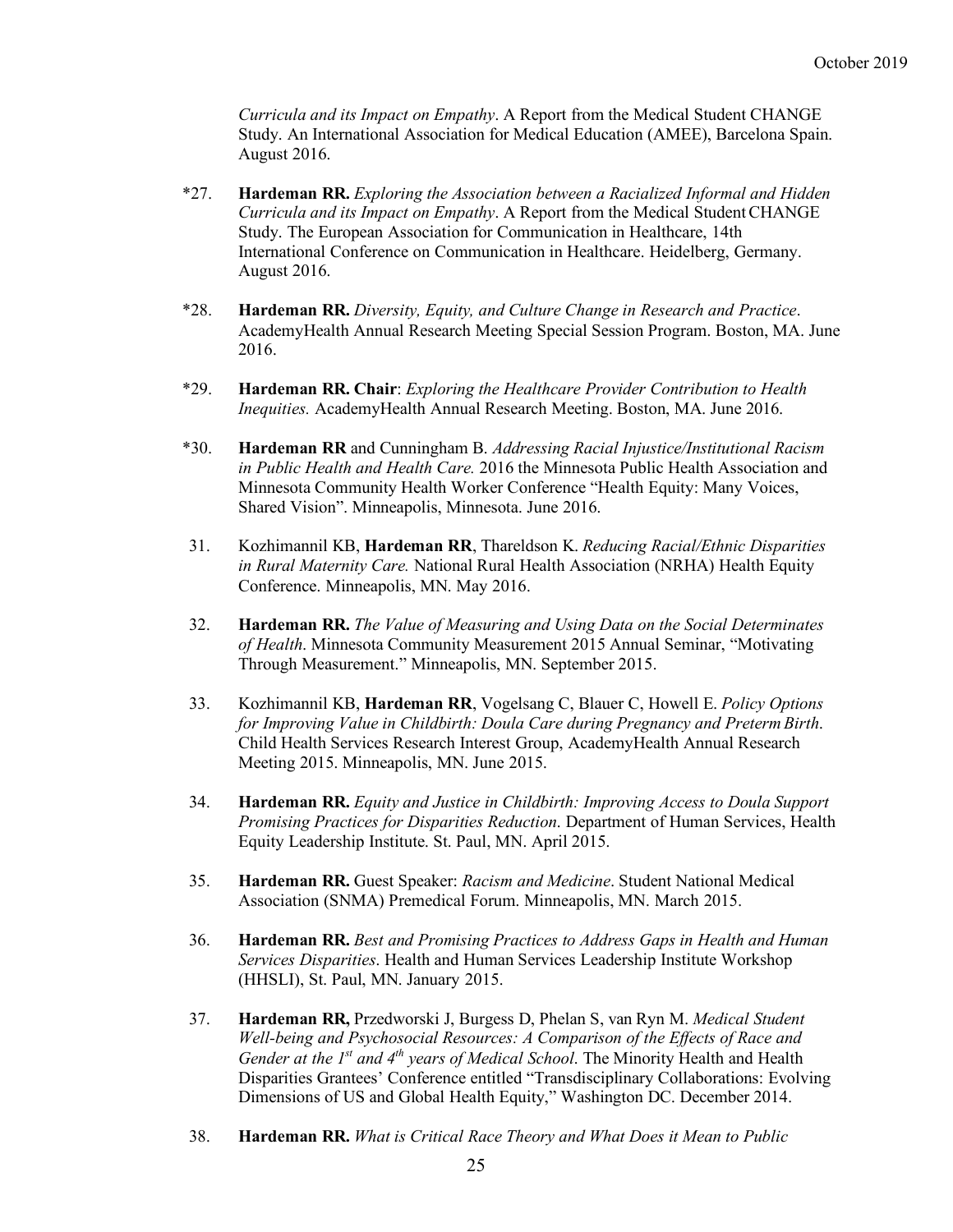*Health?* Program in Health Disparities Research Seminar Series, University of Minnesota, Department of Family Medicine & Community Health. Minneapolis, MN. November 2014

39. van Ryn M, **Hardeman RR**, Phelan S. *School and Student Predictors of Attitudes Towards Empathic and Patient-centered Care Among 3,500 4th year Medical Students: A Report from the Medical Student CHANGES Study.* American Academy on Communication in Health Care. Orlando FL. October 2014.

#### **Invited Panelist**

- \*1. **Hardeman R.** AcademyHealth Annual Research Meeting Panel on *Maternal and Infant Disparities Black-White Differences Win Incidence of and Reasons for Provider Switching during Pregnancy*. Washington DC. June 2019.
- \*2. **Hardeman R.** Invited Panelist. AcademyHealth *Building a Culture of Inclusion: Boundary Spanning and Code-Switching.* Washington DC. June 2019.
- \*3. **Hardeman R.** Invited Panelist. Minnesota Health Care Roundtable, *Social Disparities in Health Care: Correcting the curve.* Minneapolis, MN*.* April 2019**.**
- \*4. **Hardeman R.** Invited Panelist *How Racial and Gender Bias Undermine Women's Health.* Families USA. Listen to Us! Washington, DC. January 2019.
- \*5. **Hardeman R.** *#TinyBlackLivesMatter: Exploring the Association between Structural Racism and Inequities in Preterm Birth in Minnesota.* 2018 American Public Health Association Annual Meeting (APHA). San Diego, CA. November 12, 2018.
- \*6. **Hardeman R.** Invited Panel: *Landing Upon the Body: Racism as Violence in the US.* 2018 Annual Meeting of the Interdisciplinary Association for Population Health Science (IAPHS). Washington DC. October 3, 2018. Blog Post: https://iaphs.org/conference-report-landing-upon-body-racism-violence-us/
- \*7. Chantarat T, **Hardeman R.** *Structural Racism and Infant Birth Weight in Minnesota: Examining a Heterogeneous Effect by Country of Birth.* AcademyHealth Disparities Interest Group. Seattle, Washington. June 2018.
- \*8. **Hardeman R**, Wu J, Sholas M, Sederstrom N, Nauertz S. *The Color of Medicine: Confronting the Problem of Racism in Clinical Settings.* International Conference on Clinical Ethics Consultation (ICCEC). Oxford, UK. June 2018.
- \*9. **Hardeman R.** Invited Panelist: *Lost Mothers: An Exploration of the Rising Disparity in Maternal Morbidity and Mortality in the US*. AcademyHealth Annual Research Meeting. Seattle, Washington. June 2018.
- \*10. **Hardeman R.** Invited Panelist: *Building a Culture of Diversity: Approaches for Building a Diverse and Inclusive Workforce.* AcademyHealth Annual Research Meeting. Seattle, Washington. June 2018.
- \*11. **Hardeman R.** Expert Panel: *Health Disparities in America: Where, Why, and Now What?* Optum Forum, Washington DC. August 2017.
- \*12. **Hardeman R.** Invited Panel: *Building a Culture of Inclusive Diversity: What's the*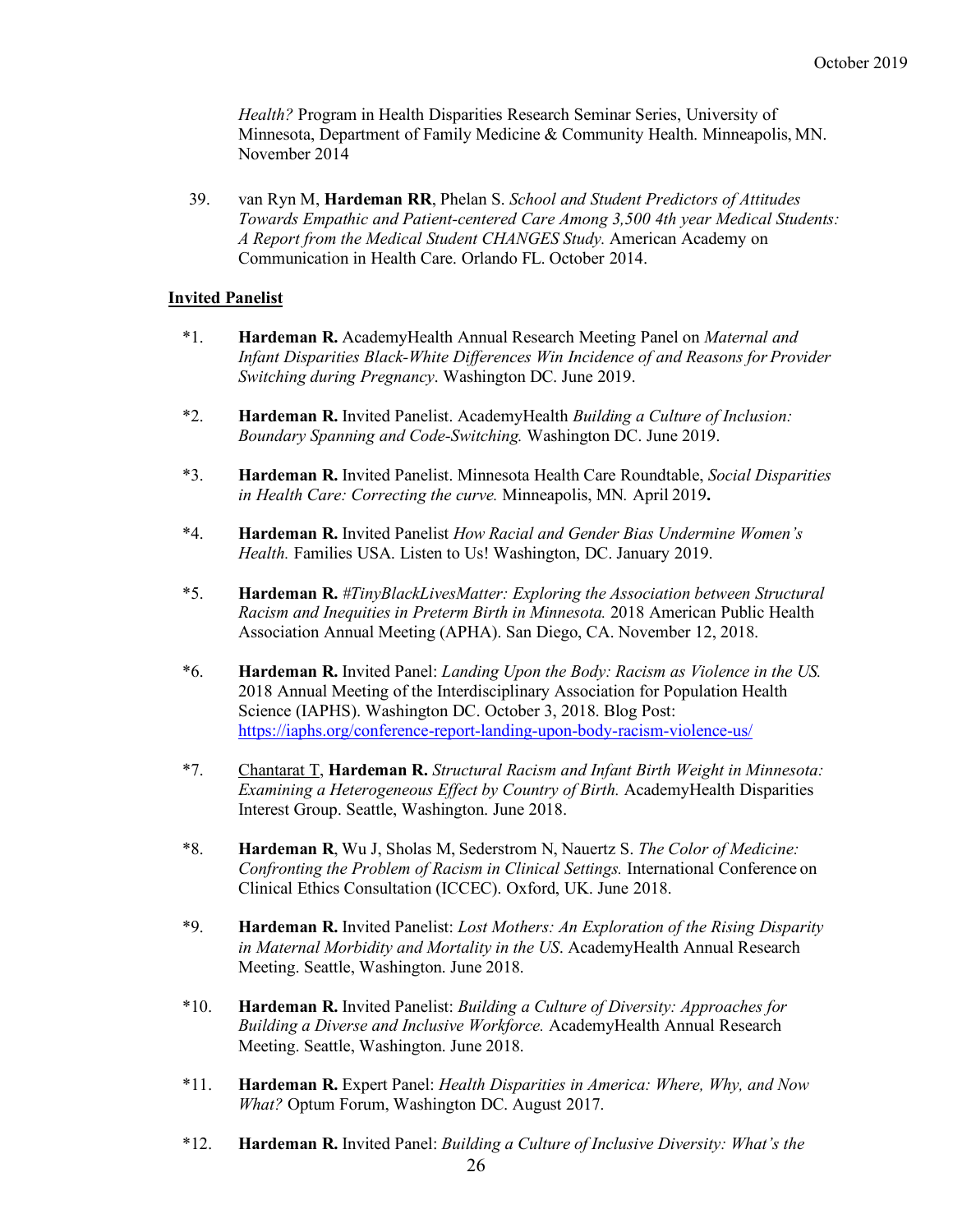*Secret Sauce?* AcademyHealth Annual Research Meeting. New Orleans, LA. June 2017.

- \*13. **Hardeman R.** Panel on Critical Emerging Issues in Health Services Research. *Structural Racism, Health Systems, and Health Inequities*. AcademyHealth Annual Research Meeting, New Orleans, LA. June 2017.
- \*14. **Hardeman RR.** Panelist. *Social Justice and Clinicians of the 21st Century*. Systemic Disease, RWJ Foundation Leadership Network and *in-Training*. Princeton, NJ. March 2017.
- 15. **Hardeman RR.** Panelist: *An Examination of Longitudinal Changes in the Impact of Racial Identity and Discrimination on African American Medical Student Well-Being.*  Implications for Health Workforce Diversity and Education at AcademyHealth Annual Research Meeting 2015. Minneapolis, MN, June 2015.
- 16. **Hardeman RR.** Panelist: *The Impact of Medical Student Race on Well-Being over 4 Years of Medical Training.* Implications for Health Workforce Diversity and Education at AcademyHealth Annual Research Meeting. Minneapolis, MN, June 2015.
- 17. **Hardeman RR.** Panel on *The Impact of Medical School Factors on Disparities-Related Outcomes: Results from the Longitudinal Medical Student Change Study; The Impact of Medical Student Race on Well-Being over 4 Years of Medical Training.*  AcademyHealth Annual Research Meeting 2015. Minneapolis, MN, June 2015.

#### *Contributed Posters Presented at Professional Meetings, Conferences, etc.*

- \*1. **Hardeman RR,** Chantarat T. *#TinyBlackLivesMatter: Exploring the Association Between Structural Racism and Inequities in Preterm Birth in Minnesota.* AcademyHealth Annual Research Meeting. Seattle, WA. June 2018.
- \*2. **Hardeman RR,** Przedworski JM, Burke S, Burgess DJ, Perry S, Phealn SM, Dovidio JF, van Ryn M. *Association Between Medical School Diversity Climate and Change in Depressive Symptoms Among Medical Students: A Report from the Medical Student Change Study.* AcademyHealth Annual Research Meeting. Boston, MA. June 2016.
- 3. **Hardeman RR**, Kozhimannil KB, Vogelsang C. *Doulas as Cultural Brokers: Exploring the Doula's Role in Improving Patient-Provider Communication for Medicaid Enrolled Pregnant Women.* International Conference on Communication in Health Care. New Orleans, LA. October 2015.
- 4. **Hardeman RR**, Phelan S, van Ryn M. *Student Factors that Contribute to Changes in Patient-Centered Attitudes over 4 years of Medical School.* International Conference on Communication in Health Care. New Orleans, LA. October 2015.
- 5. **Hardeman RR**, Phelan S, van Ryn M. *Attitudes of Patient-Centered Care and Medical Education.* Mayo Clinic Delivery Science Summit. Rochester, Minnesota. September 2015.
- 6. **Hardeman R.** *Medical Student Well-being and Psychosocial Resources: A Comparison of the Effects of Race and Gender at the First and Fourth Years of Medical School.* Minority Health and Health Disparities Grantees' Conference: Transdisciplinary Collaborations: Evolving Dimensions of US and Global Health Equity, Gaylord National Resort and Convention Center. National Harbor, Maryland. December 2014.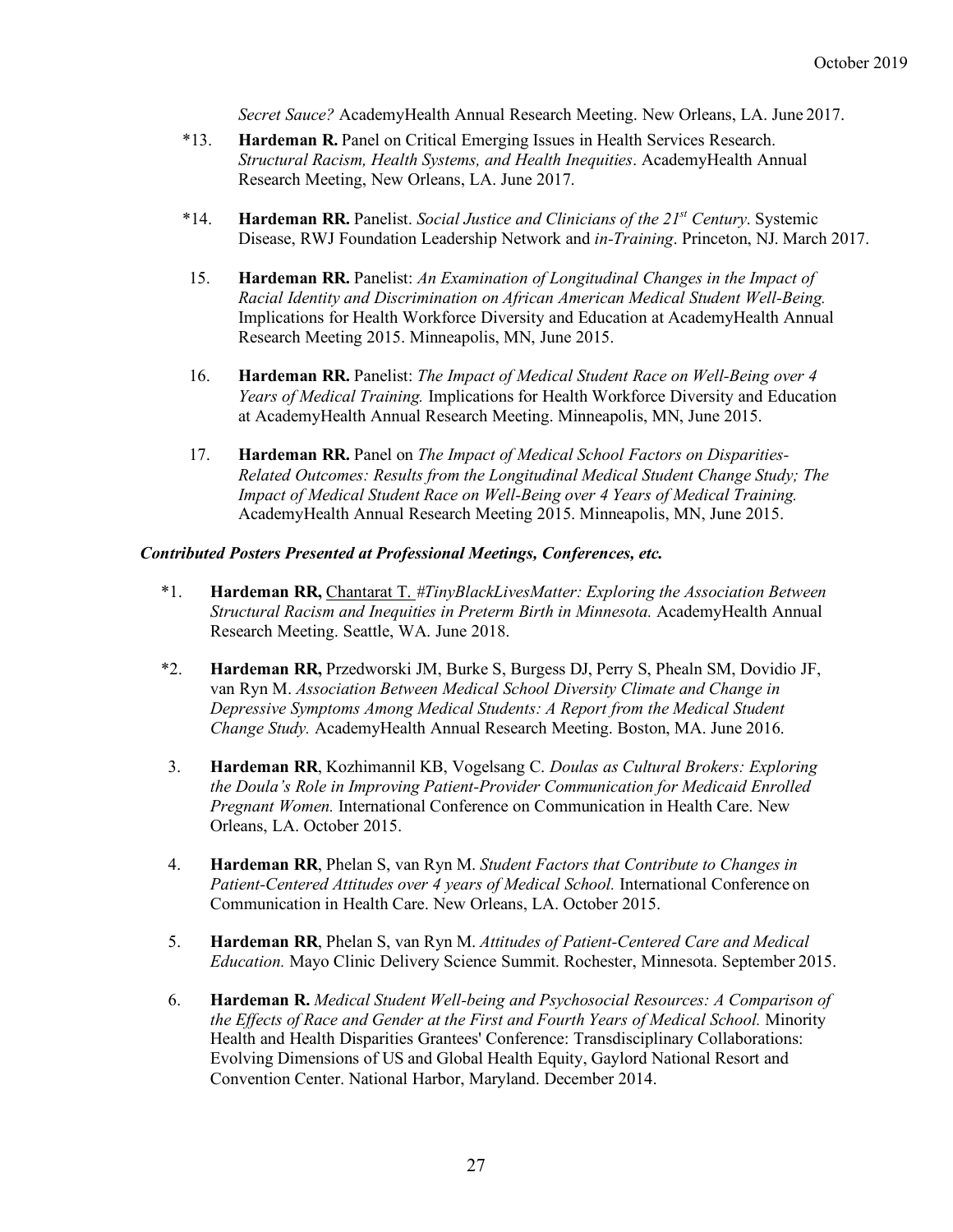# **Other Key Activities and Accomplishments**

#### *Podcasts*

- \*1. The Praxis Podcast at the University of Washington School of Medicine, *Dismantling Racism and Creating Healthy Black Lives.* Recorded June 2019. Forthcoming
- \*2. Arch Beat Podcast, *Dr. Hardeman Explores the Intersection between Race and Birth Outcomes.* November 2017. https://www.stonearchcreative.com/podcast/dr-rachel-hardemantalks-race-and-birth-outcomes/

#### **TEACHING AND CURRICULUM DEVELOPMENT**

#### **University of Minnesota**

#### *Course Development*

\*PubH 6250 Foundations of Public Health (2 credits), 2016 \*PubH 6780 Topics-Structural Racism and Health Inequities (2 credits), 2016

#### *Courses Taught*

| *Instructor, PubH Independent Study, 4 cr                                 | Spring-Summer 2019    |
|---------------------------------------------------------------------------|-----------------------|
| *Instructor, PubH 6780 Structural Racism and Health Inequities            | Spring 2019           |
| *Instructor, SPH Summer Institute, Axes of Inequity:                      |                       |
| <b>Structural Racism and Health</b>                                       | Summer 2017           |
| *Instructor, SPH Summer Institute, Axes of Inequity                       | Summer 2016           |
| Instructor, PubH 6700 Foundations of Public Health                        | Spring $2016$         |
| Co-instructor, PubH 6835, Principles of Health Policy                     | Fall 2014-Spring 2015 |
| Co-Instructor, PubH 7200, Culturally Responsive Leadership and Management | May 2007              |
| <b>Guest Lectures</b>                                                     |                       |
| *Guest Lecturer, PubH 6815 Community Based Participatory Research         | Fall 2017             |
| *Guest Lecturer, PubH 8805 Sociological Theory in HSR                     | Fall 2017             |
| *Guest Lecturer, Nurse-Midwifery Program                                  | Spring 2017           |
| *Guest Lecturer, PubH 6735, Principles of Health Policy                   | Fall 2016, 2017       |
| Guest Lecturer, PubH 8810, Research Studies in Healthcare                 | Fall 2011-2014        |
| Guest Lecturer, PubH 6724, The Health Care System and Public Health       | Fall 2009-2011        |
| <b>Teaching Assistant</b>                                                 |                       |
| Teaching Assistant for Katy Backes Kozhimannil, PhD                       |                       |
| PubH 6835, Principles of Health Policy                                    | Spring 2011, 2012     |
| Teaching Assistant for Lynn Blewett, PhD                                  |                       |
| PubH 6724, The Health Care System and Public Health                       | Fall 2006-2008        |
| Teaching Assistant for Lynn Blewett, PhD                                  |                       |
| PubH 6724 (Online), The Health Care System and Public Health Spring 2008  |                       |

#### **ADVISING AND MENTORING**

**Graduate Student Activities**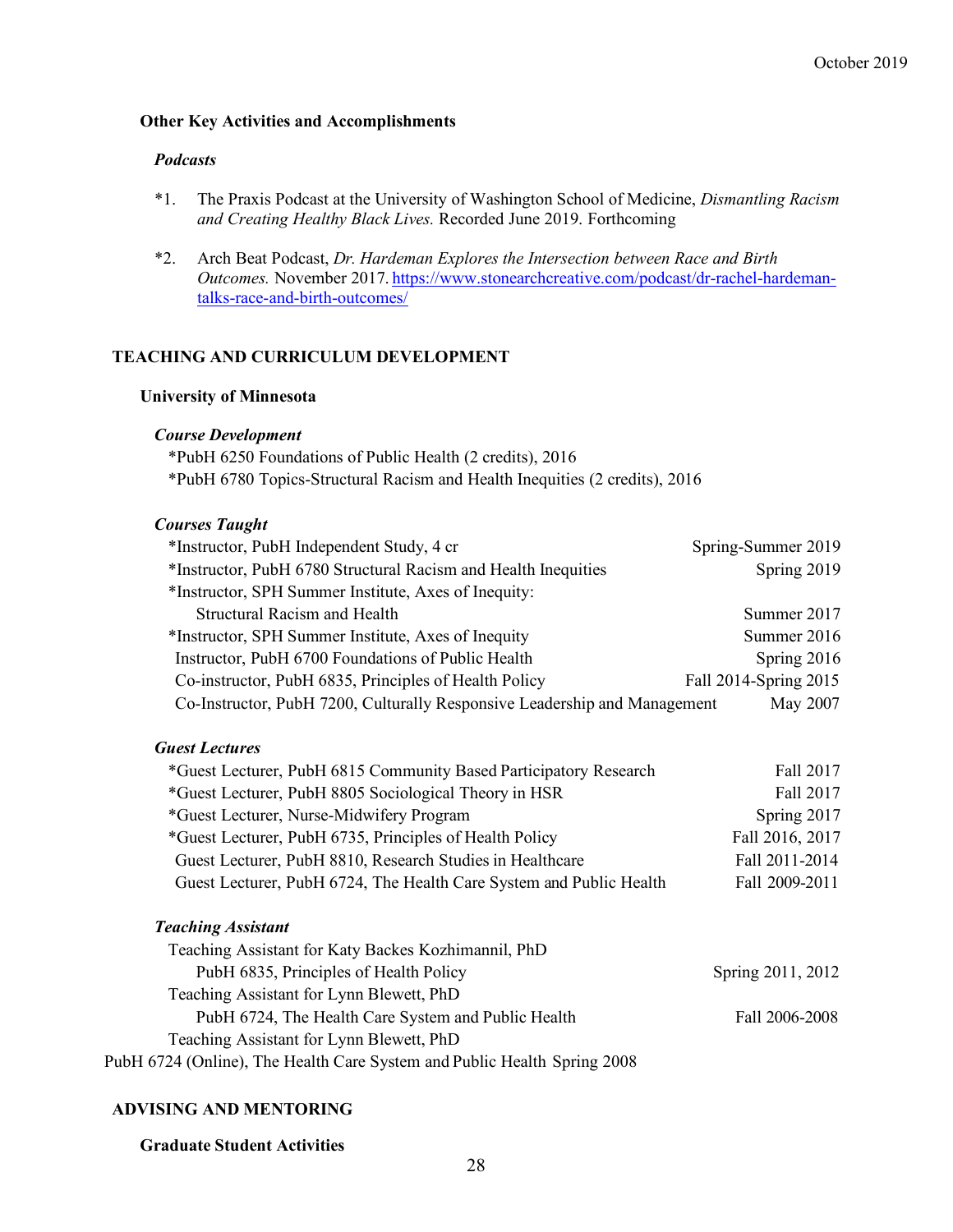#### *Doctoral Program in Health Services Research Policy & Administration*

- 1. Amanda Nickel, Doctoral Student (\*Academic Advisor, Mentor)
- 2. J'Mag Karbeah, Doctoral Student (Academic Advisor, \*Dissertation co-advisor, Mentor and Supervisor)
- 3. Tongtan Chantarat, Doctoral Student (\*Dissertation co-advisor, Mentor and Supervisor)
- 4. Courtney Sarkin, Doctoral Student (Academic Advisor)

#### *Doctoral Program in Organizational Leadership*

\*1. Barbara Banks, Doctoral Student (Dissertation Committee Member and Mentor)

#### *Doctoral Program in Sociology, Howard University*

\*1. Marie Plaisime, Doctoral Candidate (Dissertation Co-advisor, Mentor)

#### *Doctoral Program in Public Health, Tulane University School of Public Health*

\*1. Jessica Judson, MPH, Doctoral Student (Dissertation Committee Member, Mentor)

#### *Masters of Public Health (MPH) in Executive Public Health Administration and Policy Program*

- \*1. Lisa Skjefte, expected 2021 (Academic Advisor)
- \*2. Chakita Lewis, expected 2021 (Academic Advisor)
- \*3. Thea Hall, expected 2021 (Thesis Advisor)
- 4. Erin Amundson, Graduated 2017 (Masters Project Advisor)

#### *Masters of Public Health (MPH) in Public Health Administration and Policy Program*

- \*1. Atticus Wolfe, MPH, expected 2020 (Academic Advisor)
- \*2. Camille Cleveland, MPH Graduated 2019 (Thesis Advisor)
- *\*3.* Malik Mitchell, MPH expected 2020 (Thesis Advisor)
- \*4. Nikita Bhatnagar, MPH, Graduated 2019 (Academic Advisor)
- \*5. Tsegereda Lamesgin, MPH Graduated 2019 (Academic Advisor)
- \*6. Mariana Tuttle, MPH, Graduated 2019 (Academic Advisor and Thesis Advisor)
- \*7. Crystal Wabnum, MPH, Graduated 2019 (Academic Advisor, Thesis Advisor, Mentor, Supervisor)
- \*8. Samantha Cotellesa, MPH, expected 2020 (Thesis Advisor)
- \*9. Capetra Jolly, MPH, Graduated 2018 (Thesis Advisor)
- \*10. Megan Sanders, MPH, Graduated 2018 (Academic Advisor and Thesis Advisor)
- \*11. Gabriella Lazalde, MPH, Graduated 2017 (Academic Advisor)
- \*12. Chardae Kimber MPH, Graduated 2017 (Thesis Reader, Mentor)
- 13. Katy Murphy, MPH, Graduated 2016 (Thesis Co-advisor)
- 14. Carrie Voglesang, MPH Graduated 2015 (Thesis Reader)
- 15. Olivia Wong, MPH Graduated 2015 (Supervisor, Mentor)

#### *Masters of Public Health (MPH) in Executive Program*

\*1. Laura Miller, MD—MPH, Graduated 2019 (Thesis Committee Member)

#### *Masters of Science (MS)*

\*1. Dimpho Orozoni, Graduated May 2019 (Academic Advisor, Thesis Committee Member)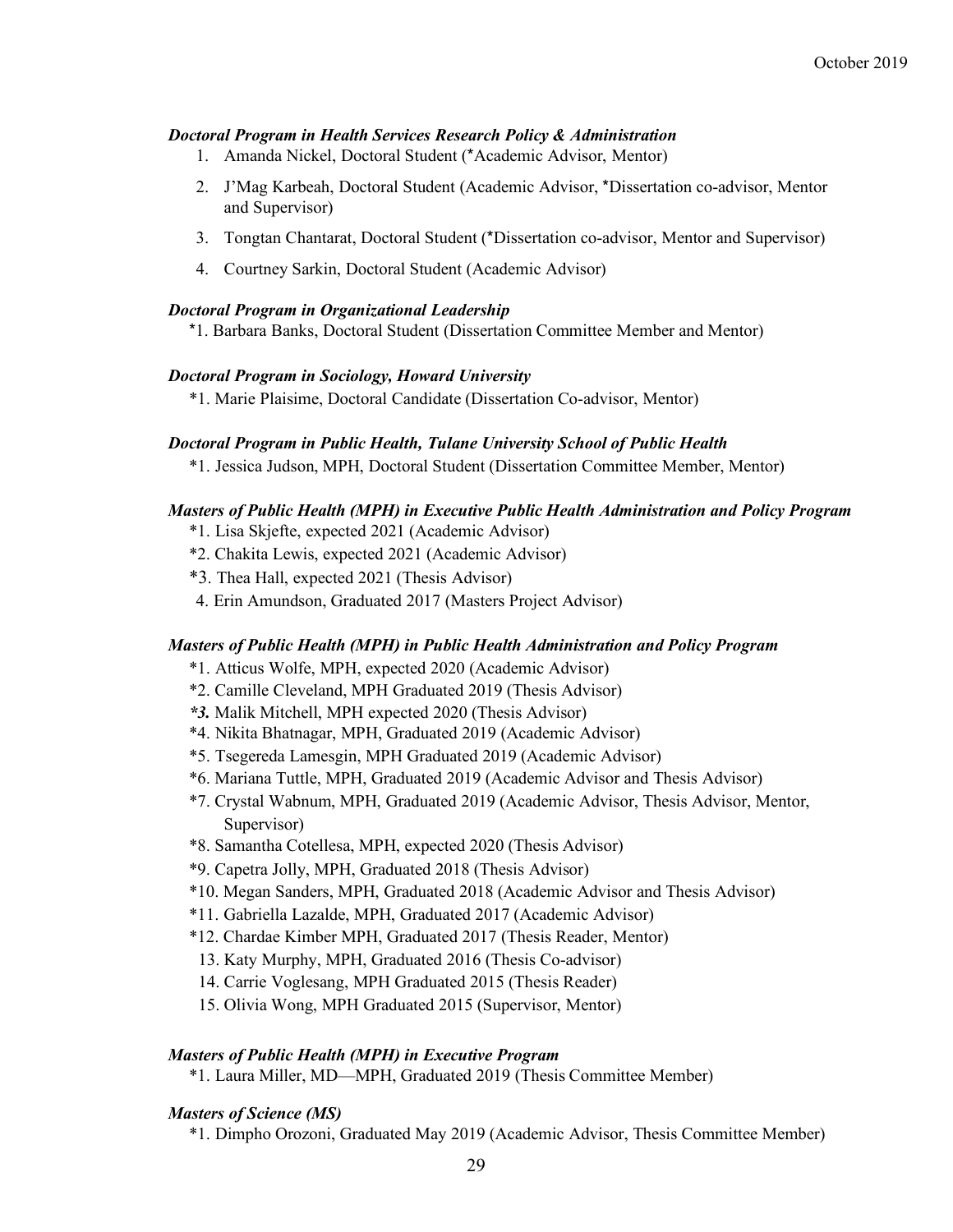- \*2. Jennifer Villalobos Graduated May 2019 (Academic Advisor and Thesis Advisor)
- \*3. Tayler Whittler expected May 2020 (Thesis Advisor)

# *Maternal and Child Health*

- \*1. Virginia Pendelton, Graduated May 2019 (Thesis Reader)
- \*2 Hannah McNamee, Graduated May 2019 (Academic Advisor and Thesis Reader)
- \*3. Meagan Schrafft, expected May 2020 (Academic Advisor)
- 4. Mollie Kohler, expected May 2020 (Academic Advisor)
- 5. Asha Hassan, Graduated December 2018 (Thesis Advisor, Mentor)
- 6. Julianna Carlson, Graduated Summer 2018 (Thesis Advisor, Mentor)

# **Mentoring**

# *Postdoctoral Trainees*

- \*1. Dylan Galos, PhD, MPH (Nationwide Children's Hospital)
- \*2. Carolina Branson, PhD (UMN Dept of Surgery)

# *Doctoral Students*

- \*1. Marie Plaisime (PhD Candidate, Sociology Howard University)
- \*2. Barbara Banks (PhD Candidate, Organizational Leadership UMN)
- \*3. Amanda Nickel (PhD Candidate, HSRPA, UMN SPH)
- \*4. Luke Smith (PhD Candidate, Epidemiology, UMN SPH)
- \*5. Alexandra Kristensen Cabrera (MD and PhD Student, Health Services Research, UMN SPH)
- \*6. Aparjita Sur (PhD Student, Biostastistics, UMN SPH)
- \*7. Rachel Logan (PhD Candidate, Health Policy, University of South Florida)
- \*8. Jessica Cerdena, (PhD Candidate and MD Candidate, Yale University)
- \*9. Emily Day, (PhD Student, Villanova University)
- \*10. Cassandra Osei (PhD Student, University of Kansas)
- \*11. Lindsey Yates (PhD Candidate, UNC Chapel Hill Gillings School of Public Health)
- \*12. Taylor Rogers, (PhD Student, UCLA School of Public Health)
- \*13. Cynthia Pando, (PhD Student, Health Services Research, UMN SPH)
- \*14. Kara Koschmann (PhD Student, Nursing University of Minnesota SON)
- \*15. Margaret Akinhanmi (PhD Candidate, Mayo Clinic Graduate School of Biomedical Sciences)
- \*16. Ebiere Okah MD (Family Medicine Resident UMN Broadway Family Medicine Clinic)
- \*17. Carolina Fernandez Branson, PhD (PhD Postdoctoral Associate Department of Surgery UMN)
- \*18. Jessieka Knazze (Post Baccalaureate Trainee)
- \*19. Jessica Judson, (PhD Student, Tulane School of Public Health)
- \*20. Kayla Dharampaul (Medical Student, UMN)
- \*21. Anne Doering, MD ((Family Medicine Resident UMN Broadway Family Medicine Clinic)
- \*22. Jennifer Almanza, RN, CNM (Midwifery Trainee, UMN SON)
- \*23. J'Mag Karbeah (PhD Student, Health Services Research, UMN SPH)
- \*24. Tongtan Chantarat (PhD Student, Health Services Research, UMN SPH)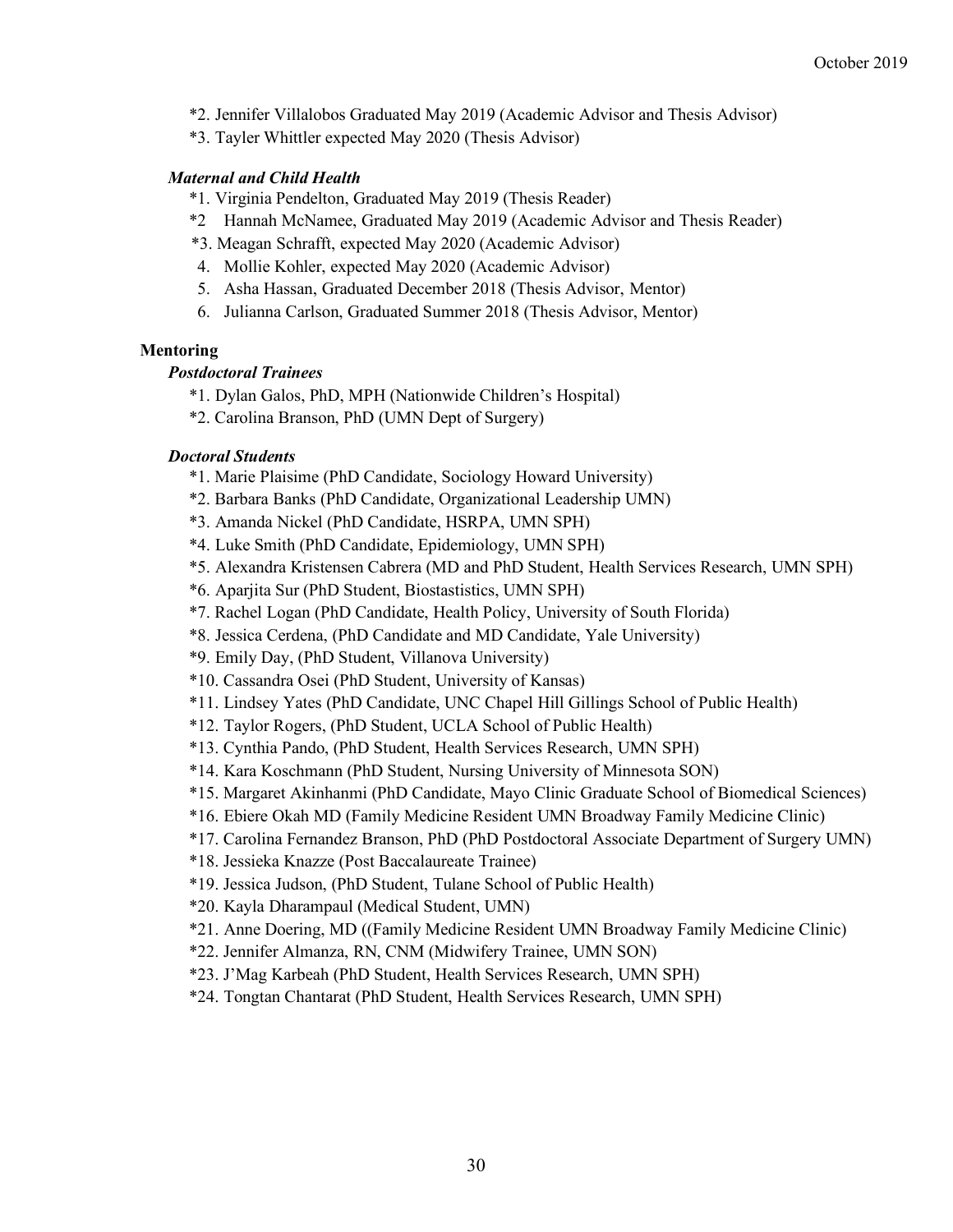- \*25. Dylan Galos, PhD (PhD Candidate in Epidemiology, UMN SPH and Postdoctoral Trainee Epi)
- \*26. Tianna Barnes (PhD Candidate, UMN Carlson School of Business)
- \*27. Cirila Estela Vasquez Guzman MA, PhD (Medical Sociology)

#### *Master's Students*

- \*1. Olivia Wong (MPH in PHAP)
- \*2. Afi Delali Degbey (MPH in Epi, MCH)
- \*3. Lisa Skjefte (MPH in E-PHAP)
- \*4. Kevin Curwick (MPH, Arizona State University)
- \*5. Malik Mitchell (MPH in PHAP)
- \*6. Malik Williams (MPH in PHAP)
- \*7. Joseline Haizel-Cobbina MD (MPH in PHAP)
- \*8. Jia Mikuls (MPH Environmental Health)
- \*9. Mariana Tuttle (MPH in PHAP)
- \*10. Gabriella Lazalde (MPH in PHAP)
- \*11. Meghan McSorley (MPH/MPP)
- \*12. Ruth Gebremedhin (MHA)
- \*13. Sabrina Khwaja (MPH in Epi)
- \*14. Katy Murphy (MPH in PHAP)
- \*15. Tayler Whittler (MS in HSRPA)
- \*16. Nicole Conklin (MPH in E-PHAP)
- \*17. Crystal Wabnum (MPH in PHAP)
- \*18. Hannah McNamee, (MPH in Epi, MCH)
- \*19. Dimpho Orizoni (MS in HSR)
- \*20. Asha Hassan (MPH in Epi, MCH)
- \*21. Juliana Carlson (MPH in Epi, MCH)
- \*22. Callie Heyne (MHA)

#### *Undergraduate Students*

- \*1. Meredith Song, Undergraduate student University of Minnesota
- \*2. Malik Williams, Undergraduate student University of Wisconsin (incoming PHAP)
- \*3. Deboarah Nyakaru, Undergraduate student Cornel University (Research Assistant)
- \*4. Jessica Diaz (Undergraduate Student)

#### *High School Students*

- \*1. Annie Lam, High School Student St. PaulAcademy
- \*2. Noam Katz, High School Student St. PaulAcademy

#### **SERVICE AND PUBLIC OUTREACH**

#### *Editorships*

| *Interdisciplinary Association for Population Health Sciences |              |
|---------------------------------------------------------------|--------------|
| <b>Blog Editorial Board</b>                                   | 2019-Present |
| Journal Reviewer Experience                                   |              |

# *\*Social Science & Medicine* 2017-Present *\*JAMA* 2017-Present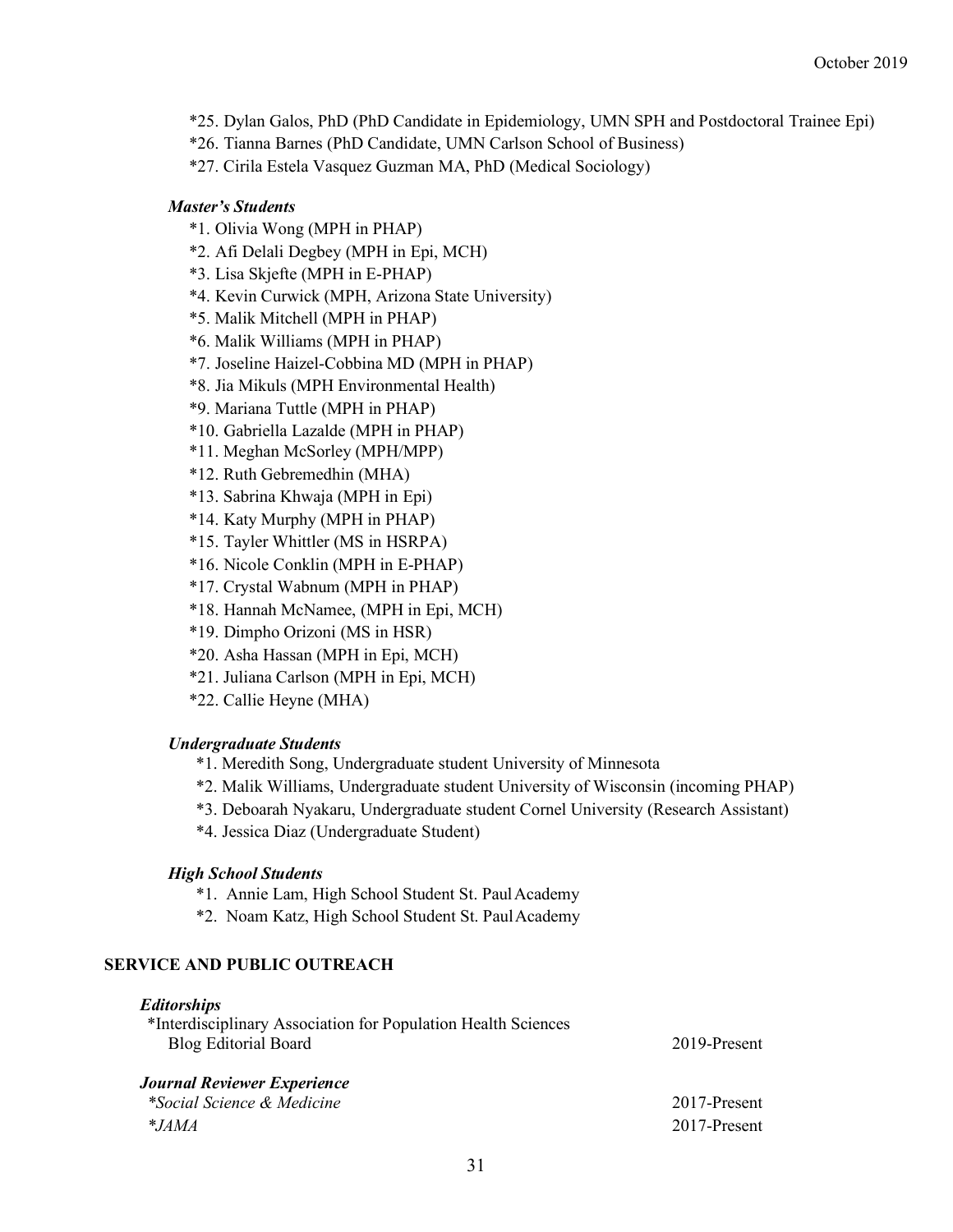#### October 2019

| *Health Services Research Journal                           | 2017-Present |
|-------------------------------------------------------------|--------------|
| *New England Journal of Medicine                            | 2017-Present |
| *JAMA Pediatrics                                            | 2016-Present |
| *BMC Medical Education                                      | 2016-Present |
| *Academic Pediatrics                                        | 2016-Present |
| *Academic Medicine                                          | 2016-Present |
| *American Journal of Preventive Medicine                    | 2016-Present |
| Journal of Racial and Ethnic Health Disparities             | 2015-Present |
| Journal of Urban Health                                     | 2015-Present |
| Journal of Public Health Research                           | 2015-Present |
| Health Care: The Journal of Delivery Science and Innovation | 2015-Present |
| American Journal of Public Health                           | 2014-Present |
| <b>BMC Health Services Research</b>                         | 2014-Present |
| Journal of Health Care for the Poor and Underserved         | 2010-Present |

#### *Board Memberships and Workgroups*

| <b>National</b>                                                                                                                       |              |
|---------------------------------------------------------------------------------------------------------------------------------------|--------------|
| *CDC Maternal Mortality Review Information Application<br>(MMRIA) Bias Working Group                                                  | 2019-Present |
| *Planned Parenthood Member Board of Directors                                                                                         | 2017-Present |
| *Square Roots Advisory Board                                                                                                          | 2016-Present |
| <b>State</b>                                                                                                                          |              |
| *Minnesota Maternal Mortality Review Committee                                                                                        | 2019-Present |
| *Minneapolis Violence Prevention Board                                                                                                | 2019-Present |
| *Board of Directors, The Ladder Health Mentorship Program                                                                             | 2019-Present |
| *MN Dept. Health, Health Equity Advisory and Leadership (HEAL) Council<br>Strengthening Public Health in MN Workgroup                 | 2017-Present |
| *Community Voices and Solutions (CVAS) Advisory Group, The OMH State<br>Partnership Grant to Improve Minority Health, MN Dept. Health | 2016-Present |
| Hennepin County Medical Center, Mission Effectiveness Committee Member                                                                | 2015-2017    |
| Minnesota Urban Area Health Education Center (AHEC)<br>Board Member and Vice Chair                                                    | 2014-2016    |

#### *Committee Memberships*

# **National** \*Interdisciplinary Association for Population Health Sciences Communication Committee Member 2019-Present \*Chair, AcademyHealth Disparities Interest Group Advisory Committee 2016-2018 AcademyHealth Disparities Interest Group Advisory Committee 2015-Present AcademyHealth Women and Gender Interest Group 2015-Present AcademyHealth Diversity, Inclusion and Minority Engagement in HSR Committee 2015-Present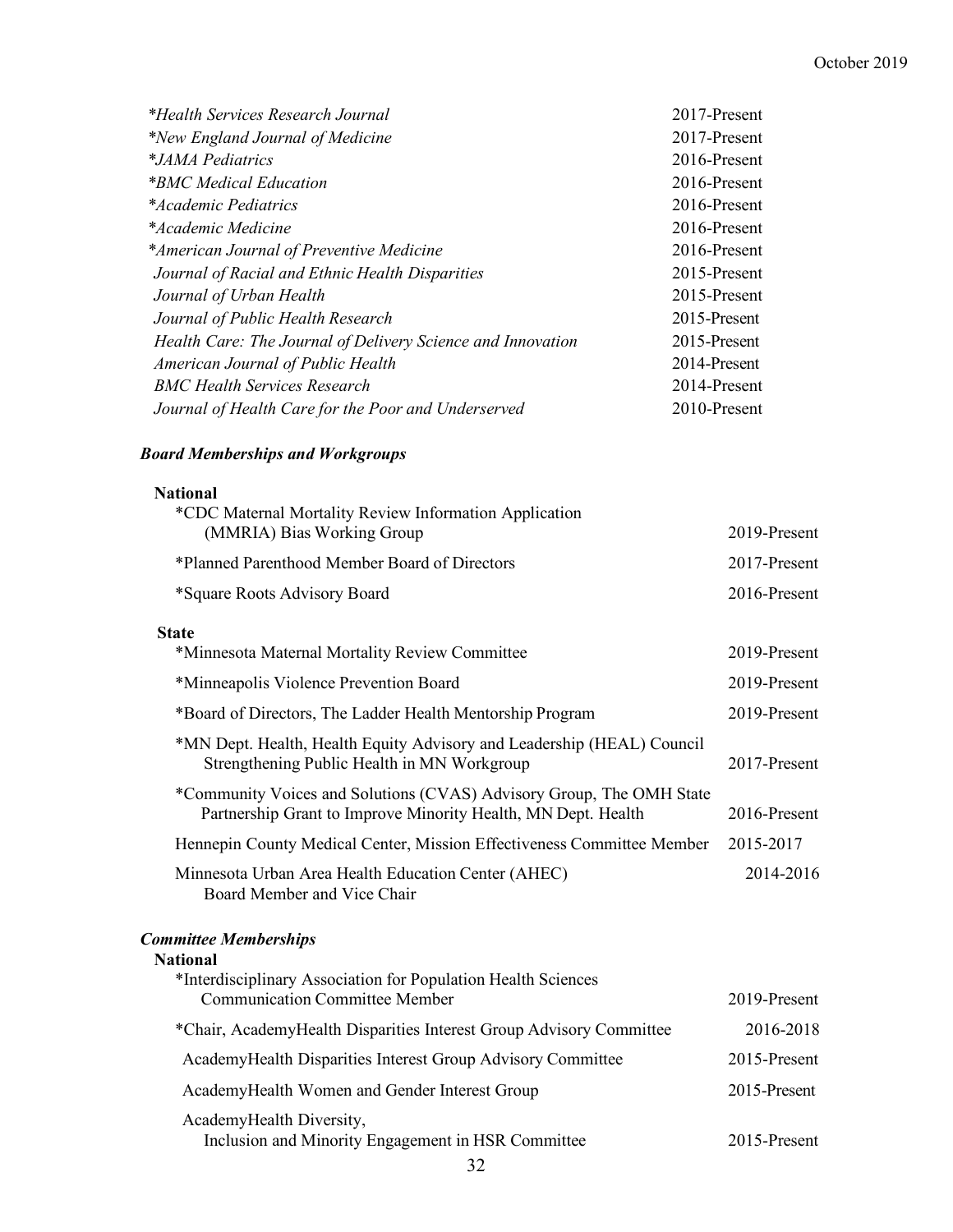| AcademyHealth, President of University of Minnesota Student Chapter | 2010-2011 |
|---------------------------------------------------------------------|-----------|
| <b>State</b>                                                        |           |
| *Statewide Health Equity Leadership Network (HELN)                  | 2018      |
| Minnesota AIDS Project, Public Policy Committee                     | 2005-2007 |

#### *Grant Reviewer*

\*Robert Wood Johnson Foundation *Research in Transforming Health and Health Care Systems* Grant Reviewer, July-November 2019

\*Center Grants for Center for the Study of Racism, Social Justice & Health UCLA Fielding School of Public Health, June 2019

\*NIH Health Services Research on Minority Health and Health Disparities, NIH Early Career Reviewer (ECR), July 2017

# *Organization of Conferences, Workshops, Panels, Symposia*

| *Big Ten Alliance Health Equity Summit                                   | 2017         |
|--------------------------------------------------------------------------|--------------|
| AcademyHealth Annual Research and Interest Group Meeting Abstract Review | 2014-Present |
| AcademyHealth Annual Research Meeting 2016 and 2017 Planning Committee   | 2015-2017    |
| Academy Health Annual Research Meeting Disparities Theme Section Head    | 2015-2016    |

#### *University-wide Service*

\*Minnesota Population Center, Advisory Board (elected member) **\***Robert J. Jones Urban Research and Outreach/Engagement Center (UROC), *Urban Research Agenda Development Circle* **\***Population Studies Training Program Advisory Board, Minnesota Population Center **\***President's Postdoctoral Fellowship Program Application Reviewer \*Minnesota Population Center, Faculty Search Committee, SPH Representative \*Graduate School Health Equity Minor, Graduate Training and Curriculum Committee: Member \*Minnesota Population Center: Member \*Health Equity Minor Graduate Training and Curriculum Committee: Member Deborah E. Powell Center for Women's Health: Member Program in Health Disparities Research: Member

#### *Collegiate Service (School of Public Health)*

\*SPH Communications Team: Recruitment Video SPH Communications Team: The Role of Race in Health: Public Service Announcement \*SPH Faculty Search Committee Population Health and Health Equity \*Maroon, Gold, & Me – SPH Admitted Student Event-Guest Speaker \*SPH Communications Team: The Role of Race in Health: Public Service Announcement \*Foundations of Public Health Core Curriculum Committee: Member Health Equity Work Group: Member

# *Division Service (Division of Health Policy and Management)*

\*PHAP Admissions Committee

\*Search Committee, Tenure Track Position in Population Health and Health Equity \*HPM Executive Committee: Member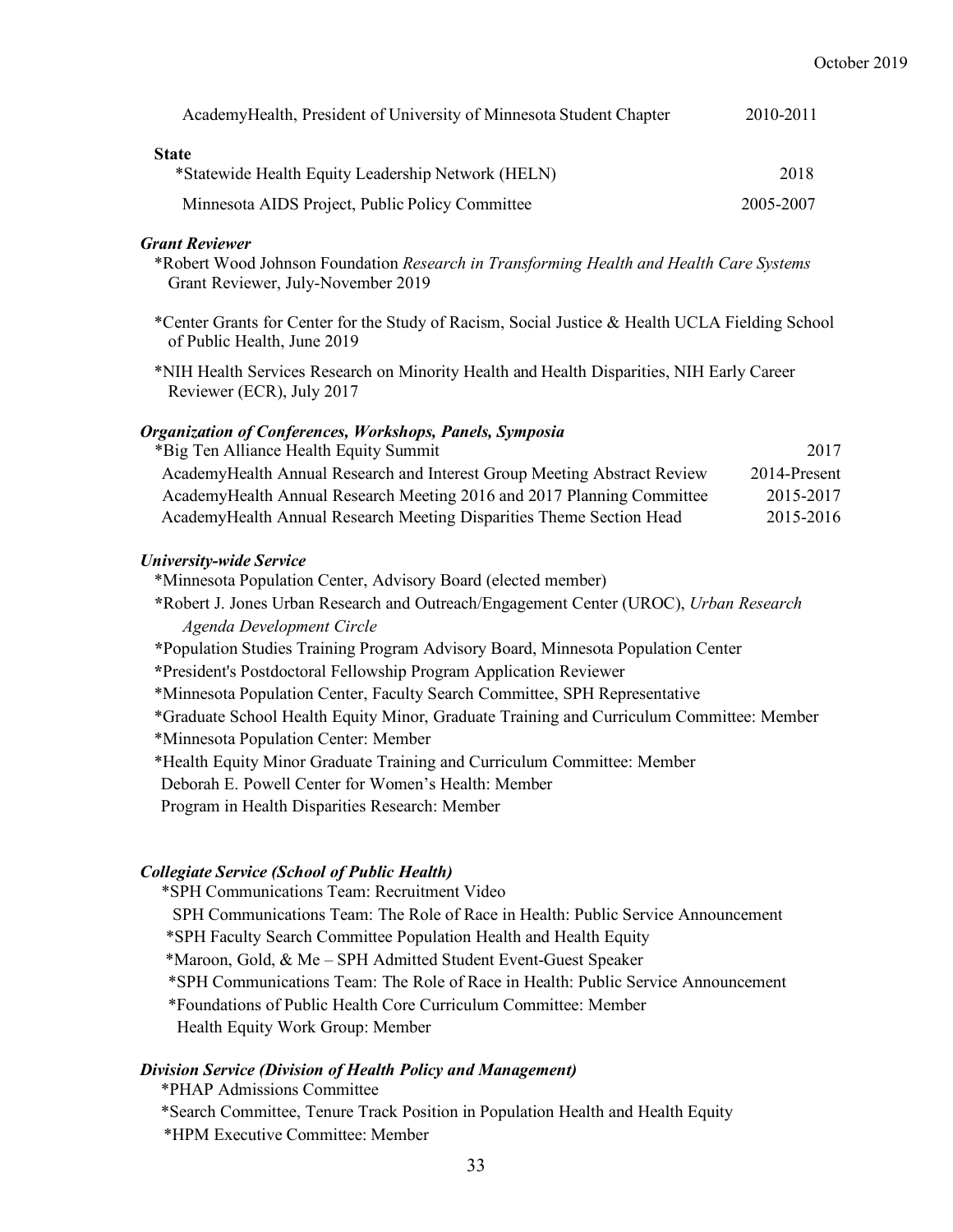# *Public (Non-University) and Other Service*

#### **Expert Advisor-Various Media Interviews Requested**

# *Publications-National*

\*1. *Atlanta Black Star*

Smith, N. (2018, March 9). How Racism Causes Child Birth to be a Death Sentence for Black Mothers. Atlanta Black Star. Retrieved from https://atlantablackstar.com/2018/03/09/racism-elephant-delivery-room-racism-killingblack-mothers/

\*2. *Washington Post*

Petrow, S. (2016, October 3). For many LGBTQ people, even a routine doctor visit can be a 'degrading experience.' *Washington Post*. Retrieved from https://www.washingtonpost.com/lifestyle/style/for-many-lgbtq-people-even-a-routinedoctor-visit-can-be-a-degrading-experience/2016/10/02/092cd3bc-872a-11e6-a3eff35afb41797f\_story.html

\*3. *Huffington Post*

Pearson, C. (2013, September 12. Updated 2017, December 6). The amazing people who are changing how low-income moms give birth. *Huffington Post*. Retrieved from https://www.huffpost.com/entry/community-doulas-changing-how-low-income-moms-givebirth n 3894995

# *Publications-Statewide*

\*1. *Mpls St Paul Magazine*

 Eldred, S.M. (2019, January 9). Studying the Success of a North Minneapolis Birth Center. *Mpls St. Paul Magazine*. Retrieved from http://mspmag.com/health-and-fitness/studying-the-success-of-anorth-minneapolis-birth-center

\*2*. Minnesota Daily*

Nam, G.J. (2019, May 5). U researchers to examine racial disparities in senior care. *Minnesota Daily.* Retrieved from https://www.mndaily.com/article/2019/05/n-umnresearchers-examine-rural-health-disparities

\*3. *Minnesota Daily*

Nam, G.J. (2019, March 14). Trump's Title X changes would alter grant funding. *Minnesota Daily)*. Retrieved from https://www.mndaily.com/article/2019/03/n-trumps-title-x-changeswould-alter-grant-funding

\*4. *Twin Cities Business*

Case, I. (2019, January 2). How Minnesota Universities are Accelerating Change in Health Care Education. *Twin Cities Business.* Retrieved from http://tcbmag.com/news/articles/2019/january/how-minnesota-universities-are-acceleratingchange-in-health-care-education

\*5. *MinnPost*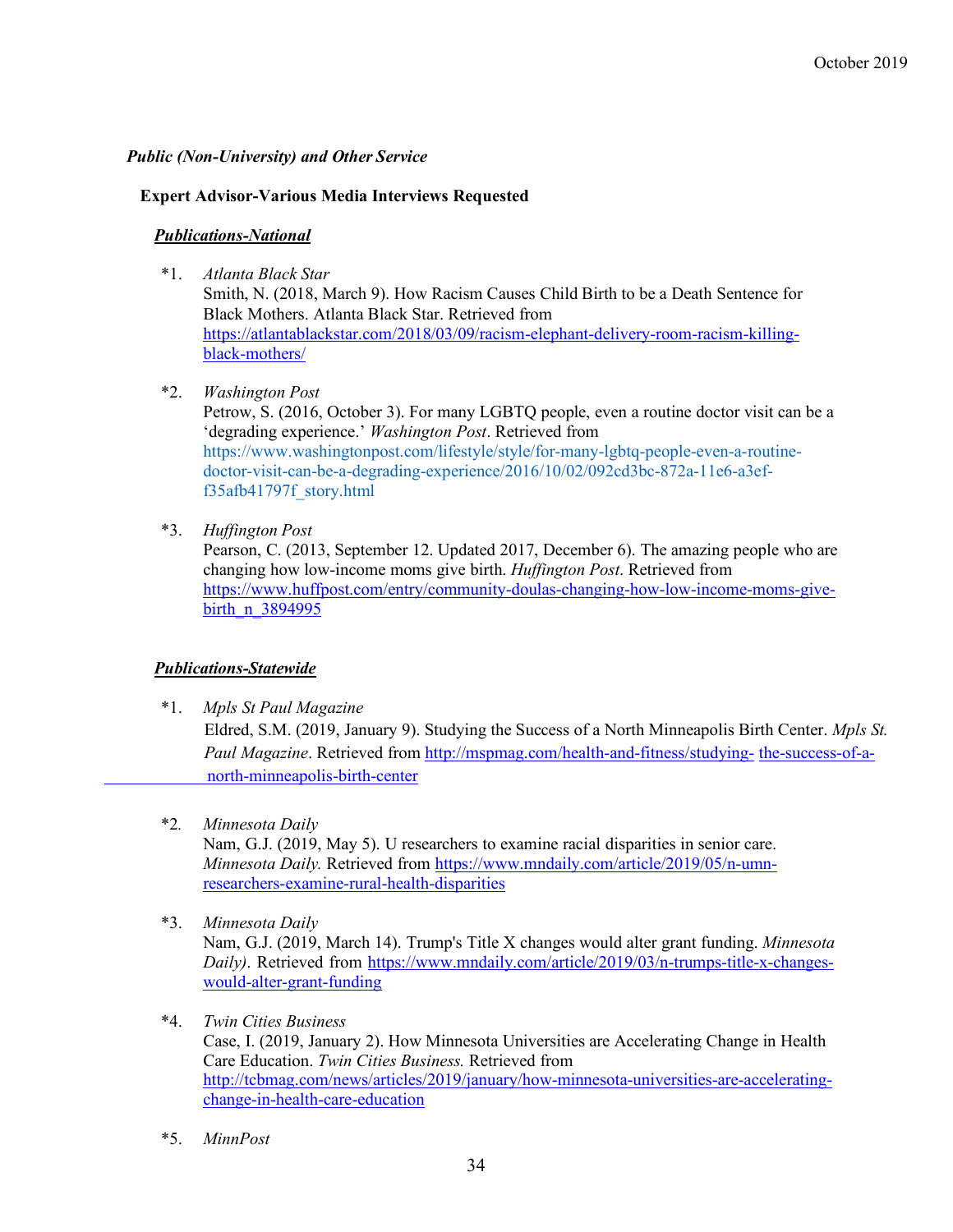Perry, S. (2018, January 26). Erica Garner and Serena Williams' stories underscore health inequalities facing black women. *MinnPost*. Retrieved from https://www.minnpost.com/second-opinion/2018/01/erica-garner-and-serena-williamsstories-underscore-health-inequalities-facin/

\*6. *Twin Cities Daily Planet*

Boarini, C. (2017, May 18). Best of Neighborhood News 5/18: UMN researchers study impact of police brutality on public health. *Twin Cities Daily Planet.* Retrieved from https://www.tcdailyplanet.net/best-of-neighborhood-news-umn-researchers-study-impact-ofpolice-brutality-on-public-health/

\*7. *Minnesota Daily*

Schmitt, K. (2016, October 31). U research team to study high rate of African American maternal death. *Minnesota Daily.* Retrieved from https://www.mndaily.com/article/2016/10/u-research-team-to-study-high-mortality-rate-ofafrican-american-maternal-death

\*8. *MinnPost*

Perry, S. (2016, January 18). Doula support is associated with lower rates of premature birth, say U of M researchers. *MinnPost*. Retrieved from https://www.minnpost.com/secondopinion/2016/01/doula-support-associated-lower-rates-premature-birth-say-u-m-researchers/

# *Television, Film and Radio*

- \*1. *KARE 11 News* Video. Broaddus, A. (2018). Serena Williams creates discussion on birth disparities. *KARE 11*. Retrieved from https://www.kare11.com/article/news/serena-williamscreates-discussion-on-birth-disparities/89-508608372
- \*2. *Minnesota Public Radio (MPR)* Richert, C. (2018, November 26). The health care system is tough, especially for black women. *Minnesota Public Radio: Web Edition Articles (MN)*. Retrieved from https://www.mprnews.org/story/2018/11/26/health-care-disparities-for-people-of-color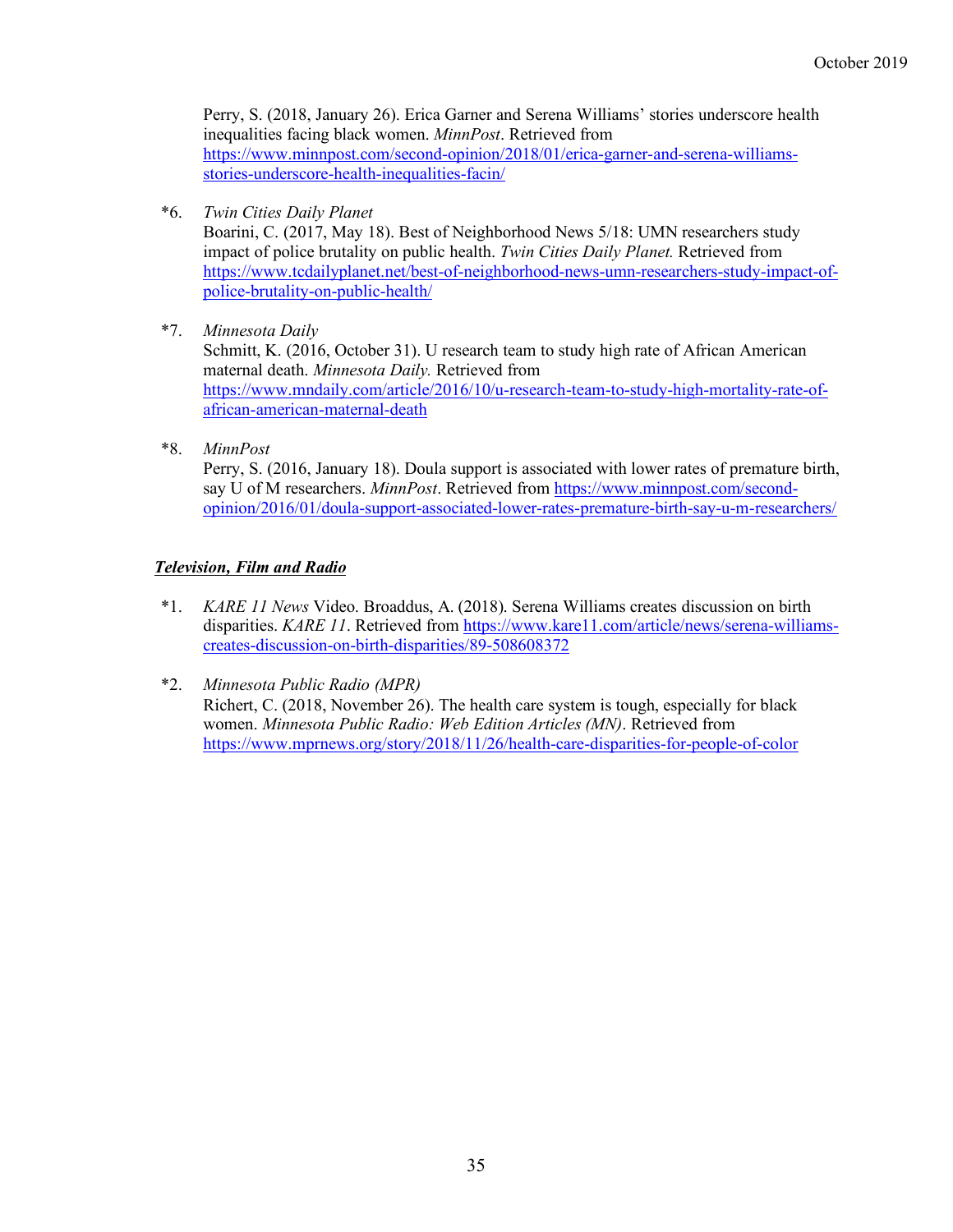- \*3. *Minnesota Public Radio (MPR)* Combs, M. and Yang, N. (2018, April 9). How culturally centered care could help mothers and babies. *Minnesota Public Radio: Web Edition Articles (MN)*. Retrieved from: https://infoweb-newsbankcom.ezp1.lib.umn.edu/apps/news/documentview?p=AWNB&docref=news/16B5E97E3613FA98.
- \*4. *National Public Radio* Haelle, T. (2016, January 15) Doula Support for Pregnant Women Could Improve Case, Reduce Costs. *NPR*. Retrieved from https://www.npr.org/sections/health- shots/2016/01/15/463223250/doulasupport-for-pregnant-women-could-improve-care- reduce-costs
- \*5. *Channel 5 ABC Eyewitness News* (2016). Does Structural Racism Exist in Our Health Care System? *KSTP.* Retrieved from https://kstp.com/news/racism-healthcare-system-university- of-minnesota-research/4289411/

# *Expert Advisor - US Government Officials, National and State Institutions and Organizations*

| $*1$ . | To Congresswoman Ilhan Omar, State of Minnesota                                                                                                                                                                                                                    | 2018-Present |
|--------|--------------------------------------------------------------------------------------------------------------------------------------------------------------------------------------------------------------------------------------------------------------------|--------------|
| $*2.$  | University of Washington Medical School,<br>Center for Leadership and Innovation in Medical Education (CLIME)                                                                                                                                                      | 2018-Present |
| $*3.$  | Children's Hospital, MN Center for Bioethics                                                                                                                                                                                                                       | 2018-Present |
| $*4.$  | Social Determinants of Health Advisor for United States of Care                                                                                                                                                                                                    | 2018-Present |
| $*5.$  | Affiliate Chief Executives Committee (ACEC) for Planned Parenthood<br>2018-Present Federation of America                                                                                                                                                           |              |
| $*6.$  | Penn Plymouth Partnership (P3) Working Group<br>Initiative to activate strategies to include public health in the \$100 million<br>dollar investment occurring in and around the NorthPoint campus<br>expansion in North Minneapolis, MN (manuscripts in progress) | 2017-Present |
| $*7.$  | White Coats 4 Black Lives<br>National organization of medical students working towards<br>achieving racial justice in medicine                                                                                                                                     | 2016-Present |
| $*8.$  | Minneapolis Urban League, Minneapolis, MN<br>2016-Present Intersections of social determinants and community well-being                                                                                                                                            |              |
| 9.     | Systemic Disease,<br>National website created by medical students to document<br>instances of bias in medical training (manuscripts in<br>progress)                                                                                                                | 2015-Present |
| 10.    | The Cultural Wellness Center, on research on health equity                                                                                                                                                                                                         | 2014-Present |
|        | *11. Review of Bullfrog Films documentary,<br>Power to Heal: Medicare and the Civil Rights Revolution                                                                                                                                                              | 2017         |
|        | *12. John Glenn Middle School Kids Conference on Police Brutality,<br>North St. Paul-Maplewood-Oakdale ISD 622, MN                                                                                                                                                 | 2017         |